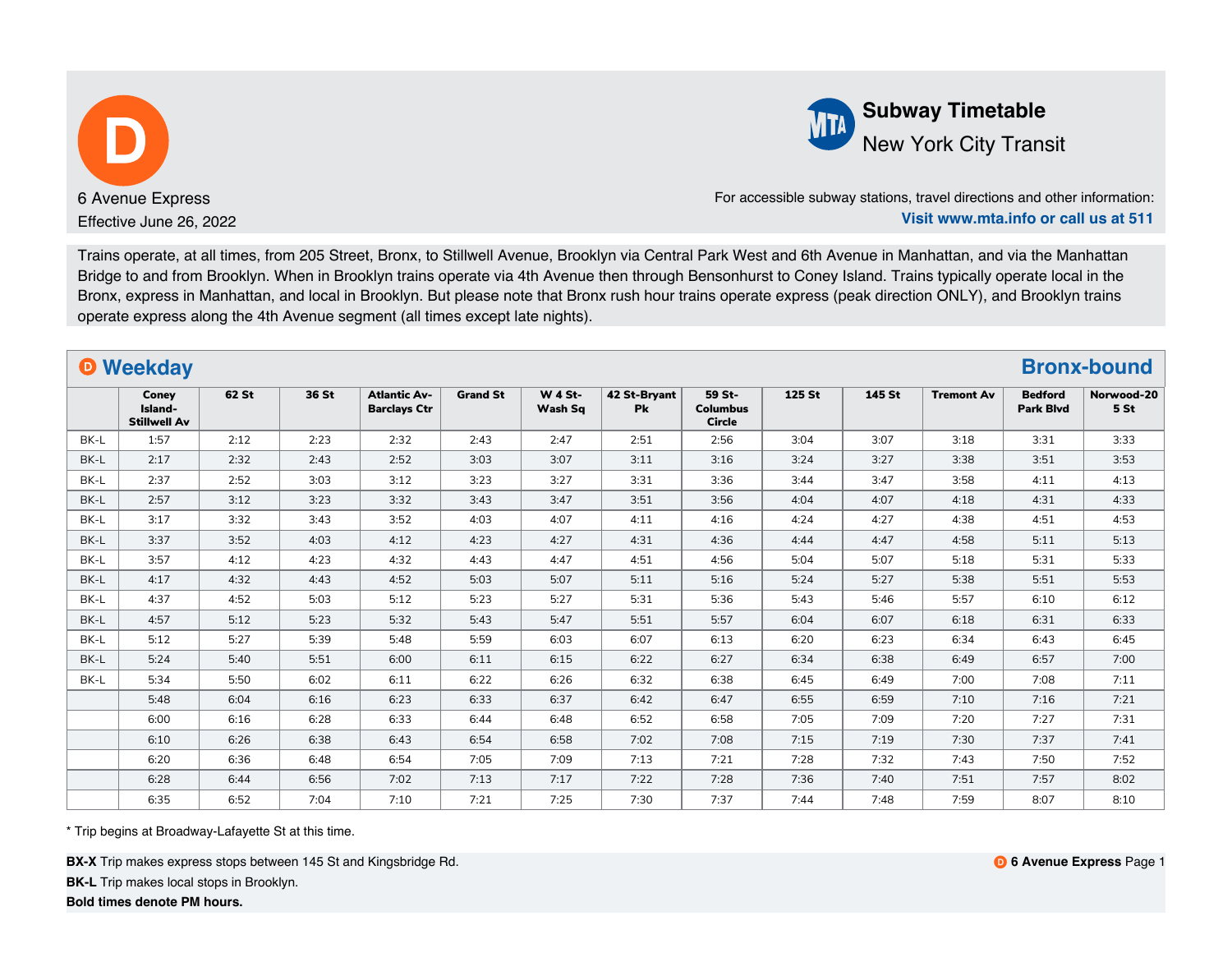| Coney<br>Island-<br><b>Stillwell Av</b> | 62 St | 36 St | <b>Atlantic Av-</b><br><b>Barclays Ctr</b> | <b>Grand St</b> | <b>W 4 St-</b><br>Wash Sq | 42 St-Bryant<br>Pk | 59 St-<br><b>Columbus</b><br><b>Circle</b> | 125 St | 145 St | <b>Tremont Av</b> | <b>Bedford</b><br><b>Park Blvd</b> | Norwood-20<br>5 <sub>st</sub> |
|-----------------------------------------|-------|-------|--------------------------------------------|-----------------|---------------------------|--------------------|--------------------------------------------|--------|--------|-------------------|------------------------------------|-------------------------------|
| 6:43                                    | 7:00  | 7:12  | 7:18                                       | 7:28            | 7:33                      | 7:38               | 7:44                                       | 7:51   | 7:55   | 8:06              | 8:14                               | 8:18                          |
| 6:51                                    | 7:08  | 7:20  | 7:26                                       | 7:36            | 7:41                      | 7:47               | 7:52                                       | 8:00   | 8:04   | 8:15              | 8:22                               | 8:27                          |
| 6:59                                    | 7:16  | 7:28  | 7:34                                       | 7:45            | 7:49                      | 7:54               | 8:02                                       | 8:09   | 8:13   | 8:24              | 8:32                               | 8:34                          |
| 7:05                                    | 7:22  | 7:34  | 7:40                                       | 7:51            | 7:56                      | 8:02               | 8:09                                       | 8:16   | 8:20   | 8:31              | 8:39                               | 8:42                          |
| 7:12                                    | 7:29  | 7:41  | 7:47                                       | 7:58            | 8:03                      | 8:09               | 8:14                                       | 8:22   | 8:26   | 8:37              | 8:45                               | 8:49                          |
| 7:18                                    | 7:34  | 7:46  | 7:53                                       | 8:04            | 8:08                      | 8:15               | 8:20                                       | 8:28   | 8:32   | 8:43              | 8:51                               | 8:55                          |
| 7:25                                    | 7:41  | 7:53  | 7:59                                       | 8:10            | 8:15                      | 8:20               | 8:25                                       | 8:33   | 8:37   | 8:48              | 8:56                               | 9:00                          |
| 7:30                                    | 7:46  | 7:58  | 8:05                                       | 8:16            | 8:20                      | 8:25               | 8:31                                       | 8:38   | 8:42   | 8:54              | 9:01                               | 9:07                          |
| 7:37                                    | 7:52  | 8:05  | 8:12                                       | 8:23            | 8:27                      | 8:33               | 8:38                                       | 8:46   | 8:50   | 9:01              | 9:09                               |                               |
| 7:43                                    | 7:58  | 8:11  | 8:18                                       | 8:29            | 8:33                      | 8:38               | 8:44                                       | 8:52   | 8:56   | 9:07              | 9:15                               | 9:19                          |
| 7:49                                    | 8:04  | 8:17  | 8:24                                       | 8:35            | 8:39                      | 8:44               | 8:51                                       | 8:59   | 9:03   | 9:14              | 9:22                               |                               |
| 7:53                                    | 8:08  | 8:21  | 8:28                                       | 8:39            | 8:43                      | 8:51               | 8:57                                       | 9:05   | 9:09   | 9:20              | 9:27                               | 9:31                          |
| 8:00                                    | 8:15  | 8:28  | 8:34                                       | 8:45            | 8:50                      | 8:56               | 9:01                                       | 9:09   | 9:13   | 9:24              | 9:32                               |                               |
| 8:07                                    | 8:22  | 8:34  | 8:41                                       | 8:52            | 8:56                      | 9:01               | 9:07                                       | 9:15   | 9:19   | 9:31              | 9:38                               | 9:41                          |
| 8:13                                    | 8:28  | 8:40  | 8:47                                       | 8:58            | 9:02                      | 9:08               | 9:13                                       | 9:21   | 9:25   | 9:36              | 9:46                               | 9:48                          |
| 8:21                                    | 8:37  | 8:49  | 8:55                                       | 9:06            | 9:11                      | 9:16               | 9:22                                       | 9:30   | 9:34   | 9:45              | 9:54                               | 9:56                          |
| 8:29                                    | 8:45  | 8:57  | 9:03                                       | 9:14            | 9:19                      | 9:23               | 9:28                                       | 9:37   | 9:42   | 9:53              | 10:03                              | 10:05                         |
| 8:37                                    | 8:53  | 9:05  | 9:11                                       | 9:22            | 9:27                      | 9:31               | 9:37                                       | 9:44   | 9:48   | 9:59              | 10:09                              | 10:11                         |
| 8:45                                    | 9:01  | 9:13  | 9:19                                       | 9:30            | 9:34                      | 9:38               | 9:44                                       | 9:51   | 9:55   | 10:06             | 10:14                              | 10:17                         |
| 8:53                                    | 9:09  | 9:21  | 9:27                                       | 9:37            | 9:41                      | 9:46               | 9:51                                       | 9:58   | 10:02  | 10:14             | 10:23                              | 10:25                         |
| 9:03                                    | 9:18  | 9:30  | 9:36                                       | 9:46            | 9:50                      | 9:55               | 10:00                                      | 10:07  | 10:12  | 10:24             | 10:32                              | 10:35                         |
| 9:12                                    | 9:27  | 9:39  | 9:45                                       | 9:56            | 10:00                     | 10:04              | 10:09                                      | 10:17  | 10:21  | 10:33             | 10:41                              | 10:44                         |
| 9:22                                    | 9:37  | 9:49  | 9:55                                       | 10:06           | 10:10                     | 10:14              | 10:19                                      | 10:27  | 10:31  | 10:43             | 10:51                              | 10:54                         |
| 9:32                                    | 9:47  | 9:59  | 10:05                                      | 10:16           | 10:20                     | 10:24              | 10:29                                      | 10:37  | 10:41  | 10:53             | 11:01                              | 11:04                         |
| 9:42                                    | 9:57  | 10:09 | 10:15                                      | 10:26           | 10:30                     | 10:34              | 10:39                                      | 10:47  | 10:51  | 11:03             | 11:11                              | 11:14                         |
| 9:52                                    | 10:07 | 10:19 | 10:25                                      | 10:36           | 10:40                     | 10:44              | 10:49                                      | 10:57  | 11:01  | 11:13             | 11:21                              | 11:24                         |
| 10:02                                   | 10:17 | 10:29 | 10:35                                      | 10:46           | 10:50                     | 10:54              | 10:59                                      | 11:07  | 11:11  | 11:23             | 11:32                              | 11:35                         |
| 10:12                                   | 10:27 | 10:39 | 10:45                                      | 10:56           | 11:00                     | 11:04              | 11:10                                      | 11:18  | 11:22  | 11:33             | 11:42                              | 11:45                         |
| 10:22                                   | 10:37 | 10:49 | 10:55                                      | 11:06           | 11:10                     | 11:14              | 11:21                                      | 11:29  | 11:33  | 11:44             | 11:52                              | 11:55                         |
| 10:32                                   | 10:47 | 10:59 | 11:05                                      | 11:16           | 11:20                     | 11:24              | 11:29                                      | 11:37  | 11:41  | 11:53             | 12:02                              | 12:05                         |
| 10:42                                   | 10:57 | 11:09 | 11:15                                      | 11:26           | 11:30                     | 11:34              | 11:39                                      | 11:47  | 11:51  | 12:03             | 12:12                              | 12:15                         |
| 10:52                                   | 11:07 | 11:19 | 11:25                                      | 11:36           | 11:40                     | 11:44              | 11:51                                      | 11:59  | 12:03  | 12:14             | 12:20                              | 12:23                         |
| 11:02                                   | 11:17 | 11:29 | 11:35                                      | 11:46           | 11:50                     | 11:54              | 12:01                                      | 12:09  | 12:13  | 12:25             | 12:32                              | 12:35                         |
| 11:12                                   | 11:27 | 11:39 | 11:45                                      | 11:56           | 12:00                     | 12:04              | 12:11                                      | 12:19  | 12:23  | 12:35             | 12:42                              | 12:45                         |

**BX-X** Trip makes express stops between 145 St and Kingsbridge Rd.

**BK-L** Trip makes local stops in Brooklyn.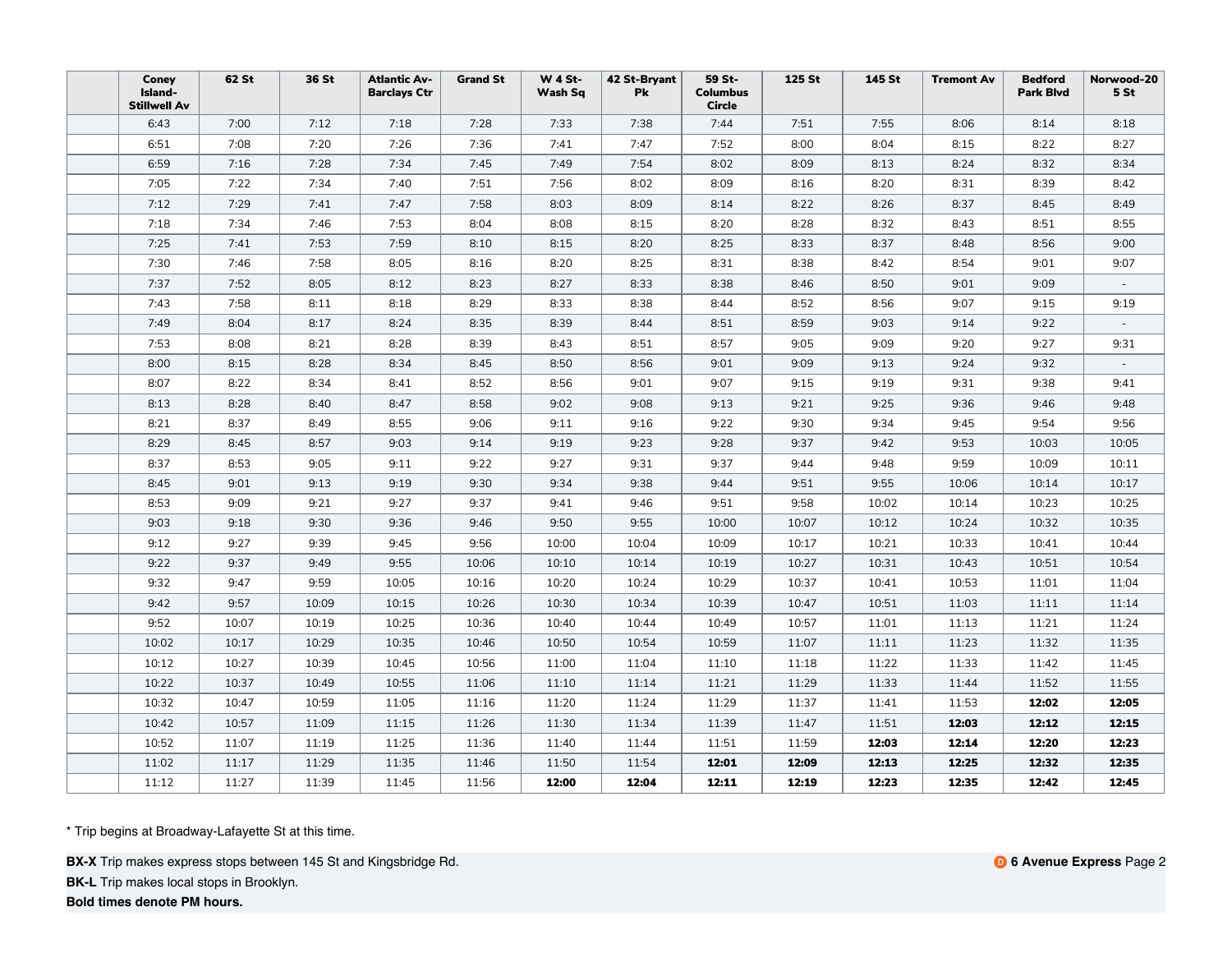|      | Coney<br>Island-<br><b>Stillwell Av</b> | 62 St | 36 St | <b>Atlantic Av-</b><br><b>Barclays Ctr</b> | <b>Grand St</b> | <b>W 4 St-</b><br>Wash Sq | 42 St-Bryant<br><b>Pk</b> | 59 St-<br><b>Columbus</b><br><b>Circle</b> | 125 St | 145 St | <b>Tremont Av</b> | <b>Bedford</b><br><b>Park Blvd</b> | Norwood-20<br>5 <sub>st</sub> |
|------|-----------------------------------------|-------|-------|--------------------------------------------|-----------------|---------------------------|---------------------------|--------------------------------------------|--------|--------|-------------------|------------------------------------|-------------------------------|
|      | 11:22                                   | 11:37 | 11:49 | 11:55                                      | 12:06           | 12:10                     | 12:14                     | 12:21                                      | 12:29  | 12:33  | 12:45             | 12:52                              | 12:55                         |
|      | 11:32                                   | 11:47 | 11:59 | 12:05                                      | 12:16           | 12:20                     | 12:24                     | 12:31                                      | 12:39  | 12:43  | 12:55             | 1:02                               | 1:05                          |
|      | 11:42                                   | 11:57 | 12:09 | 12:15                                      | 12:26           | 12:30                     | 12:34                     | 12:41                                      | 12:49  | 12:53  | 1:05              | 1:12                               | 1:15                          |
|      | 11:52                                   | 12:07 | 12:19 | 12:25                                      | 12:36           | 12:40                     | 12:44                     | 12:51                                      | 12:59  | 1:03   | 1:15              | 1:22                               | 1:25                          |
|      | 12:02                                   | 12:17 | 12:29 | 12:35                                      | 12:46           | 12:50                     | 12:54                     | 1:01                                       | 1:09   | 1:13   | 1:25              | 1:32                               | 1:35                          |
|      | 12:12                                   | 12:27 | 12:39 | 12:45                                      | 12:56           | 1:00                      | 1:04                      | 1:11                                       | 1:19   | 1:23   | 1:35              | 1:42                               | 1:45                          |
|      | 12:22                                   | 12:37 | 12:49 | 12:55                                      | 1:06            | 1:10                      | 1:14                      | 1:21                                       | 1:29   | 1:33   | 1:45              | 1:52                               | 1:55                          |
|      | 12:32                                   | 12:47 | 12:59 | 1:05                                       | 1:16            | 1:20                      | 1:24                      | 1:31                                       | 1:39   | 1:43   | 1:55              | 2:02                               | 2:05                          |
|      | 12:42                                   | 12:57 | 1:09  | 1:15                                       | 1:26            | 1:30                      | 1:34                      | 1:39                                       | 1:47   | 1:51   | 2:03              | 2:12                               | 2:15                          |
|      | 12:52                                   | 1:07  | 1:19  | 1:25                                       | 1:36            | 1:40                      | 1:44                      | 1:49                                       | 1:57   | 2:01   | 2:13              | 2:22                               | 2:25                          |
|      | 1:02                                    | 1:17  | 1:29  | 1:35                                       | 1:46            | 1:50                      | 1:54                      | 1:59                                       | 2:07   | 2:11   | 2:23              | 2:32                               | 2:35                          |
|      | 1:12                                    | 1:27  | 1:39  | 1:45                                       | 1:56            | 2:00                      | 2:04                      | 2:10                                       | 2:18   | 2:22   | 2:33              | 2:42                               | 2:45                          |
|      | 1:22                                    | 1:37  | 1:49  | 1:55                                       | 2:06            | 2:10                      | 2:14                      | 2:21                                       | 2:29   | 2:33   | 2:44              | 2:52                               | 2:55                          |
|      | 1:32                                    | 1:47  | 1:59  | 2:05                                       | 2:16            | 2:20                      | 2:24                      | 2:29                                       | 2:37   | 2:41   | 2:53              | 3:02                               | 3:05                          |
|      | 1:42                                    | 1:57  | 2:09  | 2:15                                       | 2:26            | 2:30                      | 2:34                      | 2:40                                       | 2:48   | 2:52   | 3:03              | 3:12                               | 3:15                          |
|      | 1:52                                    | 2:07  | 2:19  | 2:25                                       | 2:36            | 2:40                      | 2:44                      | 2:49                                       | 2:57   | 3:01   | 3:13              | 3:22                               | 3:25                          |
|      | 2:02                                    | 2:17  | 2:29  | 2:35                                       | 2:46            | 2:50                      | 2:54                      | 2:59                                       | 3:07   | 3:11   | 3:22              | 3:29                               | 3:32                          |
|      | 2:12                                    | 2:27  | 2:39  | 2:45                                       | 2:56            | 3:00                      | 3:04                      | 3:10                                       | 3:18   | 3:22   | 3:33              | 3:39                               | 3:42                          |
|      | 2:22                                    | 2:37  | 2:49  | 2:55                                       | 3:06            | 3:10                      | 3:14                      | 3:19                                       | 3:27   | 3:31   | 3:42              | 3:49                               | 3:52                          |
|      | 2:30                                    | 2:45  | 2:58  | 3:03                                       | 3:14            | 3:18                      | 3:22                      | 3:28                                       | 3:36   | 3:40   | 3:51              | 3:57                               | 4:00                          |
|      | 2:37                                    | 2:52  | 3:05  | 3:10                                       | 3:22            | 3:26                      | 3:30                      | 3:36                                       | 3:44   | 3:48   | 3:59              | 4:05                               | 4:08                          |
|      | 2:43                                    | 2:58  | 3:10  | 3:16                                       | 3:26            | 3:30                      | 3:35                      | 3:41                                       | 3:49   | 3:53   | 4:04              | 4:11                               | 4:14                          |
|      | 2:52                                    | 3:07  | 3:20  | 3:25                                       | 3:36            | 3:40                      | 3:44                      | 3:49                                       | 3:57   | 4:01   | 4:12              | 4:19                               | 4:22                          |
| BX-X | 3:02                                    | 3:17  | 3:30  | 3:35                                       | 3:46            | 3:50                      | 3:54                      | 3:59                                       | 4:07   | 4:10   | 4:18              | 4:27                               | 4:29                          |
| BX-X | 3:11                                    | 3:26  | 3:38  | 3:44                                       | 3:54            | 3:59                      | 4:04                      | 4:10                                       | 4:18   | 4:21   | 4:29              | 4:37                               | 4:39                          |
| BX-X | 3:19                                    | 3:34  | 3:46  | 3:52                                       | 4:02            | 4:07                      | 4:11                      | 4:17                                       | 4:24   | 4:28   | 4:35              | 4:42                               | 4:45                          |
| BX-X | 3:28                                    | 3:43  | 3:55  | 4:01                                       | 4:12            | 4:16                      | 4:22                      | 4:27                                       | 4:35   | 4:38   | 4:46              | 4:55                               | 4:57                          |
| BX-X | 3:38                                    | 3:53  | 4:06  | 4:12                                       | 4:22            | 4:27                      | 4:32                      | 4:37                                       | 4:45   | 4:48   | 4:56              | 5:05                               | 5:07                          |
| BX-X | 3:48                                    | 4:03  | 4:15  | 4:21                                       | 4:32            | 4:36                      | 4:43                      | 4:48                                       | 4:56   | 4:59   | 5:07              | 5:16                               | 5:19                          |
| BX-X | 3:58                                    | 4:13  | 4:25  | 4:31                                       | 4:42            | 4:47                      | 4:52                      | 4:58                                       | 5:05   | 5:09   | 5:16              | 5:25                               | 5:28                          |
| BX-X | 4:06                                    | 4:21  | 4:33  | 4:39                                       | 4:50            | 4:55                      | 5:00                      | 5:06                                       | 5:14   | 5:18   | 5:25              | 5:34                               | 5:37                          |
| BX-X | 4:12                                    | 4:28  | 4:40  | 4:46                                       | 4:57            | 5:01                      | 5:06                      | 5:13                                       | 5:20   | 5:24   | 5:32              | 5:39                               | 5:42                          |
| BX-X | 4:19                                    | 4:34  | 4:46  | 4:52                                       | 5:03            | 5:08                      | 5:13                      | 5:19                                       | 5:27   | 5:31   | 5:38              | 5:46                               | 5:48                          |
| BX-X | 4:25                                    | 4:41  | 4:53  | 4:59                                       | 5:10            | 5:14                      | 5:20                      | 5:29                                       | 5:36   | 5:40   | 5:48              | 5:55                               | 5:57                          |

**BX-X** Trip makes express stops between 145 St and Kingsbridge Rd.

**BK-L** Trip makes local stops in Brooklyn.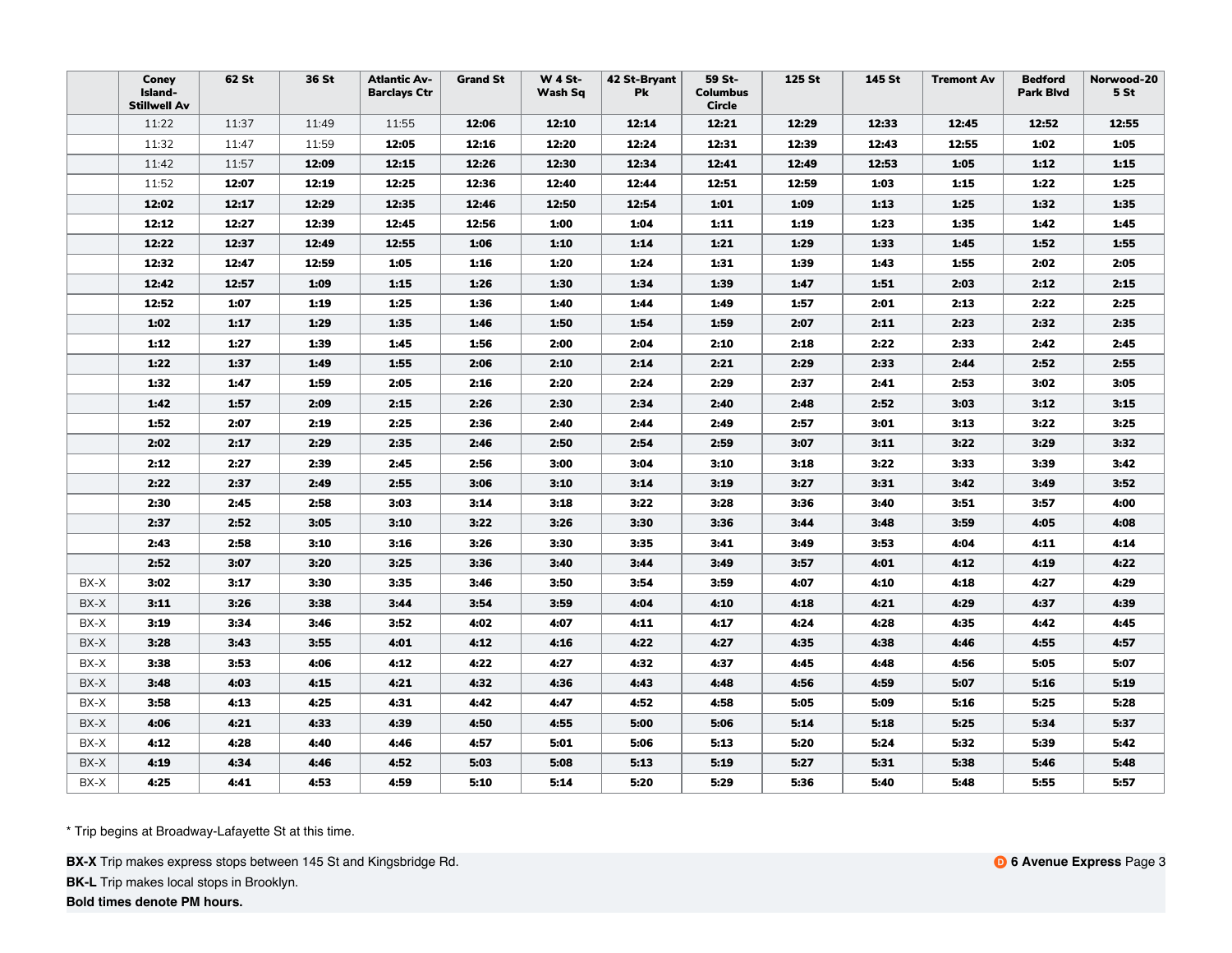|      | Coney<br>Island-<br><b>Stillwell Av</b> | 62 St                    | 36 St                    | <b>Atlantic Av-</b><br><b>Barclays Ctr</b> | <b>Grand St</b> | <b>W 4 St-</b><br>Wash Sq | 42 St-Bryant<br>Pk | 59 St-<br><b>Columbus</b><br><b>Circle</b> | 125 St | 145 St | <b>Tremont Av</b> | <b>Bedford</b><br><b>Park Blvd</b> | Norwood-20<br>5 <sub>st</sub> |
|------|-----------------------------------------|--------------------------|--------------------------|--------------------------------------------|-----------------|---------------------------|--------------------|--------------------------------------------|--------|--------|-------------------|------------------------------------|-------------------------------|
| BX-X | 4:34                                    | 4:50                     | 5:02                     | 5:08                                       | 5:19            | 5:23                      | 5:28               | 5:35                                       | 5:42   | 5:46   | 5:54              | 6:01                               | 6:04                          |
| BX-X | 4:43                                    | 4:59                     | 5:11                     | 5:17                                       | 5:28            | 5:32                      | 5:38               | 5:45                                       | 5:52   | 5:56   | 6:04              | 6:11                               | 6:14                          |
| BX-X | 4:54                                    | 5:10                     | 5:22                     | 5:28                                       | 5:39            | 5:43                      | 5:48               | 5:56                                       | 6:04   | 6:08   | 6:15              | 6:22                               | 6:25                          |
| BX-X | 5:04                                    | 5:20                     | 5:32                     | 5:38                                       | 5:49            | 5:53                      | 5:58               | 6:03                                       | 6:11   | 6:15   | 6:23              | 6:30                               | 6:33                          |
| BX-X | 5:12                                    | 5:28                     | 5:40                     | 5:46                                       | 5:56            | 6:01                      | 6:05               | 6:11                                       | 6:19   | 6:23   | 6:30              | 6:38                               | 6:40                          |
| BX-X | 5:21                                    | 5:37                     | 5:49                     | 5:55                                       | 6:05            | 6:10                      | 6:14               | 6:20                                       | 6:28   | 6:32   | 6:39              | 6:47                               | 6:49                          |
| BX-X | 5:31                                    | 5:47                     | 5:59                     | 6:05                                       | 6:15            | 6:20                      | 6:24               | 6:30                                       | 6:38   | 6:42   | 6:49              | 6:57                               | 6:59                          |
|      | 5:39                                    | 5:55                     | 6:07                     | 6:13                                       | 6:23            | 6:28                      | 6:33               | 6:39                                       | 6:46   | 6:50   | 7:01              | 7:08                               | 7:11                          |
|      | 5:48                                    | 6:04                     | 6:16                     | 6:22                                       | 6:32            | 6:36                      | 6:41               | 6:48                                       | 6:56   | 7:00   | 7:11              | 7:17                               | 7:22                          |
|      | 5:56                                    | 6:11                     | 6:24                     | 6:30                                       | 6:41            | 6:45                      | 6:50               | 6:56                                       | 7:03   | 7:07   | 7:18              | 7:25                               | 7:27                          |
|      | 6:01                                    | 6:16                     | 6:28                     | 6:34                                       | 6:45            | 6:49                      | 6:55               | 7:02                                       | 7:10   | 7:14   | 7:25              | 7:31                               | 7:34                          |
|      | 6:11                                    | 6:26                     | 6:38                     | 6:44                                       | 6:55            | 6:59                      | 7:03               | 7:09                                       | 7:16   | 7:20   | 7:31              | 7:40                               | 7:43                          |
|      | 6:18                                    | 6:34                     | 6:47                     | 6:53                                       | 7:04            | 7:08                      | 7:12               | 7:18                                       | 7:25   | 7:29   | 7:40              | 7:48                               | 7:51                          |
|      | 6:25                                    | 6:40                     | 6:53                     | 6:59                                       | 7:12            | 7:16                      | 7:20               | 7:26                                       | 7:33   | 7:37   | 7:48              | 7:56                               | 7:59                          |
| BK-L | 6:26                                    | 6:41                     | 6:54                     | 7:03                                       | 7:19            | 7:23                      | 7:27               | 7:33                                       | 7:41   | 7:45   | 7:56              | 8:04                               | 8:07                          |
| BK-L | 6:33                                    | 6:48                     | 7:01                     | 7:10                                       | 7:26            | 7:30                      | 7:36               | 7:41                                       | 7:48   | 7:53   | 8:04              | 8:12                               | 8:15                          |
| BK-L | 6:42                                    | 6:57                     | 7:10                     | 7:19                                       | 7:35            | 7:39                      | 7:43               | 7:48                                       | 7:56   | 8:00   | 8:11              | 8:20                               | 8:23                          |
| BK-L | 6:49                                    | 7:04                     | 7:17                     | 7:26                                       | 7:42            | 7:46                      | 7:53               | 7:58                                       | 8:05   | 8:10   | 8:21              | 8:30                               | 8:32                          |
| BK-L | 6:59                                    | 7:16                     | 7:29                     | 7:38                                       | 7:54            | 7:58                      | 8:03               | 8:08                                       | 8:16   | 8:20   | 8:31              | 8:40                               | 8:43                          |
|      | $\sim$                                  | $\sim$                   | $\sim$                   | $\sim$                                     | $8:03*$         | 8:05                      | 8:11               | 8:17                                       | 8:25   | 8:29   | 8:40              | 8:48                               | 8:51                          |
| BK-L | 7:17                                    | 7:33                     | 7:47                     | 7:56                                       | 8:12            | 8:16                      | 8:20               | 8:25                                       | 8:33   | 8:37   | 8:48              | 8:57                               | 8:59                          |
| BK-L | 7:27                                    | 7:43                     | 7:56                     | 8:05                                       | 8:21            | 8:25                      | 8:30               | 8:35                                       | 8:43   | 8:47   | 8:58              | 9:07                               | 9:09                          |
| BK-L | 7:31                                    | 7:47                     | 7:59                     | 8:08                                       | 8:24            | 8:28                      | 8:34               | 8:40                                       | 8:50   | 8:54   | 9:05              | 9:14                               | 9:16                          |
| BK-L | 7:41                                    | 7:57                     | 8:10                     | 8:19                                       | 8:35            | 8:39                      | 8:46               | 8:51                                       | 8:58   | 9:02   | 9:14              | 9:23                               | 9:25                          |
| BK-L | 7:51                                    | 8:06                     | 8:19                     | 8:28                                       | 8:44            | 8:48                      | 8:54               | 8:59                                       | 9:07   | 9:11   | 9:22              | 9:31                               | 9:33                          |
| BK-L | 8:00                                    | 8:15                     | 8:28                     | 8:37                                       | 8:53            | 8:57                      | 9:05               | 9:10                                       | 9:17   | 9:21   | 9:32              | 9:41                               | 9:44                          |
| BK-L | 8:13                                    | 8:28                     | 8:41                     | 8:50                                       | 9:06            | 9:10                      | 9:15               | 9:20                                       | 9:27   | 9:31   | 9:42              | 9:51                               | 9:54                          |
|      |                                         | $\overline{\phantom{a}}$ | $\overline{\phantom{a}}$ | $\sim$                                     | $9:15*$         | 9:17                      | 9:22               | 9:28                                       | 9:36   | 9:40   | 9:51              | 9:59                               | 10:01                         |
| BK-L | 8:31                                    | 8:47                     | 8:59                     | 9:09                                       | 9:25            | 9:29                      | 9:34               | 9:39                                       | 9:47   | 9:51   | 10:02             | 10:11                              | 10:13                         |
| BK-L | 8:42                                    | 8:57                     | 9:08                     | 9:18                                       | 9:34            | 9:38                      | 9:42               | 9:47                                       | 9:55   | 9:59   | 10:10             | 10:19                              | 10:21                         |
| BK-L | 8:57                                    | 9:12                     | 9:23                     | 9:33                                       | 9:49            | 9:53                      | 9:57               | 10:02                                      | 10:10  | 10:14  | 10:25             | 10:34                              | 10:36                         |
| BK-L | 9:08                                    | 9:23                     | 9:35                     | 9:45                                       | 10:01           | 10:05                     | 10:10              | 10:16                                      | 10:24  | 10:28  | 10:39             | 10:48                              | 10:51                         |
| BK-L | 9:19                                    | 9:36                     | 9:47                     | 9:57                                       | 10:13           | 10:17                     | 10:22              | 10:27                                      | 10:34  | 10:38  | 10:49             | 10:58                              | 11:00                         |
| BK-L | 9:31                                    | 9:48                     | 9:59                     | 10:09                                      | 10:25           | 10:29                     | 10:34              | 10:39                                      | 10:47  | 10:50  | 11:01             | 11:10                              | 11:13                         |

**BX-X** Trip makes express stops between 145 St and Kingsbridge Rd.

**BK-L** Trip makes local stops in Brooklyn.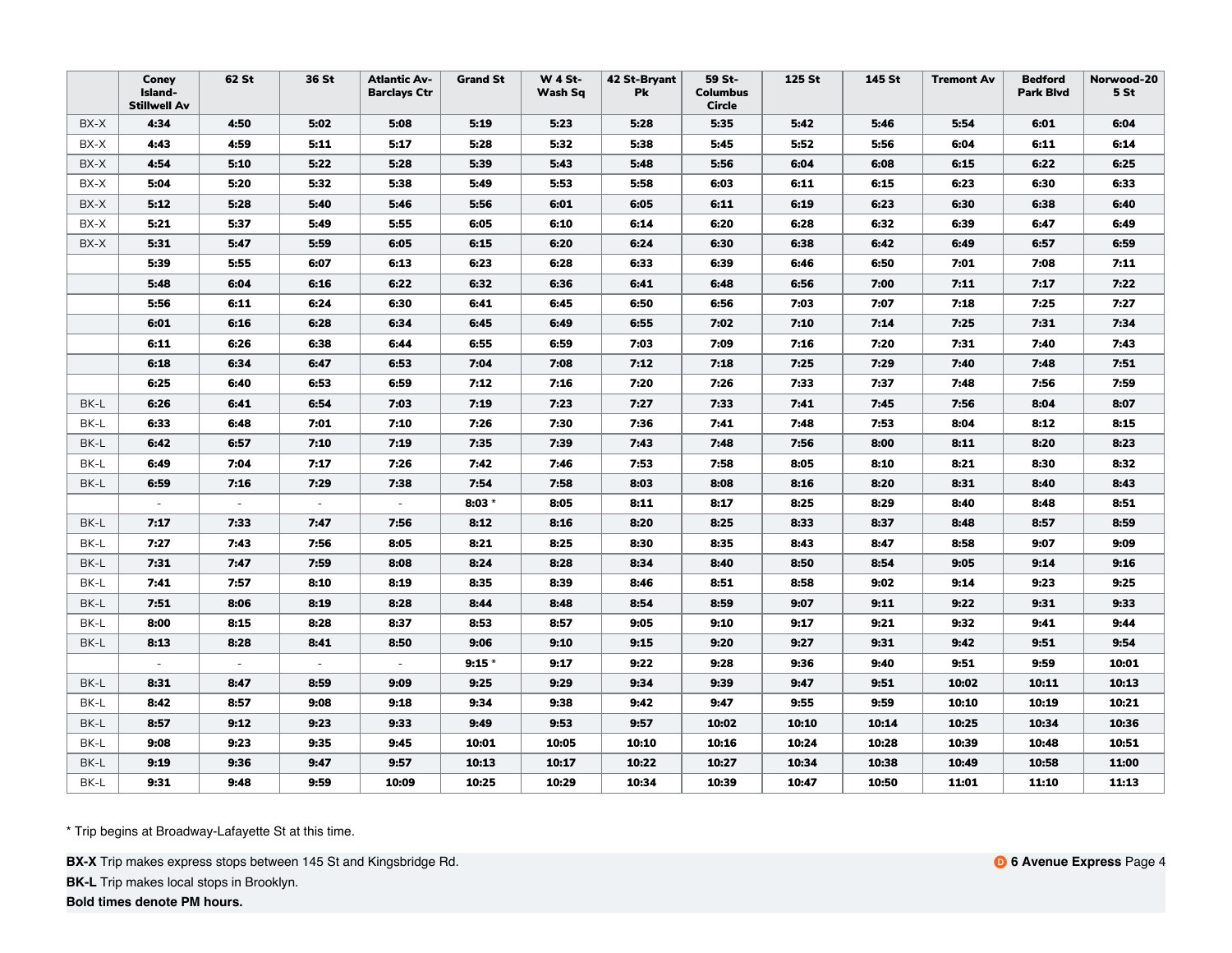|      | Coney<br>Island-<br><b>Stillwell Av</b> | 62 St | 36 St | <b>Atlantic Av-</b><br><b>Barclays Ctr</b> | <b>Grand St</b> | <b>W 4 St-</b><br>Wash Sq | 42 St-Bryant<br><b>Pk</b> | 59 St-<br><b>Columbus</b><br>Circle | 125 St | 145 St | <b>Tremont Av</b> | <b>Bedford</b><br>Park Blvd | Norwood-20<br>5 St |
|------|-----------------------------------------|-------|-------|--------------------------------------------|-----------------|---------------------------|---------------------------|-------------------------------------|--------|--------|-------------------|-----------------------------|--------------------|
| BK-L | 9:45                                    | 10:00 | 10:11 | 10:21                                      | 10:37           | 10:41                     | 10:45                     | 10:50                               | 10:58  | 11:02  | 11:13             | 11:22                       | 11:25              |
| BK-L | 9:57                                    | 10:12 | 10:23 | 10:33                                      | 10:49           | 10:53                     | 10:57                     | 11:02                               | 11:10  | 11:14  | 11:25             | 11:34                       | 11:37              |
| BK-L | 10:09                                   | 10:24 | 10:35 | 10:45                                      | 11:01           | 11:05                     | 11:09                     | 11:14                               | 11:22  | 11:26  | 11:37             | 11:46                       | 11:48              |
| BK-L | 10:24                                   | 10:39 | 10:50 | 11:00                                      | 11:11           | 11:15                     | 11:21                     | 11:26                               | 11:34  | 11:38  | 11:49             | 11:58                       | 12:00              |
| BK-L | 10:37                                   | 10:52 | 11:03 | 11:13                                      | 11:24           | 11:28                     | 11:34                     | 11:39                               | 11:47  | 11:50  | 12:01             | 12:10                       | 12:13              |
| BK-L | 10:51                                   | 11:06 | 11:17 | 11:26                                      | 11:37           | 11:41                     | 11:46                     | 11:51                               | 11:59  | 12:02  | 12:13             | 12:22                       | 12:25              |
| BK-L | 11:04                                   | 11:19 | 11:30 | 11:39                                      | 11:50           | 11:54                     | 11:58                     | 12:03                               | 12:11  | 12:14  | 12:25             | 12:33                       | 12:36              |
| BK-L | 11:17                                   | 11:32 | 11:43 | 11:52                                      | 12:03           | 12:07                     | 12:11                     | 12:16                               | 12:24  | 12:27  | 12:38             | 12:46                       | 12:49              |
| BK-L | 11:32                                   | 11:47 | 11:58 | 12:07                                      | 12:18           | 12:22                     | 12:26                     | 12:31                               | 12:39  | 12:42  | 12:53             | 1:01                        | 1:04               |
| BK-L | 11:47                                   | 12:02 | 12:13 | 12:22                                      | 12:33           | 12:37                     | 12:41                     | 12:46                               | 12:54  | 12:57  | 1:08              | 1:16                        | 1:19               |
| BK-L | 12:02                                   | 12:17 | 12:28 | 12:37                                      | 12:48           | 12:52                     | 12:56                     | 1:01                                | 1:09   | 1:12   | 1:23              | 1:31                        | 1:34               |
| BK-L | 12:17                                   | 12:32 | 12:43 | 12:52                                      | 1:03            | 1:07                      | 1:11                      | 1:16                                | 1:24   | 1:27   | 1:38              | 1:51                        | 1:53               |
| BK-L | 12:37                                   | 12:52 | 1:03  | 1:12                                       | 1:23            | 1:27                      | 1:31                      | 1:36                                | 1:44   | 1:47   | 1:58              | 2:11                        | 2:13               |
| BK-L | 12:57                                   | 1:12  | 1:23  | 1:32                                       | 1:43            | 1:47                      | 1:51                      | 1:56                                | 2:04   | 2:07   | 2:18              | 2:31                        | 2:33               |
| BK-L | 1:17                                    | 1:32  | 1:43  | 1:52                                       | 2:03            | 2:07                      | 2:11                      | 2:16                                | 2:24   | 2:27   | 2:38              | 2:51                        | 2:53               |
| BK-L | 1:37                                    | 1:52  | 2:03  | 2:12                                       | 2:23            | 2:27                      | 2:31                      | 2:36                                | 2:44   | 2:47   | 2:58              | 3:11                        | 3:13               |

**BX-X** Trip makes express stops between 145 St and Kingsbridge Rd.

**BK-L** Trip makes local stops in Brooklyn.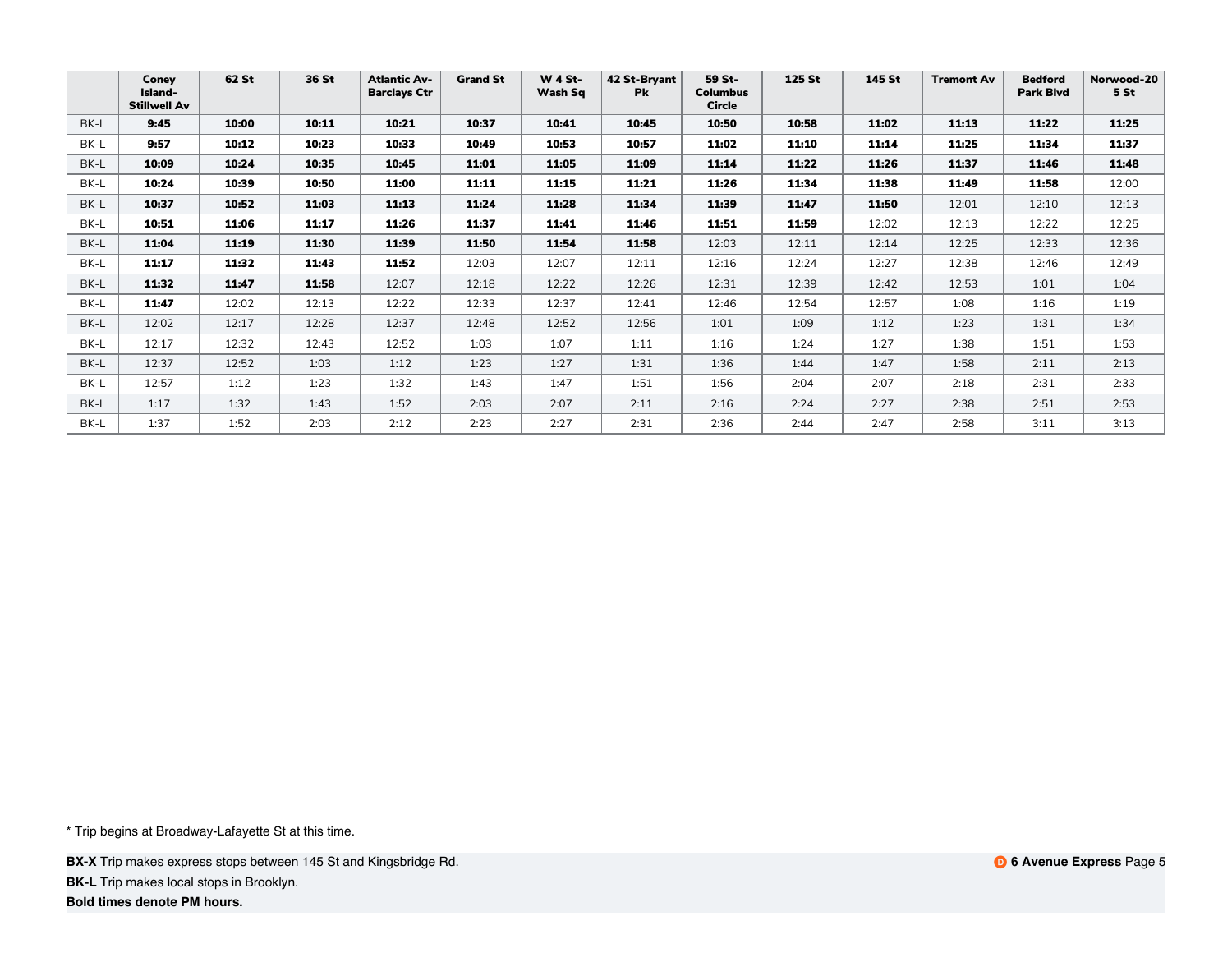|      | <b>O</b> Weekday              |                                    |                   |        |        |                                     |                    |                           |                 |                                            |       | <b>Brooklyn-bound</b> |                                         |
|------|-------------------------------|------------------------------------|-------------------|--------|--------|-------------------------------------|--------------------|---------------------------|-----------------|--------------------------------------------|-------|-----------------------|-----------------------------------------|
|      | Norwood-20<br>5 <sub>st</sub> | <b>Bedford</b><br><b>Park Blvd</b> | <b>Tremont Av</b> | 145 St | 125 St | 59 St-<br><b>Columbus</b><br>Circle | 42 St-Bryant<br>Pk | <b>W 4 St-</b><br>Wash Sq | <b>Grand St</b> | <b>Atlantic Av-</b><br><b>Barclays Ctr</b> | 36 St | 62 St                 | Conev<br>Island-<br><b>Stillwell Av</b> |
| BK-L | 12:08                         | 12:10                              | 12:19             | 12:30  | 12:34  | 12:42                               | 12:46              | 12:51                     | 12:55           | 1:06                                       | 1:14  | 1:25                  | 1:46                                    |
| BK-L | 12:24                         | 12:26                              | 12:34             | 12:46  | 12:49  | 12:57                               | 1:02               | 1:06                      | 1:10            | 1:23                                       | 1:32  | 1:43                  | 2:04                                    |
| BK-L | 12:44                         | 12:46                              | 12:54             | 1:06   | 1:09   | 1:17                                | 1:22               | 1:26                      | 1:30            | 1:43                                       | 1:52  | 2:03                  | 2:24                                    |
| BK-L | 1:04                          | 1:06                               | 1:14              | 1:26   | 1:29   | 1:37                                | 1:42               | 1:46                      | 1:50            | 2:03                                       | 2:12  | 2:23                  | 2:44                                    |
| BK-L | 1:24                          | 1:26                               | 1:34              | 1:46   | 1:49   | 1:57                                | 2:02               | 2:06                      | 2:10            | 2:23                                       | 2:32  | 2:43                  | 3:04                                    |
| BK-L | 1:44                          | 1:46                               | 1:54              | 2:06   | 2:09   | 2:17                                | 2:22               | 2:26                      | 2:30            | 2:43                                       | 2:52  | 3:03                  | 3:24                                    |
| BK-L | 2:04                          | 2:06                               | 2:14              | 2:26   | 2:29   | 2:37                                | 2:42               | 2:46                      | 2:50            | 3:03                                       | 3:12  | 3:23                  | 3:44                                    |
| BK-L | 2:24                          | 2:26                               | 2:34              | 2:46   | 2:49   | 2:57                                | 3:02               | 3:06                      | 3:10            | 3:23                                       | 3:32  | 3:43                  | 4:04                                    |
| BK-L | 2:44                          | 2:46                               | 2:54              | 3:06   | 3:09   | 3:17                                | 3:22               | 3:26                      | 3:30            | 3:43                                       | 3:52  | 4:03                  | 4:24                                    |
| BK-L | 3:04                          | 3:06                               | 3:14              | 3:26   | 3:29   | 3:37                                | 3:42               | 3:46                      | 3:50            | 4:03                                       | 4:12  | 4:23                  | 4:44                                    |
| BK-L | 3:24                          | 3:26                               | 3:34              | 3:46   | 3:49   | 3:57                                | 4:02               | 4:06                      | 4:10            | 4:23                                       | 4:32  | 4:43                  | 5:04                                    |
| BK-L | 3:44                          | 3:46                               | 3:54              | 4:06   | 4:09   | 4:17                                | 4:22               | 4:26                      | 4:30            | 4:43                                       | 4:52  | 5:03                  | 5:24                                    |
| BK-L | 4:04                          | 4:06                               | 4:14              | 4:26   | 4:29   | 4:37                                | 4:42               | 4:46                      | 4:50            | 5:03                                       | 5:12  | 5:23                  | 5:44                                    |
| BK-L | 4:24                          | 4:26                               | 4:34              | 4:46   | 4:49   | 4:57                                | 5:02               | 5:06                      | 5:10            | 5:23                                       | 5:32  | 5:43                  | 6:04                                    |
| BK-L | 4:44                          | 4:46                               | 4:54              | 5:06   | 5:09   | 5:17                                | 5:22               | 5:26                      | 5:30            | 5:43                                       | 5:52  | 6:03                  | 6:24                                    |
| BK-L | 5:04                          | 5:06                               | 5:14              | 5:26   | 5:29   | 5:37                                | 5:42               | 5:46                      | 5:50            | 6:01                                       | 6:10  | 6:21                  | 6:38                                    |
| BK-L | 5:20                          | 5:22                               | 5:31              | 5:42   | 5:46   | 5:54                                | 5:58               | 6:03                      | 6:07            | 6:19                                       | 6:28  | 6:39                  | 6:56                                    |
| BK-L | 5:35                          | 5:37                               | 5:46              | 5:57   | 6:01   | 6:09                                | 6:13               | 6:18                      | 6:22            | 6:33                                       | 6:42  | 6:52                  | 7:08                                    |
| BK-L | 5:48                          | 5:50                               | 5:59              | 6:10   | 6:14   | 6:22                                | 6:26               | 6:31                      | 6:35            | 6:47                                       | 6:56  | 7:06                  | 7:22                                    |
| BK-L | 6:01                          | 6:03                               | 6:12              | 6:23   | 6:27   | 6:35                                | 6:39               | 6:44                      | 6:48            | 7:00                                       | 7:09  | 7:19                  | 7:35                                    |
| BX-X | 6:16                          | 6:18                               | 6:26              | 6:33   | 6:37   | 6:45                                | 6:50               | 6:55                      | 6:59            | 7:09                                       | 7:15  | 7:25                  | 7:42                                    |
| BX-X | 6:27                          | 6:29                               | 6:37              | 6:44   | 6:48   | 6:56                                | 7:01               | 7:06                      | 7:10            | 7:20                                       | 7:26  | 7:37                  | 7:53                                    |
| BX-X | 6:35                          | 6:37                               | 6:45              | 6:52   | 6:56   | 7:04                                | 7:09               | 7:14                      | 7:18            | 7:30                                       | 7:36  | 7:47                  | 8:05                                    |
| BX-X | 6:43                          | 6:45                               | 6:53              | 7:00   | 7:04   | 7:12                                | 7:17               | 7:22                      | 7:26            | 7:36                                       | 7:42  | 7:53                  | 8:09                                    |
| BX-X | 6:50                          | 6:52                               | 7:00              | 7:07   | 7:11   | 7:19                                | 7:24               | 7:29                      | 7:33            | 7:43                                       | 7:49  | 8:00                  | 8:15                                    |
| BX-X | 6:58                          | 7:00                               | 7:08              | 7:15   | 7:19   | 7:27                                | 7:32               | 7:37                      | 7:41            | 7:51                                       | 7:57  | 8:08                  | 8:23                                    |
| BX-X | 7:05                          | 7:07                               | 7:15              | 7:22   | 7:26   | 7:34                                | 7:39               | 7:44                      | 7:48            | 7:59                                       | 8:05  | 8:15                  | 8:31                                    |
| BX-X | 7:13                          | 7:15                               | 7:23              | 7:30   | 7:34   | 7:42                                | 7:48               | 7:53                      | 7:57            | 8:07                                       | 8:13  | 8:24                  | 8:39                                    |
| BX-X | 7:23                          | 7:25                               | 7:33              | 7:41   | 7:45   | 7:53                                | 7:59               | 8:04                      | 8:08            | 8:18                                       | 8:24  | 8:35                  | 8:50                                    |
| BX-X | 7:33                          | 7:35                               | 7:43              | 7:51   | 7:55   | 8:03                                | 8:09               | 8:14                      | 8:18            | 8:28                                       | 8:34  | 8:45                  | 9:00                                    |
| BX-X | 7:43                          | 7:45                               | 7:53              | 8:01   | 8:05   | 8:13                                | 8:19               | 8:24                      | 8:28            | 8:38                                       | 8:44  | 8:55                  | 9:10                                    |
| BX-X | 7:50                          | 7:52                               | 8:00              | 8:08   | 8:12   | 8:21                                | 8:26               | 8:31                      | 8:36            | 8:47                                       | 8:53  | 9:04                  | 9:19                                    |
| BX-X | 7:57                          | 7:59                               | 8:07              | 8:15   | 8:19   | 8:27                                | 8:33               | 8:38                      | 8:42            | 8:53                                       | 8:59  | 9:10                  | 9:26                                    |

**BX-X** Trip makes express stops between 145 St and Kingsbridge Rd.

**BK-L** Trip makes local stops in Brooklyn.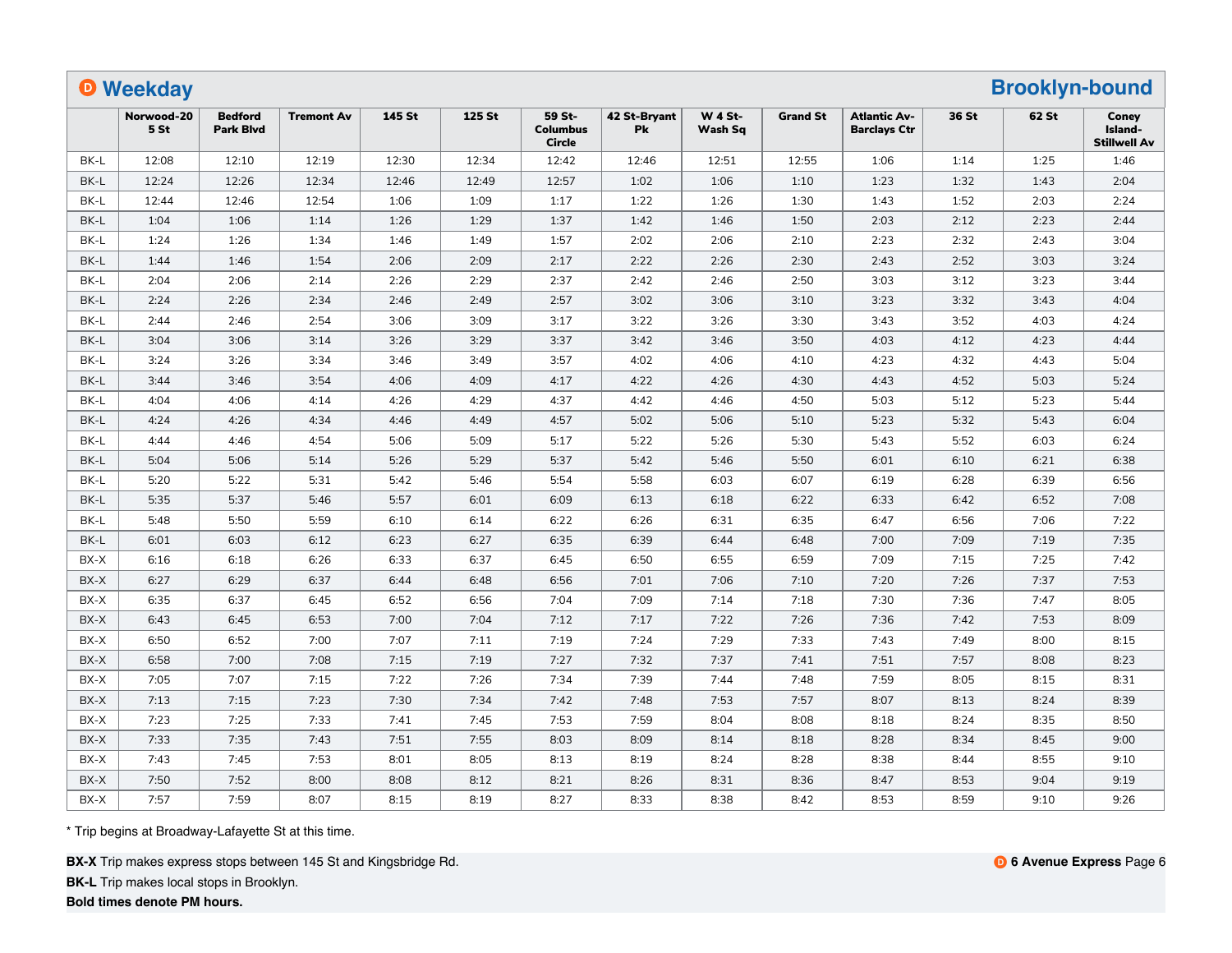|      | Norwood-20<br>5 <sub>st</sub> | <b>Bedford</b><br><b>Park Blvd</b> | <b>Tremont Av</b> | 145 St | 125 St | 59 St-<br><b>Columbus</b><br><b>Circle</b> | 42 St-Bryant<br><b>Pk</b> | <b>W 4 St-</b><br>Wash Sq | <b>Grand St</b> | <b>Atlantic Av-</b><br><b>Barclays Ctr</b> | 36 St | 62 St | Coney<br>Island-<br><b>Stillwell Av</b> |
|------|-------------------------------|------------------------------------|-------------------|--------|--------|--------------------------------------------|---------------------------|---------------------------|-----------------|--------------------------------------------|-------|-------|-----------------------------------------|
| BX-X | 8:03                          | 8:05                               | 8:13              | 8:21   | 8:25   | 8:33                                       | 8:39                      | 8:44                      | 8:48            | 8:58                                       | 9:04  | 9:15  | 9:34                                    |
| BX-X | $\sim$                        | 8:13                               | 8:19              | 8:27   | 8:31   | 8:39                                       | 8:45                      | 8:50                      | 8:54            | 9:04                                       | 9:10  | 9:21  | 9:39                                    |
| BX-X | 8:15                          | 8:17                               | 8:25              | 8:33   | 8:37   | 8:45                                       | 8:51                      | 8:56                      | 9:00            | 9:10                                       | 9:16  | 9:27  | 9:44                                    |
| BX-X | 8:21                          | 8:23                               | 8:31              | 8:39   | 8:43   | 8:51                                       | 8:57                      | 9:02                      | 9:06            | 9:16                                       | 9:22  | 9:33  | 9:49                                    |
| BX-X | 8:28                          | 8:30                               | 8:38              | 8:46   | 8:50   | 8:58                                       | 9:04                      | 9:09                      | 9:13            | 9:23                                       | 9:29  | 9:40  | 9:58                                    |
| BX-X | 8:37                          | 8:39                               | 8:47              | 8:55   | 8:58   | 9:07                                       | 9:12                      | 9:17                      | 9:21            | 9:33                                       | 9:39  | 9:49  | 10:08                                   |
| BX-X | 8:45                          | 8:47                               | 8:55              | 9:03   | 9:07   | 9:15                                       | 9:20                      | 9:25                      | 9:29            | 9:40                                       | 9:46  | 9:56  | 10:16                                   |
| BX-X | 8:55                          | 8:57                               | 9:05              | 9:13   | 9:17   | 9:25                                       | 9:30                      | 9:34                      | 9:38            | 9:50                                       | 9:56  | 10:06 | 10:27                                   |
|      | 9:00                          | 9:02                               | 9:11              | 9:22   | 9:26   | 9:34                                       | 9:39                      | 9:44                      | 9:48            | 9:58                                       | 10:04 | 10:15 | 10:35                                   |
|      | 9:11                          | 9:13                               | 9:21              | 9:33   | 9:36   | 9:44                                       | 9:49                      | 9:54                      | 9:58            | 10:09                                      | 10:15 | 10:25 | 10:46                                   |
|      | 9:21                          | 9:23                               | 9:31              | 9:43   | 9:46   | 9:54                                       | 9:59                      | 10:04                     | 10:08           | 10:19                                      | 10:25 | 10:35 | 10:56                                   |
|      | 9:31                          | 9:33                               | 9:41              | 9:53   | 9:57   | 10:05                                      | 10:10                     | 10:14                     | 10:18           | 10:29                                      | 10:35 | 10:46 | 11:06                                   |
|      | 9:41                          | 9:43                               | 9:51              | 10:03  | 10:06  | 10:14                                      | 10:19                     | 10:24                     | 10:28           | 10:38                                      | 10:44 | 10:55 | 11:15                                   |
|      | 9:51                          | 9:53                               | 10:01             | 10:13  | 10:17  | 10:25                                      | 10:30                     | 10:35                     | 10:39           | 10:49                                      | 10:55 | 11:06 | 11:26                                   |
|      | 10:01                         | 10:03                              | 10:11             | 10:23  | 10:26  | 10:34                                      | 10:39                     | 10:44                     | 10:48           | 11:00                                      | 11:06 | 11:16 | 11:38                                   |
|      | 10:11                         | 10:13                              | 10:21             | 10:33  | 10:36  | 10:44                                      | 10:49                     | 10:54                     | 10:58           | 11:09                                      | 11:15 | 11:26 | 11:47                                   |
|      | 10:21                         | 10:23                              | 10:31             | 10:43  | 10:47  | 10:55                                      | 11:00                     | 11:05                     | 11:09           | 11:19                                      | 11:25 | 11:36 | 11:57                                   |
|      | 10:31                         | 10:33                              | 10:41             | 10:53  | 10:57  | 11:05                                      | 11:10                     | 11:14                     | 11:18           | 11:29                                      | 11:35 | 11:46 | 12:07                                   |
|      | 10:41                         | 10:43                              | 10:51             | 11:03  | 11:06  | 11:14                                      | 11:19                     | 11:24                     | 11:28           | 11:39                                      | 11:45 | 11:56 | 12:17                                   |
|      | 10:51                         | 10:53                              | 11:01             | 11:13  | 11:16  | 11:24                                      | 11:29                     | 11:34                     | 11:38           | 11:49                                      | 11:55 | 12:06 | 12:27                                   |
|      | 11:01                         | 11:03                              | 11:11             | 11:23  | 11:26  | 11:34                                      | 11:39                     | 11:44                     | 11:48           | 11:59                                      | 12:05 | 12:16 | 12:37                                   |
|      | 11:11                         | 11:13                              | 11:21             | 11:33  | 11:36  | 11:44                                      | 11:49                     | 11:54                     | 11:58           | 12:09                                      | 12:15 | 12:26 | 12:47                                   |
|      | 11:21                         | 11:23                              | 11:31             | 11:43  | 11:46  | 11:54                                      | 11:59                     | 12:04                     | 12:08           | 12:19                                      | 12:25 | 12:36 | 12:57                                   |
|      | 11:31                         | 11:33                              | 11:41             | 11:53  | 11:56  | 12:04                                      | 12:09                     | 12:14                     | 12:18           | 12:29                                      | 12:35 | 12:46 | 1:07                                    |
|      | 11:41                         | 11:43                              | 11:51             | 12:03  | 12:06  | 12:14                                      | 12:19                     | 12:24                     | 12:28           | 12:39                                      | 12:45 | 12:56 | 1:17                                    |
|      | 11:51                         | 11:53                              | 12:01             | 12:13  | 12:16  | 12:24                                      | 12:29                     | 12:34                     | 12:38           | 12:49                                      | 12:55 | 1:06  | 1:27                                    |
|      | 12:01                         | 12:03                              | 12:11             | 12:23  | 12:26  | 12:34                                      | 12:39                     | 12:44                     | 12:48           | 12:59                                      | 1:05  | 1:16  | 1:37                                    |
|      | 12:11                         | 12:13                              | 12:21             | 12:33  | 12:36  | 12:44                                      | 12:49                     | 12:54                     | 12:58           | 1:09                                       | 1:15  | 1:26  | 1:47                                    |
|      | 12:21                         | 12:23                              | 12:31             | 12:43  | 12:46  | 12:54                                      | 12:59                     | 1:04                      | 1:08            | 1:19                                       | 1:25  | 1:36  | 1:57                                    |
|      | 12:31                         | 12:33                              | 12:41             | 12:53  | 12:56  | 1:04                                       | 1:09                      | 1:14                      | 1:18            | 1:29                                       | 1:35  | 1:46  | 2:07                                    |
|      | 12:41                         | 12:43                              | 12:51             | 1:03   | 1:06   | 1:14                                       | 1:19                      | 1:24                      | 1:28            | 1:39                                       | 1:45  | 1:56  | 2:17                                    |
|      | 12:51                         | 12:53                              | 1:01              | 1:13   | 1:17   | 1:25                                       | 1:30                      | 1:34                      | 1:38            | 1:49                                       | 1:55  | 2:06  | 2:27                                    |
|      | 1:01                          | 1:03                               | 1:11              | 1:23   | 1:26   | 1:34                                       | 1:39                      | 1:44                      | 1:48            | 1:59                                       | 2:05  | 2:16  | 2:36                                    |
|      | 1:11                          | 1:13                               | 1:21              | 1:33   | 1:36   | 1:44                                       | 1:49                      | 1:54                      | 1:58            | 2:09                                       | 2:15  | 2:26  | 2:46                                    |

**BX-X** Trip makes express stops between 145 St and Kingsbridge Rd.

**BK-L** Trip makes local stops in Brooklyn.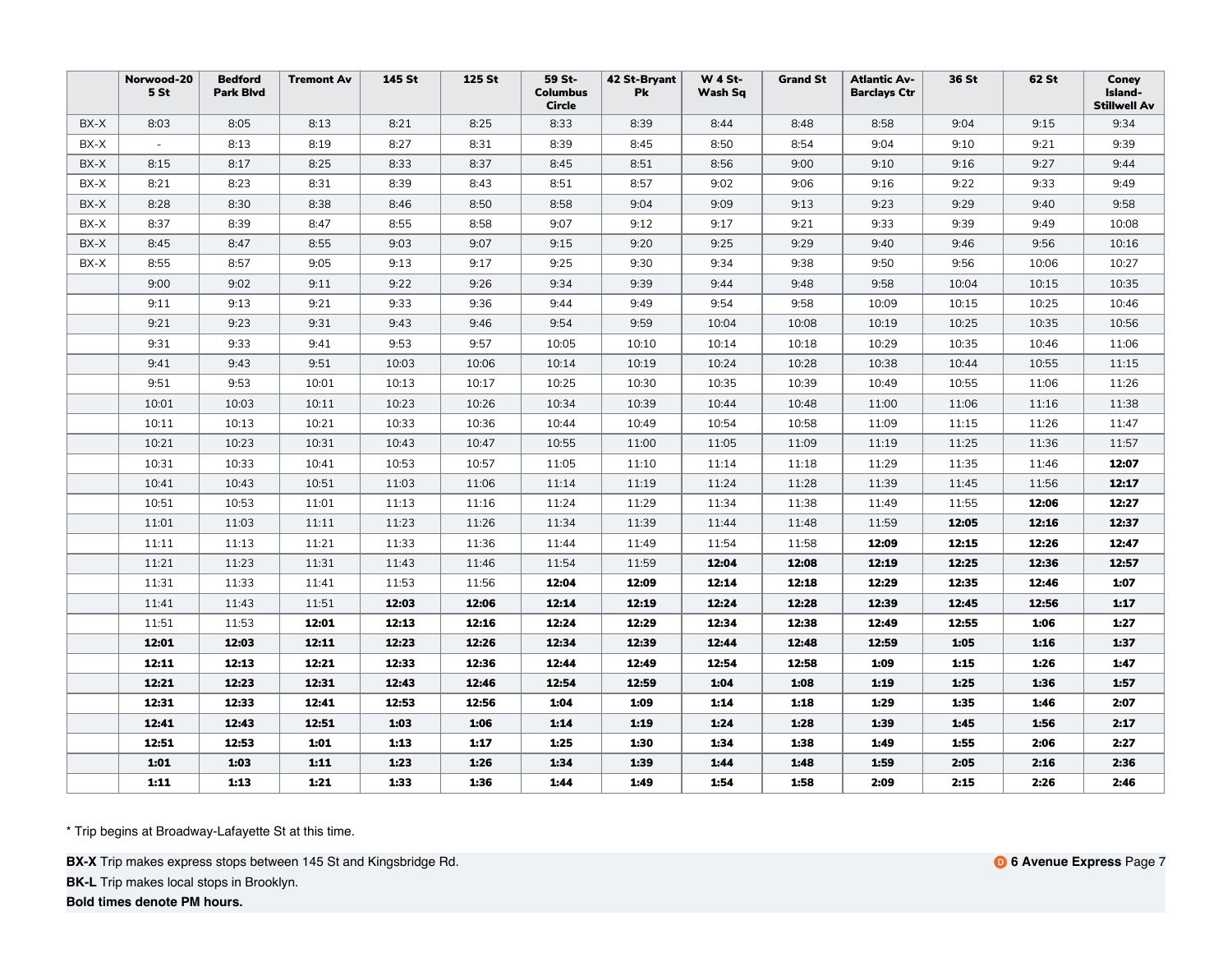| Norwood-20<br>5 <sub>st</sub> | <b>Bedford</b><br><b>Park Blvd</b> | <b>Tremont Av</b> | 145 St | 125 St | 59 St-<br><b>Columbus</b><br><b>Circle</b> | 42 St-Bryant<br>Pk | <b>W 4 St-</b><br>Wash Sq | <b>Grand St</b> | <b>Atlantic Av-</b><br><b>Barclays Ctr</b> | 36 St | 62 St | Coney<br>Island-<br><b>Stillwell Av</b> |
|-------------------------------|------------------------------------|-------------------|--------|--------|--------------------------------------------|--------------------|---------------------------|-----------------|--------------------------------------------|-------|-------|-----------------------------------------|
| 1:21                          | 1:23                               | 1:31              | 1:43   | 1:47   | 1:55                                       | 2:00               | 2:05                      | 2:09            | 2:19                                       | 2:25  | 2:36  | 2:55                                    |
| 1:31                          | 1:33                               | 1:41              | 1:53   | 1:57   | 2:05                                       | 2:10               | 2:14                      | 2:18            | 2:29                                       | 2:35  | 2:46  | 3:06                                    |
| 1:41                          | 1:43                               | 1:51              | 2:03   | 2:06   | 2:14                                       | 2:19               | 2:24                      | 2:28            | 2:39                                       | 2:45  | 2:56  | 3:16                                    |
| 1:51                          | 1:53                               | 2:01              | 2:13   | 2:17   | 2:25                                       | 2:30               | 2:35                      | 2:39            | 2:49                                       | 2:55  | 3:06  | 3:23                                    |
| 2:01                          | 2:03                               | 2:11              | 2:23   | 2:27   | 2:35                                       | 2:40               | 2:44                      | 2:48            | 2:59                                       | 3:05  | 3:16  | 3:33                                    |
| 2:11                          | 2:13                               | 2:21              | 2:33   | 2:36   | 2:44                                       | 2:49               | 2:54                      | 2:58            | 3:09                                       | 3:15  | 3:26  | 3:43                                    |
| 2:21                          | 2:23                               | 2:31              | 2:43   | 2:47   | 2:55                                       | 3:00               | 3:05                      | 3:09            | 3:19                                       | 3:25  | 3:36  | 3:53                                    |
| 2:31                          | 2:33                               | 2:41              | 2:53   | 2:57   | 3:05                                       | 3:10               | 3:14                      | 3:18            | 3:29                                       | 3:35  | 3:46  | 4:02                                    |
| 2:41                          | 2:43                               | 2:51              | 3:03   | 3:06   | 3:14                                       | 3:19               | 3:24                      | 3:28            | 3:39                                       | 3:45  | 3:56  | 4:15                                    |
| 2:50                          | 2:52                               | 3:01              | 3:12   | 3:17   | 3:25                                       | 3:30               | 3:35                      | 3:39            | 3:49                                       | 3:55  | 4:06  | 4:23                                    |
| 3:00                          | 3:02                               | 3:11              | 3:22   | 3:26   | 3:34                                       | 3:40               | 3:44                      | 3:48            | 3:59                                       | 4:05  | 4:16  | 4:33                                    |
| 3:10                          | 3:12                               | 3:21              | 3:32   | 3:36   | 3:44                                       | 3:49               | 3:54                      | 3:58            | 4:09                                       | 4:15  | 4:26  | 4:43                                    |
| 3:19                          | 3:21                               | 3:30              | 3:41   | 3:45   | 3:53                                       | 3:59               | 4:04                      | 4:08            | 4:19                                       | 4:25  | 4:36  | 4:53                                    |
| 3:30                          | 3:32                               | 3:41              | 3:52   | 3:56   | 4:04                                       | 4:10               | 4:14                      | 4:18            | 4:29                                       | 4:35  | 4:45  | 5:02                                    |
| 3:38                          | 3:40                               | 3:48              | 4:00   | 4:03   | 4:11                                       | 4:17               | 4:22                      | 4:26            | 4:39                                       | 4:45  | 4:55  | 5:12                                    |
| 3:48                          | 3:50                               | 3:58              | 4:10   | 4:13   | 4:21                                       | 4:27               | 4:32                      | 4:36            | 4:46                                       | 4:53  | 5:03  | 5:20                                    |
| 3:56                          | 3:58                               | 4:06              | 4:18   | 4:21   | 4:30                                       | 4:35               | 4:40                      | 4:44            | 4:55                                       | 5:02  | 5:13  | 5:30                                    |
| 4:03                          | 4:05                               | 4:14              | 4:25   | 4:29   | 4:38                                       | 4:43               | 4:48                      | 4:52            | 5:03                                       | 5:10  | 5:21  | 5:39                                    |
| 4:10                          | 4:12                               | 4:20              | 4:32   | 4:36   | 4:45                                       | 4:51               | 4:56                      | 5:00            | 5:11                                       | 5:18  | 5:29  | 5:48                                    |
| 4:15                          | 4:17                               | 4:26              | 4:37   | 4:41   | 4:51                                       | 4:57               | 5:02                      | 5:06            | 5:17                                       | 5:23  | 5:34  | 5:53                                    |
| 4:21                          | 4:23                               | 4:31              | 4:43   | 4:47   | 4:55                                       | 5:01               | 5:06                      | 5:10            | 5:23                                       | 5:29  | 5:40  | 6:00                                    |
| 4:26                          | 4:28                               | 4:37              | 4:48   | 4:52   | 5:00                                       | 5:06               | 5:11                      | 5:15            | 5:26                                       | 5:32  | 5:43  | 6:04                                    |
| 4:33                          | 4:35                               | 4:44              | 4:55   | 4:59   | 5:07                                       | 5:13               | 5:18                      | 5:22            | 5:33                                       | 5:39  | 5:50  | 6:12                                    |
| 4:39                          | 4:41                               | 4:50              | 5:01   | 5:05   | 5:13                                       | 5:19               | 5:24                      | 5:28            | 5:39                                       | 5:45  | 5:56  | 6:17                                    |
| 4:45                          | 4:47                               | 4:56              | 5:07   | 5:11   | 5:20                                       | 5:25               | 5:30                      | 5:34            | 5:45                                       | 5:52  | 6:03  | 6:20                                    |
| 4:51                          | 4:53                               | 5:02              | 5:13   | 5:17   | 5:25                                       | 5:31               | 5:36                      | 5:40            | 5:51                                       | 5:58  | 6:09  | 6:27                                    |
| 4:57                          | 4:59                               | 5:08              | 5:19   | 5:24   | 5:32                                       | 5:38               | 5:43                      | 5:47            | 5:58                                       | 6:04  | 6:15  | 6:36                                    |
| 5:02                          | 5:04                               | 5:12              | 5:24   | 5:29   | 5:37                                       | 5:43               | 5:48                      | 5:52            | 6:03                                       | 6:09  | 6:20  | 6:42                                    |
| 5:09                          | 5:11                               | 5:19              | 5:31   | 5:34   | 5:43                                       | 5:50               | 5:55                      | 5:59            | 6:10                                       | 6:17  | 6:27  | 6:49                                    |
| 5:17                          | 5:19                               | 5:27              | 5:39   | 5:43   | 5:52                                       | 5:58               | 6:03                      | 6:07            | 6:19                                       | 6:26  | 6:36  | 6:55                                    |
| 5:24                          | 5:26                               | 5:34              | 5:46   | 5:49   | 5:58                                       | 6:03               | 6:08                      | 6:12            | 6:26                                       | 6:33  | 6:44  | 7:05                                    |
| 5:35                          | 5:37                               | 5:45              | 5:57   | 6:00   | 6:09                                       | 6:14               | 6:19                      | 6:23            | 6:34                                       | 6:41  | 6:52  | 7:11                                    |
| 5:41                          | 5:43                               | 5:52              | 6:03   | 6:07   | 6:15                                       | 6:22               | 6:27                      | 6:31            | 6:43                                       | 6:49  | 7:00  | 7:20                                    |
| 5:50                          | 5:52                               | 6:01              | 6:12   | 6:16   | 6:24                                       | 6:30               | 6:35                      | 6:39            | 6:50                                       | 6:57  | 7:07  | 7:29                                    |

**BX-X** Trip makes express stops between 145 St and Kingsbridge Rd.

**BK-L** Trip makes local stops in Brooklyn.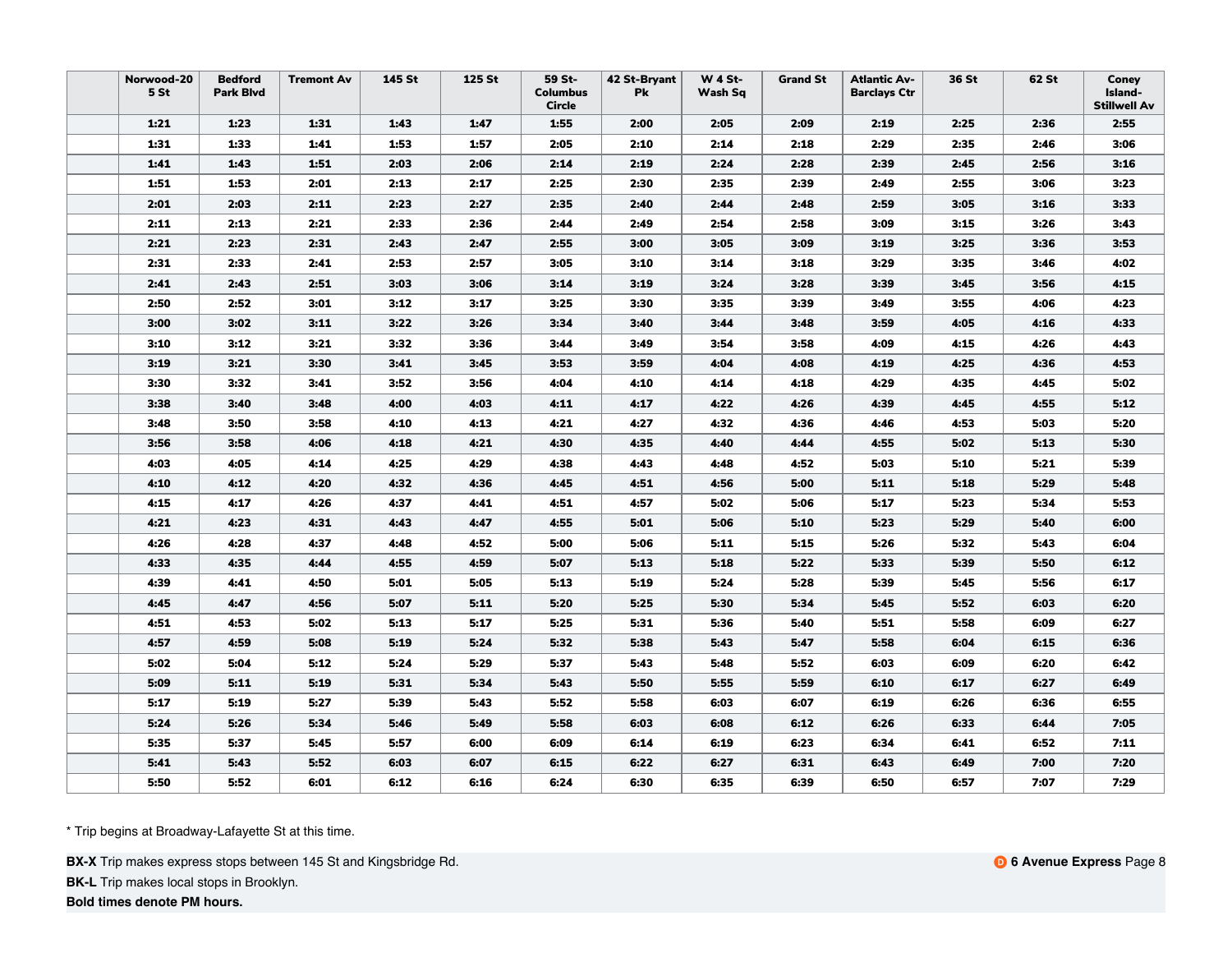|      | Norwood-20<br>5 St | <b>Bedford</b><br><b>Park Blvd</b> | <b>Tremont Av</b> | 145 St | 125 St | 59 St-<br><b>Columbus</b><br><b>Circle</b> | 42 St-Bryant<br>Pk | <b>W 4 St-</b><br>Wash Sq | <b>Grand St</b> | <b>Atlantic Av-</b><br><b>Barclays Ctr</b> | 36 St | 62 St | Coney<br>Island-<br><b>Stillwell Av</b> |
|------|--------------------|------------------------------------|-------------------|--------|--------|--------------------------------------------|--------------------|---------------------------|-----------------|--------------------------------------------|-------|-------|-----------------------------------------|
|      | 6:00               | 6:02                               | 6:10              | 6:22   | 6:25   | 6:33                                       | 6:39               | 6:44                      | 6:48            | 6:58                                       | 7:04  | 7:15  | 7:36                                    |
|      | 6:09               | 6:11                               | 6:20              | 6:31   | 6:36   | 6:44                                       | 6:50               | 6:55                      | 6:59            | 7:09                                       | 7:15  | 7:26  | 7:44                                    |
|      | 6:20               | 6:22                               | 6:31              | 6:42   | 6:47   | 6:55                                       | 7:00               | 7:04                      | 7:08            | 7:19                                       | 7:25  | 7:35  | 7:52                                    |
|      | 6:29               | 6:31                               | 6:40              | 6:51   | 6:55   | 7:03                                       | 7:08               | 7:13                      | 7:17            | 7:27                                       | 7:33  | 7:44  | 8:01                                    |
|      | 6:40               | 6:42                               | 6:51              | 7:02   | 7:06   | 7:14                                       | 7:19               | 7:23                      | 7:28            | 7:38                                       | 7:44  | 7:55  | 8:15                                    |
|      | 6:51               | 6:53                               | 7:01              | 7:13   | 7:17   | 7:25                                       | 7:30               | 7:35                      | 7:39            | 7:49                                       | 7:55  | 8:06  | 8:23                                    |
|      | 7:01               | 7:03                               | 7:11              | 7:23   | 7:26   | 7:34                                       | 7:39               | 7:44                      | 7:48            | 7:58                                       | 8:04  | 8:15  | 8:33                                    |
|      | 7:10               | 7:12                               | 7:21              | 7:32   | 7:37   | 7:45                                       | 7:51               | 7:56                      | 8:00            | 8:10                                       | 8:16  | 8:27  | 8:44                                    |
|      | 7:20               | 7:22                               | 7:30              | 7:42   | 7:45   | 7:53                                       | 7:58               | 8:03                      | 8:08            | 8:20                                       | 8:26  | 8:36  | 8:54                                    |
|      | 7:31               | 7:33                               | 7:41              | 7:53   | 7:56   | 8:04                                       | 8:09               | 8:14                      | 8:18            | 8:28                                       | 8:34  | 8:45  | 9:04                                    |
|      | 7:41               | 7:43                               | 7:51              | 8:03   | 8:07   | 8:15                                       | 8:20               | 8:24                      | 8:28            | 8:39                                       | 8:45  | 8:55  | 9:14                                    |
|      | 7:48               | 7:50                               | 7:58              | 8:10   | 8:13   | 8:21                                       | 8:29               | 8:33                      | 8:37            | 8:48                                       | 8:54  | 9:04  | 9:24                                    |
|      | 7:54               | 7:56                               | 8:05              | 8:16   | 8:20   | 8:28                                       | 8:33               | 8:37                      | 8:41            | 8:53                                       | 8:59  | 9:09  | 9:31                                    |
|      | 8:01               | 8:03                               | 8:11              | 8:23   | 8:27   | 8:35                                       | 8:40               | 8:44                      | 8:48            | 8:59                                       | 9:05  | 9:15  | 9:35                                    |
|      | 8:09               | 8:11                               | 8:19              | 8:31   | 8:35   | 8:43                                       | 8:48               | 8:52                      | 8:56            | 9:09                                       | 9:15  | 9:25  | 9:45                                    |
|      | 8:15               | 8:17                               | 8:25              | 8:37   | 8:40   | 8:48                                       | 8:54               | 8:58                      | 9:02            | 9:13                                       | 9:19  | 9:29  | 9:50                                    |
|      | 8:23               | 8:25                               | 8:33              | 8:45   | 8:50   | 8:58                                       | 9:03               | 9:07                      | 9:11            | 9:22                                       | 9:28  | 9:38  | 9:57                                    |
|      | 8:31               | 8:33                               | 8:41              | 8:53   | 8:56   | 9:04                                       | 9:11               | 9:15                      | 9:19            | 9:30                                       | 9:36  | 9:46  | 10:04                                   |
|      | 8:41               | 8:43                               | 8:51              | 9:03   | 9:06   | 9:14                                       | 9:19               | 9:24                      | 9:28            | 9:38                                       | 9:44  | 9:55  | 10:14                                   |
|      | 8:51               | 8:53                               | 9:01              | 9:13   | 9:16   | 9:24                                       | 9:29               | 9:34                      | 9:38            | 9:48                                       | 9:54  | 10:05 | 10:24                                   |
|      | 9:01               | 9:03                               | 9:11              | 9:23   | 9:26   | 9:34                                       | 9:39               | 9:44                      | 9:48            | 9:58                                       | 10:04 | 10:15 | 10:34                                   |
|      | 9:11               | 9:13                               | 9:21              | 9:33   | 9:36   | 9:44                                       | 9:49               | 9:54                      | 9:58            | 10:08                                      | 10:14 | 10:25 | 10:44                                   |
|      | 9:19               | 9:21                               | 9:29              | 9:41   | 9:44   | 9:52                                       | 9:57               | 10:02                     | 10:06           | 10:16                                      | 10:22 | 10:33 | 10:53                                   |
|      | 9:24               | 9:26                               | 9:35              | 9:46   | 9:50   | 9:58                                       | 10:03              | 10:07                     | 10:11           | 10:22                                      | 10:28 | 10:38 | 10:58                                   |
|      | 9:32               | 9:34                               | 9:42              | 9:54   | 9:57   | 10:05                                      | 10:10              | 10:15                     | 10:19           | 10:29                                      | 10:35 | 10:46 | 11:06                                   |
|      | 9:44               | 9:46                               | 9:54              | 10:06  | 10:09  | 10:17                                      | 10:22              | 10:27                     | 10:31           | 10:41                                      | 10:47 | 10:58 | 11:19                                   |
| BK-L | 9:56               | 9:58                               | 10:06             | 10:18  | 10:21  | 10:29                                      | 10:34              | 10:39                     | 10:43           | 10:55                                      | 11:04 | 11:14 | 11:35                                   |
| BK-L | 10:08              | 10:10                              | 10:18             | 10:30  | 10:33  | 10:41                                      | 10:46              | 10:51                     | 10:55           | 11:06                                      | 11:14 | 11:24 | 11:45                                   |
| BK-L | 10:20              | 10:22                              | 10:30             | 10:42  | 10:45  | 10:53                                      | 10:58              | 11:03                     | 11:07           | 11:18                                      | 11:26 | 11:36 | 11:57                                   |
| BK-L | 10:32              | 10:34                              | 10:42             | 10:54  | 10:57  | 11:05                                      | 11:10              | 11:15                     | 11:19           | 11:30                                      | 11:38 | 11:48 | 12:09                                   |
| BK-L | 10:44              | 10:46                              | 10:54             | 11:06  | 11:09  | 11:17                                      | 11:22              | 11:27                     | 11:31           | 11:43                                      | 11:51 | 12:01 | 12:21                                   |
| BK-L | 10:56              | 10:58                              | 11:06             | 11:18  | 11:21  | 11:29                                      | 11:34              | 11:39                     | 11:43           | 11:54                                      | 12:02 | 12:12 | 12:34                                   |
| BK-L | 11:08              | 11:10                              | 11:18             | 11:30  | 11:33  | 11:41                                      | 11:46              | 11:51                     | 11:55           | 12:06                                      | 12:14 | 12:24 | 12:45                                   |
| BK-L | 11:23              | 11:25                              | 11:33             | 11:45  | 11:48  | 11:56                                      | 12:01              | 12:06                     | 12:10           | 12:21                                      | 12:29 | 12:40 | 1:01                                    |

**BX-X** Trip makes express stops between 145 St and Kingsbridge Rd.

**BK-L** Trip makes local stops in Brooklyn.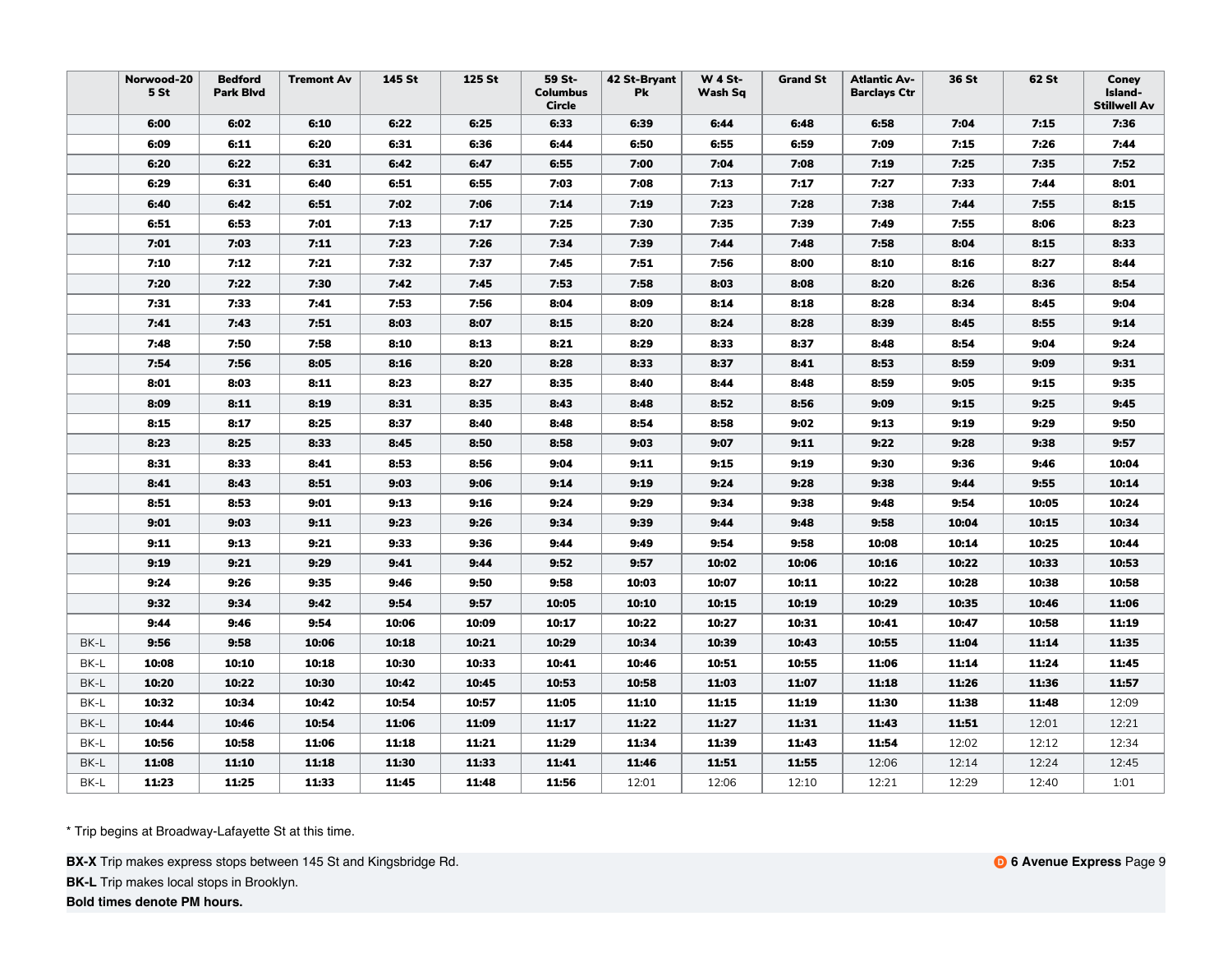|      | Norwood-20<br>5 <sub>st</sub> | <b>Bedford</b><br><b>Park Blvd</b> | <b>Tremont Av</b> | 145 St       | 125 St | 59 St-<br><b>Columbus</b><br><b>Circle</b> | 42 St-Brvant<br><b>Pk</b> | $W$ 4 St-<br>Wash Sq | <b>Grand St</b> | <b>Atlantic Av-</b><br><b>Barclays Ctr</b> | 36 St | 62 St | Coney<br>Island-<br>Stillwell Av |
|------|-------------------------------|------------------------------------|-------------------|--------------|--------|--------------------------------------------|---------------------------|----------------------|-----------------|--------------------------------------------|-------|-------|----------------------------------|
| BK-L | 11:38                         | 11:40                              | 11:49             | 12:00        | 12:04  | 12:12                                      | 12:16                     | 12:21                | 12:25           | 12:36                                      | 12:44 | 12:55 | 1:16                             |
| BK-L | 11:53                         | 11:55                              | 12:04             | 12.15<br>ᅭᄰ… | 12:19  | 12:27                                      | 12:31                     | 12:36                | 12:40           | 12:51                                      | 12:59 | 1:10  | 1:31                             |

**BX-X** Trip makes express stops between 145 St and Kingsbridge Rd. **BK-L** Trip makes local stops in Brooklyn.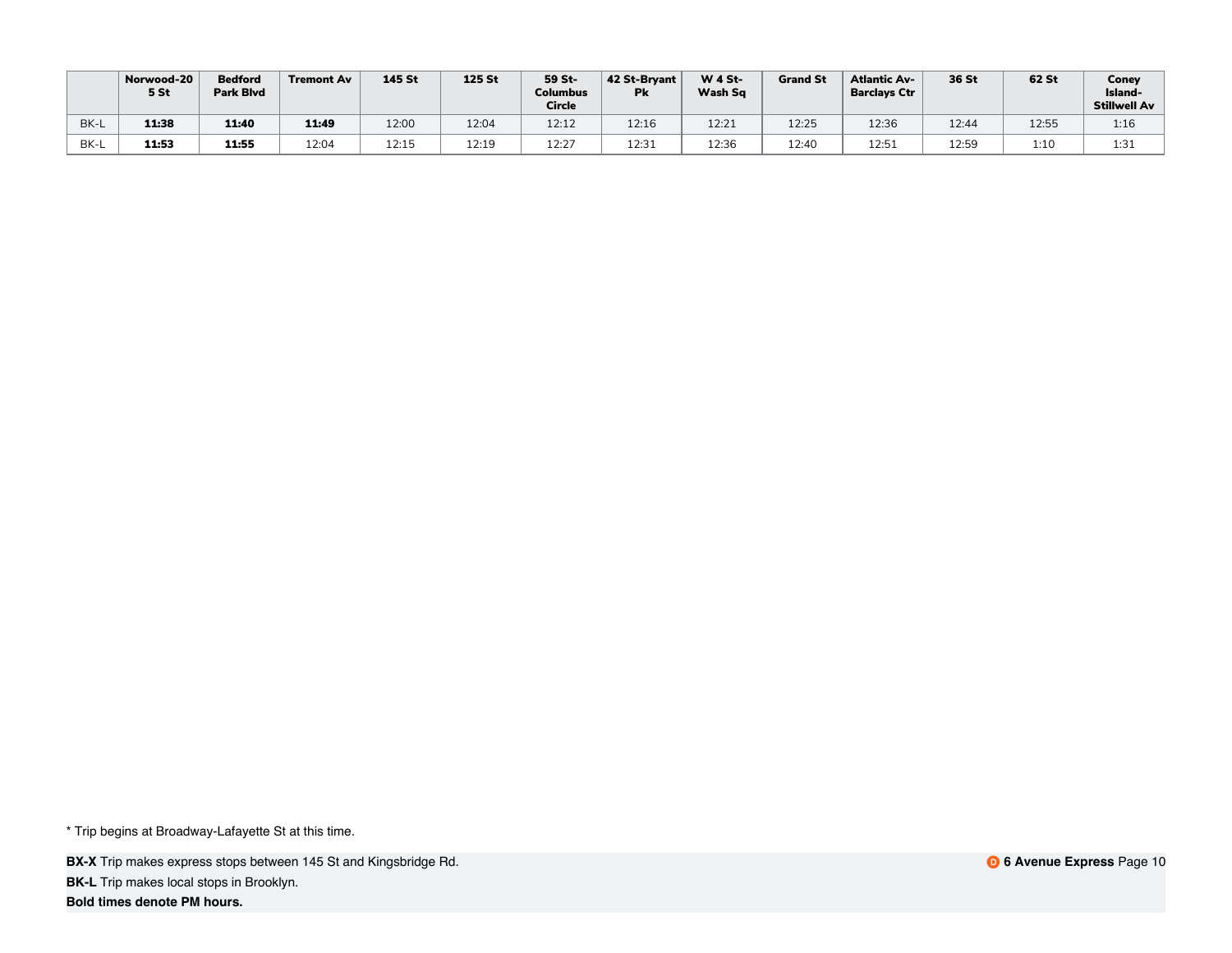|      | <b>O</b> Saturday                       |       |       |                                            |                 |                           |                    |                                            |        |        |                   |                                    | <b>Bronx-bound</b>            |
|------|-----------------------------------------|-------|-------|--------------------------------------------|-----------------|---------------------------|--------------------|--------------------------------------------|--------|--------|-------------------|------------------------------------|-------------------------------|
|      | Conev<br>Island-<br><b>Stillwell Av</b> | 62 St | 36 St | <b>Atlantic Av-</b><br><b>Barclays Ctr</b> | <b>Grand St</b> | <b>W 4 St-</b><br>Wash Sq | 42 St-Bryant<br>Pk | 59 St-<br><b>Columbus</b><br><b>Circle</b> | 125 St | 145 St | <b>Tremont Av</b> | <b>Bedford</b><br><b>Park Blvd</b> | Norwood-20<br>5 <sub>st</sub> |
| BK-L | 1:57                                    | 2:12  | 2:23  | 2:32                                       | 2:43            | 2:47                      | 2:51               | 2:56                                       | 3:04   | 3:07   | 3:20              | 3:31                               | 3:33                          |
| BK-L | 2:17                                    | 2:32  | 2:43  | 2:52                                       | 3:03            | 3:07                      | 3:11               | 3:16                                       | 3:24   | 3:27   | 3:40              | 3:51                               | 3:53                          |
| BK-L | 2:37                                    | 2:52  | 3:03  | 3:12                                       | 3:23            | 3:27                      | 3:31               | 3:36                                       | 3:44   | 3:47   | 4:00              | 4:11                               | 4:13                          |
| BK-L | 2:57                                    | 3:12  | 3:23  | 3:32                                       | 3:43            | 3:47                      | 3:51               | 3:56                                       | 4:04   | 4:07   | 4:20              | 4:31                               | 4:33                          |
| BK-L | 3:17                                    | 3:32  | 3:43  | 3:52                                       | 4:03            | 4:07                      | 4:11               | 4:16                                       | 4:24   | 4:27   | 4:40              | 4:51                               | 4:53                          |
| BK-L | 3:37                                    | 3:52  | 4:03  | 4:12                                       | 4:23            | 4:27                      | 4:31               | 4:36                                       | 4:44   | 4:47   | 5:00              | 5:11                               | 5:13                          |
| BK-L | 3:57                                    | 4:12  | 4:23  | 4:32                                       | 4:43            | 4:47                      | 4:51               | 4:56                                       | 5:04   | 5:07   | 5:20              | 5:31                               | 5:33                          |
| BK-L | 4:17                                    | 4:32  | 4:43  | 4:52                                       | 5:03            | 5:07                      | 5:11               | 5:16                                       | 5:24   | 5:27   | 5:40              | 5:51                               | 5:53                          |
| BK-L | 4:37                                    | 4:52  | 5:03  | 5:12                                       | 5:23            | 5:27                      | 5:31               | 5:36                                       | 5:44   | 5:47   | 6:00              | 6:11                               | 6:13                          |
| BK-L | 4:57                                    | 5:12  | 5:23  | 5:32                                       | 5:43            | 5:47                      | 5:51               | 5:56                                       | 6:04   | 6:07   | 6:20              | 6:31                               | 6:33                          |
| BK-L | 5:17                                    | 5:32  | 5:43  | 5:52                                       | 6:03            | 6:07                      | 6:11               | 6:16                                       | 6:24   | 6:27   | 6:40              | 6:51                               | 6:53                          |
| BK-L | 5:37                                    | 5:52  | 6:03  | 6:12                                       | 6:23            | 6:27                      | 6:31               | 6:36                                       | 6:44   | 6:47   | 7:00              | 7:11                               | 7:13                          |
| BK-L | 5:57                                    | 6:12  | 6:23  | 6:32                                       | 6:43            | 6:47                      | 6:51               | 6:56                                       | 7:04   | 7:08   | 7:20              | 7:28                               | 7:31                          |
|      | 6:15                                    | 6:31  | 6:42  | 6:47                                       | 6:57            | 7:01                      | 7:06               | 7:12                                       | 7:20   | 7:23   | 7:35              | 7:43                               | 7:45                          |
|      | 6:27                                    | 6:42  | 6:54  | 6:59                                       | 7:09            | 7:13                      | 7:18               | 7:23                                       | 7:31   | 7:34   | 7:47              | 7:55                               | 7:57                          |
|      | 6:39                                    | 6:54  | 7:06  | 7:11                                       | 7:21            | 7:25                      | 7:30               | 7:35                                       | 7:43   | 7:46   | 7:59              | 8:07                               | 8:09                          |
|      | 6:51                                    | 7:06  | 7:18  | 7:23                                       | 7:33            | 7:37                      | 7:42               | 7:47                                       | 7:55   | 7:58   | 8:11              | 8:19                               | 8:21                          |
|      | 7:03                                    | 7:18  | 7:30  | 7:35                                       | 7:45            | 7:49                      | 7:54               | 7:59                                       | 8:07   | 8:10   | 8:23              | 8:31                               | 8:33                          |
|      | 7:15                                    | 7:30  | 7:42  | 7:47                                       | 7:57            | 8:01                      | 8:06               | 8:12                                       | 8:20   | 8:23   | 8:35              | 8:43                               | 8:45                          |
|      | 7:27                                    | 7:42  | 7:54  | 7:59                                       | 8:09            | 8:13                      | 8:18               | 8:23                                       | 8:31   | 8:34   | 8:47              | 8:55                               | 8:57                          |
|      | 7:39                                    | 7:54  | 8:06  | 8:11                                       | 8:21            | 8:25                      | 8:30               | 8:35                                       | 8:43   | 8:46   | 8:59              | 9:07                               | 9:09                          |
|      | 7:51                                    | 8:06  | 8:18  | 8:23                                       | 8:33            | 8:37                      | 8:42               | 8:47                                       | 8:55   | 8:58   | 9:11              | 9:19                               | 9:21                          |
|      | 8:03                                    | 8:18  | 8:30  | 8:35                                       | 8:45            | 8:49                      | 8:54               | 8:59                                       | 9:07   | 9:10   | 9:23              | 9:31                               | 9:33                          |
|      | 8:15                                    | 8:30  | 8:42  | 8:47                                       | 8:57            | 9:01                      | 9:06               | 9:12                                       | 9:20   | 9:23   | 9:35              | 9:43                               | 9:45                          |
|      | 8:27                                    | 8:42  | 8:54  | 8:59                                       | 9:09            | 9:13                      | 9:18               | 9:23                                       | 9:31   | 9:34   | 9:47              | 9:55                               | 9:57                          |
|      | 8:39                                    | 8:54  | 9:06  | 9:11                                       | 9:21            | 9:25                      | 9:30               | 9:35                                       | 9:43   | 9:46   | 9:59              | 10:07                              | 10:09                         |
|      | 8:51                                    | 9:06  | 9:18  | 9:23                                       | 9:33            | 9:37                      | 9:42               | 9:47                                       | 9:55   | 9:58   | 10:11             | 10:19                              | 10:21                         |
|      | 9:03                                    | 9:18  | 9:30  | 9:35                                       | 9:45            | 9:49                      | 9:54               | 9:59                                       | 10:07  | 10:10  | 10:23             | 10:31                              | 10:33                         |
|      | 9:15                                    | 9:30  | 9:42  | 9:47                                       | 9:57            | 10:01                     | 10:06              | 10:12                                      | 10:20  | 10:23  | 10:35             | 10:43                              | 10:45                         |
|      | 9:27                                    | 9:42  | 9:54  | 9:59                                       | 10:09           | 10:13                     | 10:18              | 10:23                                      | 10:31  | 10:34  | 10:47             | 10:55                              | 10:57                         |
|      | 9:39                                    | 9:54  | 10:06 | 10:11                                      | 10:21           | 10:25                     | 10:30              | 10:35                                      | 10:43  | 10:46  | 10:59             | 11:07                              | 11:09                         |
|      | 9:51                                    | 10:06 | 10:18 | 10:23                                      | 10:33           | 10:37                     | 10:42              | 10:47                                      | 10:55  | 10:58  | 11:11             | 11:19                              | 11:21                         |
|      | 10:03                                   | 10:18 | 10:30 | 10:35                                      | 10:45           | 10:49                     | 10:54              | 10:59                                      | 11:07  | 11:10  | 11:23             | 11:31                              | 11:33                         |

**BX-X** Trip makes express stops between 145 St and Kingsbridge Rd.

**BK-L** Trip makes local stops in Brooklyn.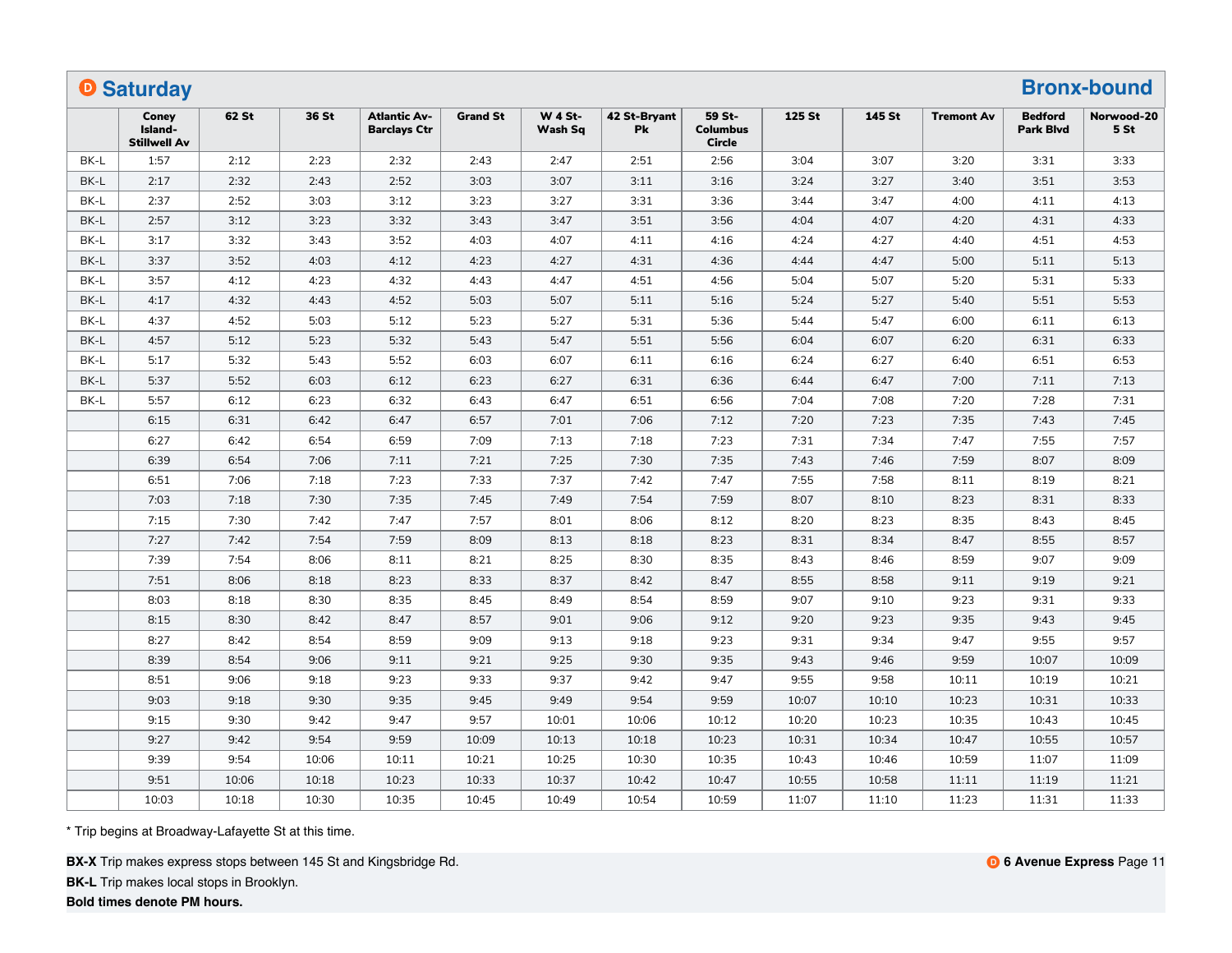| Coney<br>Island-<br><b>Stillwell Av</b> | 62 St | 36 St | <b>Atlantic Av-</b><br><b>Barclays Ctr</b> | <b>Grand St</b> | <b>W 4 St-</b><br>Wash Sq | 42 St-Bryant<br>Pk | 59 St-<br><b>Columbus</b><br>Circle | 125 St | 145 St | <b>Tremont Av</b> | <b>Bedford</b><br><b>Park Blvd</b> | Norwood-20<br>5St |
|-----------------------------------------|-------|-------|--------------------------------------------|-----------------|---------------------------|--------------------|-------------------------------------|--------|--------|-------------------|------------------------------------|-------------------|
| 10:15                                   | 10:30 | 10:42 | 10:47                                      | 10:57           | 11:01                     | 11:06              | 11:12                               | 11:20  | 11:23  | 11:35             | 11:43                              | 11:45             |
| 10:27                                   | 10:42 | 10:54 | 10:59                                      | 11:09           | 11:13                     | 11:18              | 11:23                               | 11:31  | 11:34  | 11:47             | 11:55                              | 11:57             |
| 10:39                                   | 10:54 | 11:06 | 11:11                                      | 11:21           | 11:25                     | 11:30              | 11:35                               | 11:43  | 11:46  | 11:58             | 12:06                              | 12:08             |
| 10:51                                   | 11:06 | 11:18 | 11:23                                      | 11:33           | 11:37                     | 11:42              | 11:47                               | 11:55  | 11:58  | 12:11             | 12:19                              | 12:21             |
| 11:03                                   | 11:18 | 11:30 | 11:35                                      | 11:45           | 11:49                     | 11:54              | 11:59                               | 12:07  | 12:10  | 12:23             | 12:31                              | 12:33             |
| 11:15                                   | 11:30 | 11:42 | 11:47                                      | 11:57           | 12:01                     | 12:06              | 12:12                               | 12:20  | 12:23  | 12:35             | 12:43                              | 12:45             |
| 11:27                                   | 11:42 | 11:54 | 11:59                                      | 12:09           | 12:13                     | 12:18              | 12:23                               | 12:31  | 12:34  | 12:47             | 12:55                              | 12:57             |
| 11:39                                   | 11:54 | 12:06 | 12:11                                      | 12:21           | 12:25                     | 12:30              | 12:35                               | 12:43  | 12:46  | 12:59             | 1:07                               | 1:09              |
| 11:51                                   | 12:06 | 12:18 | 12:23                                      | 12:33           | 12:37                     | 12:42              | 12:47                               | 12:55  | 12:58  | 1:11              | 1:19                               | 1:21              |
| 12:03                                   | 12:18 | 12:30 | 12:35                                      | 12:45           | 12:49                     | 12:54              | 12:59                               | 1:07   | 1:10   | 1:23              | 1:31                               | 1:33              |
| 12:15                                   | 12:30 | 12:42 | 12:47                                      | 12:57           | 1:01                      | 1:06               | 1:12                                | 1:20   | 1:23   | 1:35              | 1:43                               | 1:45              |
| 12:27                                   | 12:42 | 12:54 | 12:59                                      | 1:09            | 1:13                      | 1:18               | 1:23                                | 1:31   | 1:34   | 1:47              | 1:55                               | 1:57              |
| 12:39                                   | 12:54 | 1:06  | 1:11                                       | 1:21            | 1:25                      | 1:30               | 1:35                                | 1:43   | 1:46   | 1:59              | 2:07                               | 2:09              |
| 12:51                                   | 1:06  | 1:18  | 1:23                                       | 1:33            | 1:37                      | 1:42               | 1:47                                | 1:55   | 1:58   | 2:11              | 2:19                               | 2:21              |
| 1:03                                    | 1:18  | 1:30  | 1:35                                       | 1:45            | 1:49                      | 1:54               | 1:59                                | 2:07   | 2:10   | 2:23              | 2:31                               | 2:33              |
| 1:15                                    | 1:30  | 1:42  | 1:47                                       | 1:57            | 2:01                      | 2:06               | 2:12                                | 2:20   | 2:23   | 2:35              | 2:43                               | 2:45              |
| 1:27                                    | 1:42  | 1:54  | 1:59                                       | 2:09            | 2:13                      | 2:18               | 2:23                                | 2:31   | 2:34   | 2:47              | 2:55                               | 2:57              |
| 1:39                                    | 1:54  | 2:06  | 2:11                                       | 2:21            | 2:25                      | 2:30               | 2:35                                | 2:43   | 2:46   | 2:59              | 3:07                               | 3:09              |
| 1:51                                    | 2:06  | 2:18  | 2:23                                       | 2:33            | 2:37                      | 2:42               | 2:47                                | 2:55   | 2:58   | 3:11              | 3:19                               | 3:21              |
| 2:03                                    | 2:18  | 2:30  | 2:35                                       | 2:45            | 2:49                      | 2:54               | 2:59                                | 3:07   | 3:10   | 3:23              | 3:31                               | 3:33              |
| 2:15                                    | 2:30  | 2:42  | 2:47                                       | 2:57            | 3:01                      | 3:06               | 3:12                                | 3:20   | 3:23   | 3:35              | 3:43                               | 3:45              |
| 2:27                                    | 2:42  | 2:54  | 2:59                                       | 3:09            | 3:13                      | 3:18               | 3:23                                | 3:31   | 3:34   | 3:47              | 3:55                               | 3:57              |
| 2:39                                    | 2:54  | 3:06  | 3:11                                       | 3:21            | 3:25                      | 3:30               | 3:35                                | 3:43   | 3:46   | 3:59              | 4:07                               | 4:09              |
| 2:51                                    | 3:06  | 3:18  | 3:23                                       | 3:33            | 3:37                      | 3:42               | 3:47                                | 3:55   | 3:58   | 4:11              | 4:19                               | 4:21              |
| 3:03                                    | 3:18  | 3:30  | 3:35                                       | 3:45            | 3:49                      | 3:54               | 3:59                                | 4:07   | 4:10   | 4:23              | 4:31                               | 4:33              |
| 3:15                                    | 3:30  | 3:42  | 3:47                                       | 3:57            | 4:01                      | 4:06               | 4:12                                | 4:20   | 4:23   | 4:35              | 4:43                               | 4:45              |
| 3:27                                    | 3:42  | 3:54  | 3:59                                       | 4:09            | 4:13                      | 4:18               | 4:23                                | 4:31   | 4:34   | 4:47              | 4:55                               | 4:57              |
| 3:39                                    | 3:54  | 4:06  | 4:11                                       | 4:21            | 4:25                      | 4:30               | 4:35                                | 4:43   | 4:46   | 4:59              | 5:07                               | 5:09              |
| 3:51                                    | 4:06  | 4:18  | 4:23                                       | 4:33            | 4:37                      | 4:42               | 4:47                                | 4:55   | 4:58   | 5:11              | 5:19                               | 5:21              |
| 4:03                                    | 4:18  | 4:30  | 4:35                                       | 4:45            | 4:49                      | 4:54               | 4:59                                | 5:07   | 5:10   | 5:23              | 5:31                               | 5:33              |
| 4:15                                    | 4:30  | 4:42  | 4:47                                       | 4:57            | 5:01                      | 5:06               | 5:12                                | 5:20   | 5:23   | 5:35              | 5:43                               | 5:45              |
| 4:27                                    | 4:42  | 4:54  | 4:59                                       | 5:09            | 5:13                      | 5:18               | 5:23                                | 5:31   | 5:34   | 5:47              | 5:55                               | 5:57              |
| 4:39                                    | 4:54  | 5:06  | 5:11                                       | 5:21            | 5:25                      | 5:30               | 5:35                                | 5:43   | 5:46   | 5:59              | 6:07                               | 6:09              |
| 4:51                                    | 5:06  | 5:18  | 5:23                                       | 5:33            | 5:37                      | 5:42               | 5:47                                | 5:55   | 5:58   | 6:11              | 6:19                               | 6:21              |

**BX-X** Trip makes express stops between 145 St and Kingsbridge Rd.

**BK-L** Trip makes local stops in Brooklyn.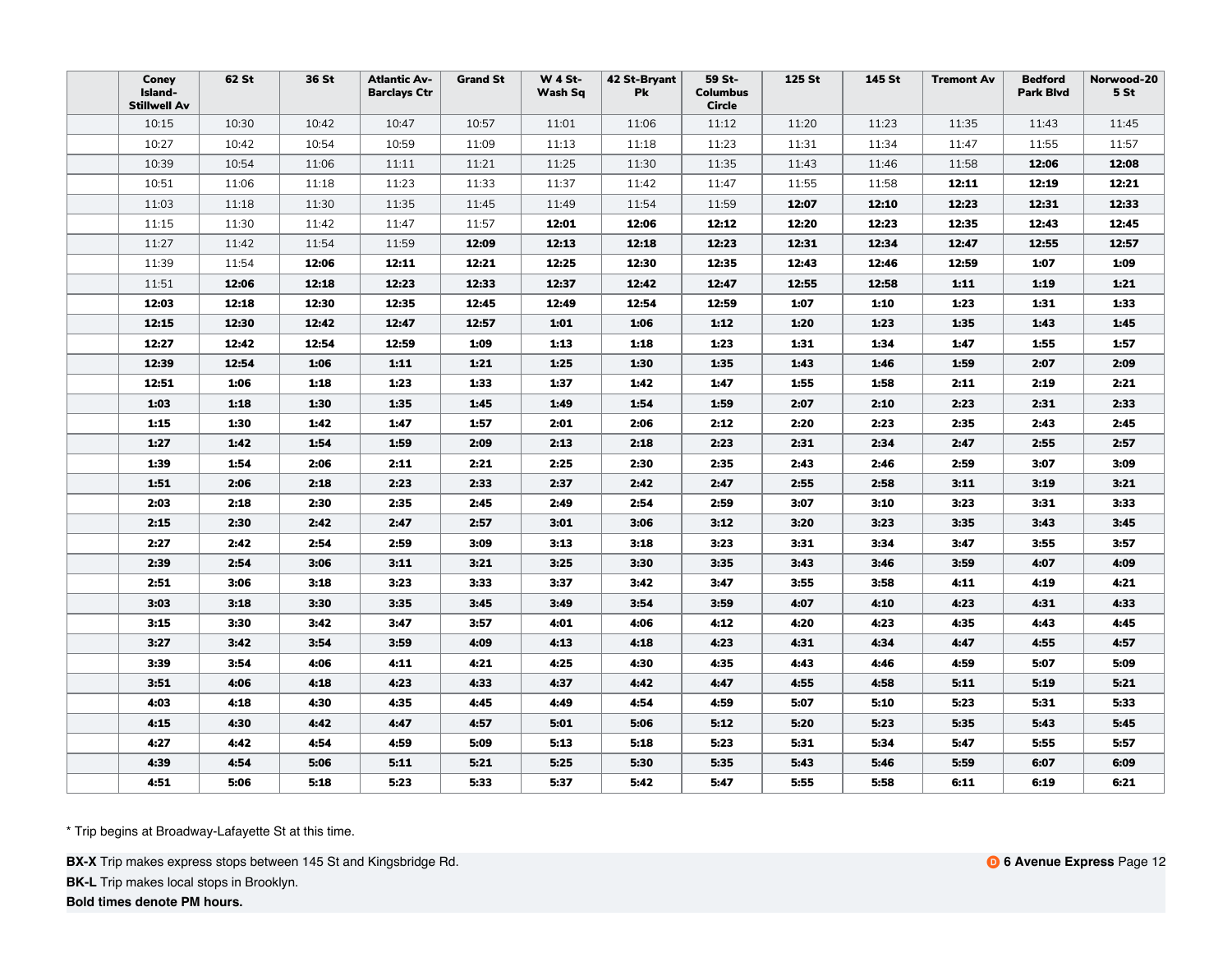|      | Coney<br>Island-<br><b>Stillwell Av</b> | 62 St | 36 St | <b>Atlantic Av-</b><br><b>Barclays Ctr</b> | <b>Grand St</b> | <b>W 4 St-</b><br>Wash Sq | 42 St-Bryant<br><b>Pk</b> | 59 St-<br><b>Columbus</b><br>Circle | 125 St | 145 St | <b>Tremont Av</b> | <b>Bedford</b><br><b>Park Blvd</b> | Norwood-20<br>5 <sub>st</sub> |
|------|-----------------------------------------|-------|-------|--------------------------------------------|-----------------|---------------------------|---------------------------|-------------------------------------|--------|--------|-------------------|------------------------------------|-------------------------------|
|      | 5:03                                    | 5:18  | 5:30  | 5:35                                       | 5:45            | 5:49                      | 5:54                      | 5:59                                | 6:07   | 6:10   | 6:23              | 6:31                               | 6:33                          |
|      | 5:15                                    | 5:30  | 5:42  | 5:47                                       | 5:57            | 6:01                      | 6:06                      | 6:12                                | 6:20   | 6:23   | 6:35              | 6:43                               | 6:45                          |
|      | 5:27                                    | 5:42  | 5:54  | 5:59                                       | 6:09            | 6:13                      | 6:18                      | 6:23                                | 6:31   | 6:34   | 6:47              | 6:55                               | 6:57                          |
|      | 5:39                                    | 5:54  | 6:06  | 6:11                                       | 6:21            | 6:25                      | 6:30                      | 6:35                                | 6:43   | 6:46   | 6:59              | 7:07                               | 7:09                          |
|      | 5:51                                    | 6:06  | 6:18  | 6:23                                       | 6:33            | 6:37                      | 6:42                      | 6:47                                | 6:55   | 6:58   | 7:11              | 7:19                               | 7:21                          |
|      | 6:03                                    | 6:18  | 6:30  | 6:35                                       | 6:45            | 6:49                      | 6:54                      | 6:59                                | 7:07   | 7:10   | 7:23              | 7:31                               | 7:33                          |
|      | 6:15                                    | 6:30  | 6:42  | 6:47                                       | 6:57            | 7:01                      | 7:06                      | 7:12                                | 7:20   | 7:23   | 7:35              | 7:43                               | 7:45                          |
|      | 6:27                                    | 6:42  | 6:54  | 6:59                                       | 7:09            | 7:13                      | 7:18                      | 7:23                                | 7:31   | 7:34   | 7:47              | 7:55                               | 7:57                          |
|      | 6:39                                    | 6:54  | 7:06  | 7:11                                       | 7:21            | 7:25                      | 7:30                      | 7:35                                | 7:43   | 7:46   | 7:59              | 8:07                               | 8:09                          |
|      | 6:51                                    | 7:06  | 7:18  | 7:23                                       | 7:33            | 7:37                      | 7:42                      | 7:47                                | 7:55   | 7:58   | 8:11              | 8:19                               | 8:21                          |
|      | 7:03                                    | 7:18  | 7:30  | 7:35                                       | 7:45            | 7:49                      | 7:54                      | 7:59                                | 8:07   | 8:10   | 8:23              | 8:31                               | 8:33                          |
|      | 7:15                                    | 7:30  | 7:42  | 7:47                                       | 7:57            | 8:01                      | 8:06                      | 8:12                                | 8:20   | 8:23   | 8:35              | 8:43                               | 8:45                          |
|      | 7:27                                    | 7:42  | 7:54  | 7:59                                       | 8:09            | 8:13                      | 8:18                      | 8:23                                | 8:31   | 8:34   | 8:47              | 8:55                               | 8:57                          |
|      | 7:39                                    | 7:54  | 8:06  | 8:11                                       | 8:21            | 8:25                      | 8:30                      | 8:35                                | 8:43   | 8:46   | 8:59              | 9:07                               | 9:09                          |
|      | 7:51                                    | 8:06  | 8:18  | 8:23                                       | 8:33            | 8:37                      | 8:42                      | 8:47                                | 8:55   | 8:58   | 9:11              | 9:19                               | 9:21                          |
|      | 8:03                                    | 8:18  | 8:30  | 8:35                                       | 8:45            | 8:49                      | 8:54                      | 8:59                                | 9:07   | 9:10   | 9:23              | 9:31                               | 9:33                          |
|      | 8:15                                    | 8:30  | 8:42  | 8:47                                       | 8:57            | 9:01                      | 9:06                      | 9:12                                | 9:20   | 9:23   | 9:35              | 9:43                               | 9:45                          |
|      | 8:27                                    | 8:42  | 8:54  | 8:59                                       | 9:09            | 9:13                      | 9:18                      | 9:23                                | 9:31   | 9:34   | 9:47              | 9:55                               | 9:57                          |
|      | 8:39                                    | 8:54  | 9:06  | 9:11                                       | 9:21            | 9:25                      | 9:30                      | 9:35                                | 9:43   | 9:46   | 9:59              | 10:07                              | 10:09                         |
|      | 8:51                                    | 9:06  | 9:18  | 9:23                                       | 9:33            | 9:37                      | 9:42                      | 9:47                                | 9:55   | 9:58   | 10:11             | 10:19                              | 10:21                         |
|      | 9:03                                    | 9:18  | 9:30  | 9:35                                       | 9:45            | 9:49                      | 9:54                      | 9:59                                | 10:07  | 10:10  | 10:23             | 10:31                              | 10:33                         |
|      | 9:15                                    | 9:30  | 9:42  | 9:47                                       | 9:57            | 10:01                     | 10:06                     | 10:12                               | 10:20  | 10:23  | 10:35             | 10:43                              | 10:45                         |
|      | 9:27                                    | 9:42  | 9:54  | 9:59                                       | 10:09           | 10:13                     | 10:18                     | 10:23                               | 10:31  | 10:34  | 10:47             | 10:55                              | 10:57                         |
|      | 9:39                                    | 9:54  | 10:06 | 10:11                                      | 10:21           | 10:25                     | 10:30                     | 10:35                               | 10:43  | 10:46  | 10:59             | 11:07                              | 11:09                         |
|      | 9:51                                    | 10:06 | 10:18 | 10:23                                      | 10:33           | 10:37                     | 10:42                     | 10:47                               | 10:55  | 10:58  | 11:11             | 11:19                              | 11:21                         |
|      | 10:03                                   | 10:18 | 10:30 | 10:35                                      | 10:45           | 10:49                     | 10:54                     | 10:59                               | 11:07  | 11:10  | 11:23             | 11:31                              | 11:33                         |
|      | 10:15                                   | 10:30 | 10:42 | 10:47                                      | 10:57           | 11:01                     | 11:06                     | 11:11                               | 11:19  | 11:22  | 11:35             | 11:43                              | 11:45                         |
|      | 10:27                                   | 10:42 | 10:53 | 10:58                                      | 11:08           | 11:12                     | 11:17                     | 11:22                               | 11:30  | 11:33  | 11:46             | 11:54                              | 11:56                         |
| BK-L | 10:39                                   | 10:54 | 11:05 | 11:13                                      | 11:24           | 11:28                     | 11:33                     | 11:38                               | 11:46  | 11:49  | 12:02             | 12:10                              | 12:12                         |
| BK-L | 10:51                                   | 11:06 | 11:17 | 11:25                                      | 11:36           | 11:40                     | 11:45                     | 11:50                               | 11:58  | 12:01  | 12:14             | 12:22                              | 12:24                         |
| BK-L | 11:03                                   | 11:18 | 11:29 | 11:37                                      | 11:48           | 11:52                     | 11:57                     | 12:02                               | 12:10  | 12:14  | 12:26             | 12:34                              | 12:37                         |
| BK-L | 11:16                                   | 11:32 | 11:43 | 11:52                                      | 12:03           | 12:07                     | 12:11                     | 12:16                               | 12:24  | 12:27  | 12:39             | 12:47                              | 12:49                         |
| BK-L | 11:31                                   | 11:46 | 11:57 | 12:05                                      | 12:16           | 12:20                     | 12:25                     | 12:29                               | 12:37  | 12:41  | 12:53             | 1:01                               | 1:04                          |
| BK-L | 11:44                                   | 11:59 | 12:10 | 12:19                                      | 12:30           | 12:34                     | 12:38                     | 12:43                               | 12:51  | 12:54  | 1:07              | 1:15                               | 1:17                          |

**BX-X** Trip makes express stops between 145 St and Kingsbridge Rd.

**BK-L** Trip makes local stops in Brooklyn.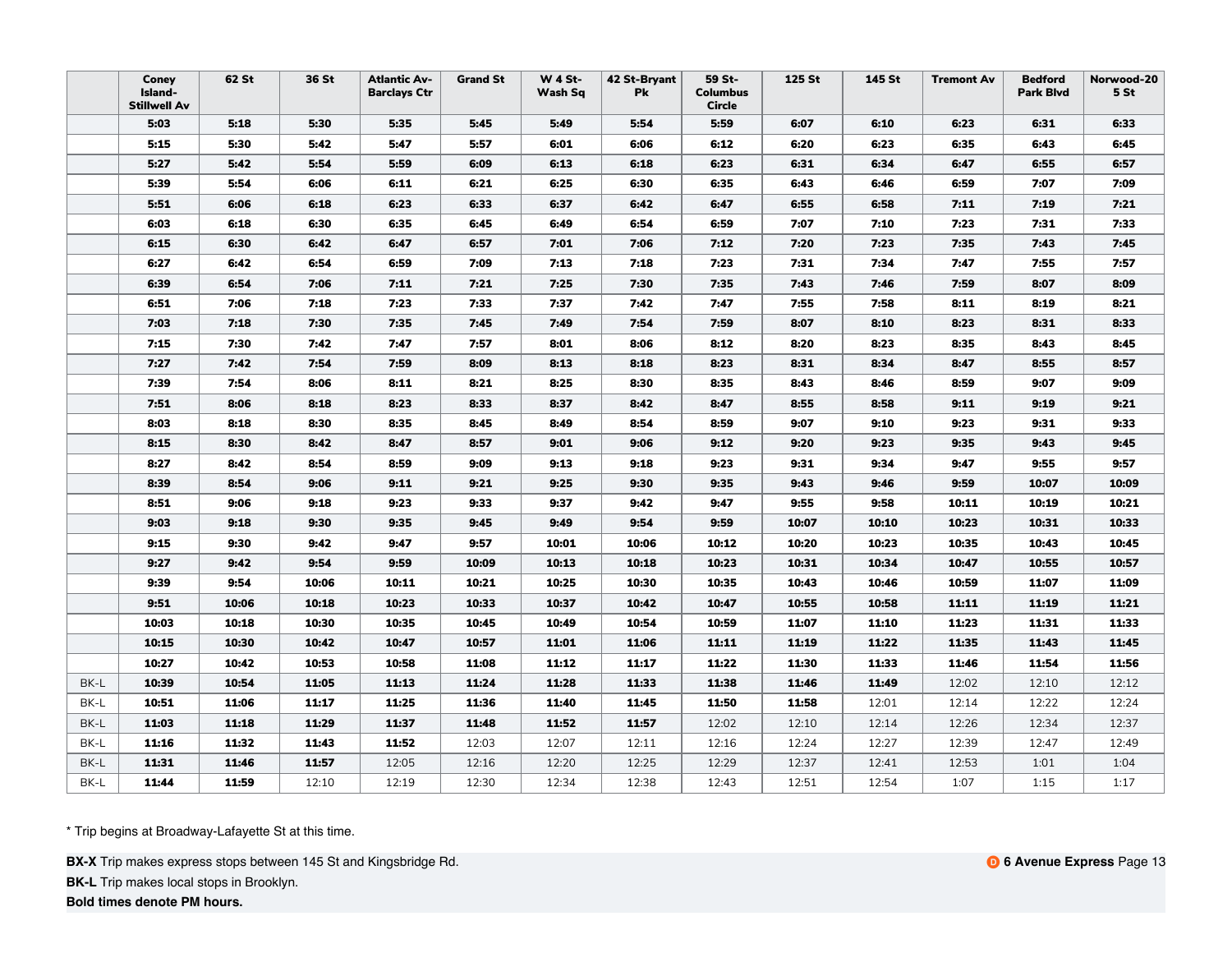|      | Coney<br>Island-<br>Stillwell Av | 62 St | 36 St | <b>Atlantic Av-</b><br><b>Barclays Ctr</b> | <b>Grand St</b> | <b>W 4 St-</b><br>Wash Sq | 42 St-Bryant<br><b>Pk</b> | 59 St-<br><b>Columbus</b><br><b>Circle</b> | <b>125 St</b> | 145 St | <b>Tremont Av</b> | <b>Bedford</b><br><b>Park Blvd</b> | Norwood-20<br>5 St |
|------|----------------------------------|-------|-------|--------------------------------------------|-----------------|---------------------------|---------------------------|--------------------------------------------|---------------|--------|-------------------|------------------------------------|--------------------|
| BK-L | 11:57                            | 12:12 | 12:23 | 12:32                                      | 12:43           | 12:47                     | 12:51                     | 12:56                                      | 1:04          | 1:07   | 1:20              | 1:28                               | 1:30               |
| BK-L | 12:08                            | 12:23 | 12:34 | 12:43                                      | 12:54           | 12:58                     | 1:02                      | 1:07                                       | 1:15          | 1:18   | 1:30              | 1:38                               | 1:40               |
| BK-L | 12:21                            | 12:36 | 12:47 | 12:56                                      | 1:07            | 1:11                      | 1:15                      | 1:20                                       | 1:28          | 1:31   | 1:45              | 1:55                               | 1:57               |
| BK-L | 12:37                            | 12:52 | 1:03  | 1:12                                       | 1:23            | 1:27                      | 1:31                      | 1:36                                       | 1:44          | 1:47   | 2:01              | 2:11                               | 2:13               |
| BK-L | 12:57                            | 1:12  | 1:23  | 1:32                                       | 1:43            | 1:47                      | 1:51                      | 1:56                                       | 2:04          | 2:07   | 2:21              | 2:31                               | 2:33               |
| BK-L | 1:17                             | 1:32  | 1:43  | 1:52                                       | 2:03            | 2:07                      | 2:11                      | 2:16                                       | 2:24          | 2:27   | 2:41              | 2:51                               | 2:53               |
| BK-L | 1:37                             | 1:52  | 2:03  | 2:12                                       | 2:23            | 2:27                      | 2:31                      | 2:36                                       | 2:44          | 2:47   | 3:01              | 3:11                               | 3:13               |

**BX-X** Trip makes express stops between 145 St and Kingsbridge Rd. **BK-L** Trip makes local stops in Brooklyn.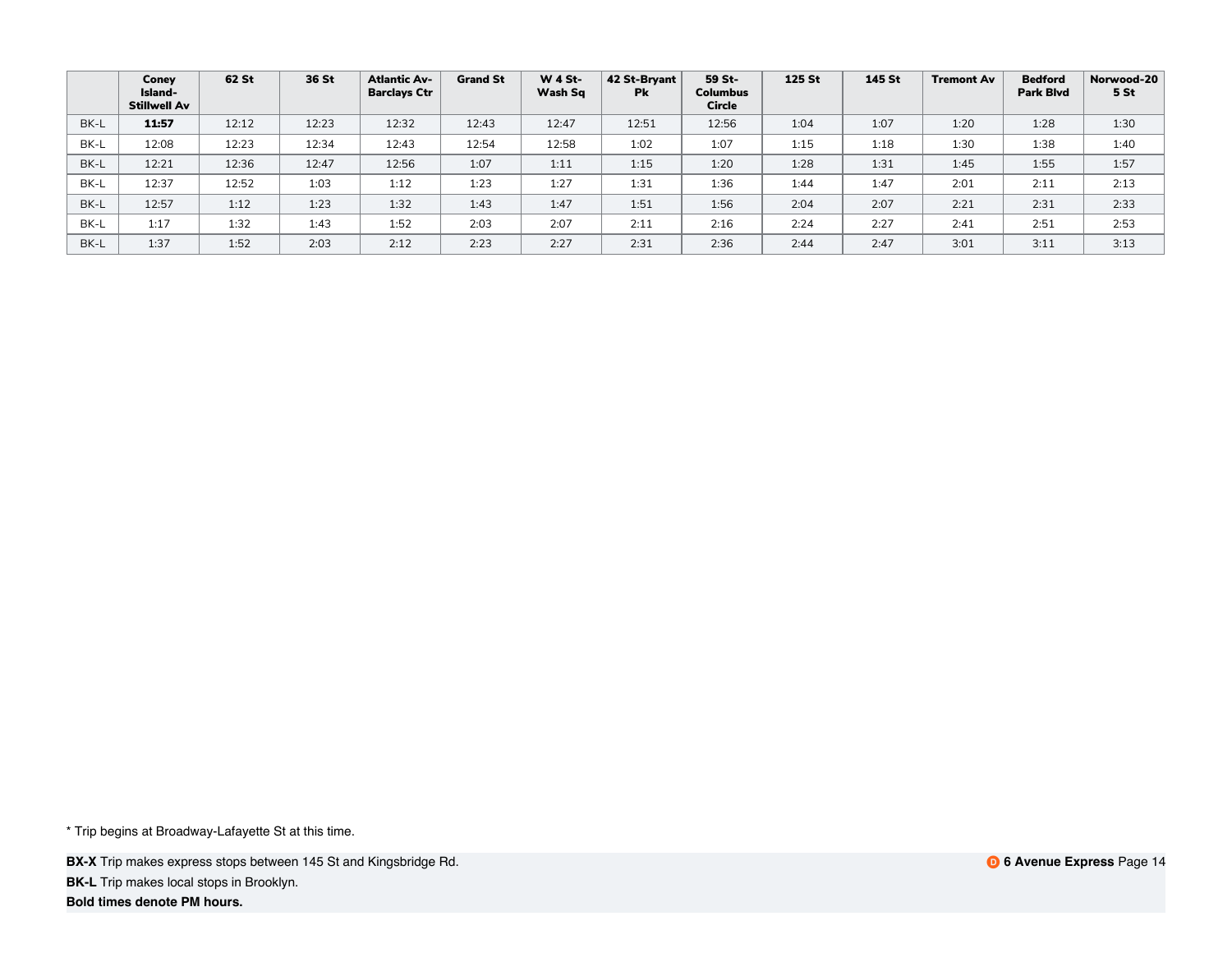|      | <b>O</b> Saturday  |                                    |                   |        |        |                                            |                    |                           |                 |                                            |       | <b>Brooklyn-bound</b> |                                         |
|------|--------------------|------------------------------------|-------------------|--------|--------|--------------------------------------------|--------------------|---------------------------|-----------------|--------------------------------------------|-------|-----------------------|-----------------------------------------|
|      | Norwood-20<br>5 St | <b>Bedford</b><br><b>Park Blvd</b> | <b>Tremont Av</b> | 145 St | 125 St | 59 St-<br><b>Columbus</b><br><b>Circle</b> | 42 St-Bryant<br>Pk | <b>W 4 St-</b><br>Wash Sq | <b>Grand St</b> | <b>Atlantic Av-</b><br><b>Barclays Ctr</b> | 36 St | 62 St                 | Coney<br>Island-<br><b>Stillwell Av</b> |
| BK-L | 12:08              | 12:10                              | 12:19             | 12:30  | 12:34  | 12:42                                      | 12:46              | 12:51                     | 12:55           | 1:06                                       | 1:14  | 1:25                  | 1:46                                    |
| BK-L | 12:24              | 12:26                              | 12:34             | 12:46  | 12:49  | 12:57                                      | 1:02               | 1:06                      | 1:10            | 1:23                                       | 1:32  | 1:43                  | 2:04                                    |
| BK-L | 12:44              | 12:46                              | 12:54             | 1:06   | 1:09   | 1:17                                       | 1:22               | 1:26                      | 1:30            | 1:43                                       | 1:52  | 2:03                  | 2:24                                    |
| BK-L | 1:04               | 1:06                               | 1:14              | 1:26   | 1:29   | 1:37                                       | 1:42               | 1:46                      | 1:50            | 2:03                                       | 2:12  | 2:23                  | 2:44                                    |
| BK-L | 1:24               | 1:26                               | 1:34              | 1:46   | 1:49   | 1:57                                       | 2:02               | 2:06                      | 2:10            | 2:23                                       | 2:32  | 2:43                  | 3:04                                    |
| BK-L | 1:44               | 1:46                               | 1:54              | 2:06   | 2:09   | 2:17                                       | 2:22               | 2:26                      | 2:30            | 2:43                                       | 2:52  | 3:03                  | 3:24                                    |
| BK-L | 2:04               | 2:06                               | 2:14              | 2:26   | 2:29   | 2:37                                       | 2:42               | 2:46                      | 2:50            | 3:03                                       | 3:12  | 3:23                  | 3:44                                    |
| BK-L | 2:24               | 2:26                               | 2:34              | 2:46   | 2:49   | 2:57                                       | 3:02               | 3:06                      | 3:10            | 3:23                                       | 3:32  | 3:43                  | 4:04                                    |
| BK-L | 2:44               | 2:46                               | 2:54              | 3:06   | 3:09   | 3:17                                       | 3:22               | 3:26                      | 3:30            | 3:43                                       | 3:52  | 4:03                  | 4:24                                    |
| BK-L | 3:04               | 3:06                               | 3:14              | 3:26   | 3:29   | 3:37                                       | 3:42               | 3:46                      | 3:50            | 4:03                                       | 4:12  | 4:23                  | 4:44                                    |
| BK-L | 3:24               | 3:26                               | 3:34              | 3:46   | 3:49   | 3:57                                       | 4:02               | 4:06                      | 4:10            | 4:23                                       | 4:32  | 4:43                  | 5:04                                    |
| BK-L | 3:44               | 3:46                               | 3:54              | 4:06   | 4:09   | 4:17                                       | 4:22               | 4:26                      | 4:30            | 4:43                                       | 4:52  | 5:03                  | 5:24                                    |
| BK-L | 4:04               | 4:06                               | 4:14              | 4:26   | 4:29   | 4:37                                       | 4:42               | 4:46                      | 4:50            | 5:03                                       | 5:12  | 5:23                  | 5:44                                    |
| BK-L | 4:24               | 4:26                               | 4:34              | 4:46   | 4:49   | 4:57                                       | 5:02               | 5:06                      | 5:10            | 5:23                                       | 5:32  | 5:43                  | 6:04                                    |
| BK-L | 4:44               | 4:46                               | 4:54              | 5:06   | 5:09   | 5:17                                       | 5:22               | 5:26                      | 5:30            | 5:43                                       | 5:52  | 6:03                  | 6:24                                    |
| BK-L | 5:04               | 5:06                               | 5:14              | 5:26   | 5:29   | 5:37                                       | 5:42               | 5:46                      | 5:50            | 6:03                                       | 6:12  | 6:23                  | 6:40                                    |
| BK-L | 5:24               | 5:26                               | 5:34              | 5:46   | 5:49   | 5:57                                       | 6:02               | 6:06                      | 6:10            | 6:21                                       | 6:30  | 6:41                  | 6:58                                    |
| BK-L | 5:44               | 5:46                               | 5:54              | 6:06   | 6:09   | 6:17                                       | 6:22               | 6:26                      | 6:30            | 6:41                                       | 6:50  | 7:01                  | 7:19                                    |
| BK-L | 6:04               | 6:06                               | 6:14              | 6:26   | 6:29   | 6:37                                       | 6:42               | 6:46                      | 6:50            | 7:01                                       | 7:10  | 7:21                  | 7:39                                    |
| BK-L | 6:16               | 6:18                               | 6:26              | 6:38   | 6:41   | 6:49                                       | 6:54               | 6:58                      | 7:02            | 7:13                                       | 7:22  | 7:33                  | 7:51                                    |
|      | 6:28               | 6:30                               | 6:39              | 6:50   | 6:54   | 7:02                                       | 7:07               | 7:11                      | 7:15            | 7:26                                       | 7:31  | 7:42                  | 8:02                                    |
|      | 6:41               | 6:43                               | 6:52              | 7:03   | 7:07   | 7:15                                       | 7:20               | 7:24                      | 7:28            | 7:39                                       | 7:44  | 7:55                  | 8:14                                    |
|      | 6:53               | 6:55                               | 7:04              | 7:15   | 7:19   | 7:27                                       | 7:32               | 7:36                      | 7:40            | 7:51                                       | 7:56  | 8:07                  | 8:26                                    |
|      | 7:05               | 7:07                               | 7:16              | 7:27   | 7:31   | 7:39                                       | 7:44               | 7:48                      | 7:52            | 8:03                                       | 8:08  | 8:19                  | 8:38                                    |
|      | 7:17               | 7:19                               | 7:28              | 7:39   | 7:43   | 7:51                                       | 7:56               | 8:00                      | 8:04            | 8:15                                       | 8:20  | 8:31                  | 8:50                                    |
|      | 7:28               | 7:30                               | 7:39              | 7:50   | 7:54   | 8:02                                       | 8:07               | 8:11                      | 8:15            | 8:26                                       | 8:31  | 8:42                  | 9:01                                    |
|      | 7:41               | 7:43                               | 7:52              | 8:03   | 8:07   | 8:15                                       | 8:20               | 8:24                      | 8:28            | 8:39                                       | 8:44  | 8:55                  | 9:14                                    |
|      | 7:53               | 7:55                               | 8:04              | 8:15   | 8:19   | 8:27                                       | 8:32               | 8:36                      | 8:40            | 8:51                                       | 8:56  | 9:07                  | 9:26                                    |
|      | 8:05               | 8:07                               | 8:16              | 8:27   | 8:31   | 8:39                                       | 8:44               | 8:48                      | 8:52            | 9:03                                       | 9:08  | 9:19                  | 9:38                                    |
|      | 8:17               | 8:19                               | 8:28              | 8:39   | 8:43   | 8:51                                       | 8:56               | 9:00                      | 9:04            | 9:15                                       | 9:20  | 9:31                  | 9:50                                    |
|      | 8:28               | 8:30                               | 8:39              | 8:50   | 8:54   | 9:02                                       | 9:07               | 9:11                      | 9:15            | 9:26                                       | 9:31  | 9:42                  | 10:01                                   |
|      | 8:41               | 8:43                               | 8:52              | 9:03   | 9:07   | 9:15                                       | 9:20               | 9:24                      | 9:28            | 9:39                                       | 9:44  | 9:55                  | 10:14                                   |
|      | 8:53               | 8:55                               | 9:04              | 9:15   | 9:19   | 9:27                                       | 9:32               | 9:36                      | 9:40            | 9:51                                       | 9:56  | 10:07                 | 10:26                                   |

**BX-X** Trip makes express stops between 145 St and Kingsbridge Rd.

**BK-L** Trip makes local stops in Brooklyn.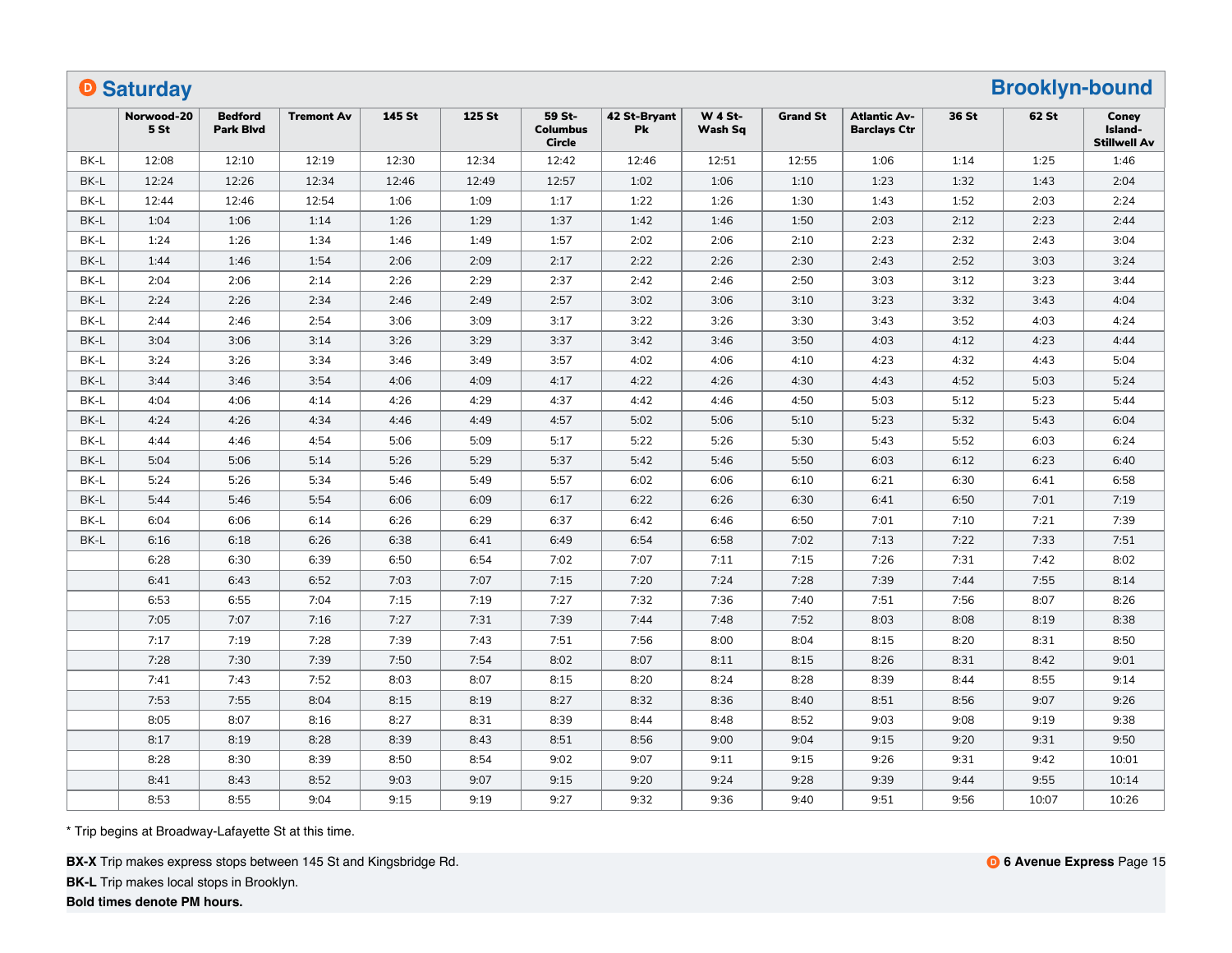| Norwood-20<br>5 St | <b>Bedford</b><br><b>Park Blvd</b> | <b>Tremont Av</b> | <b>145 St</b> | 125 St | 59 St-<br><b>Columbus</b><br><b>Circle</b> | 42 St-Bryant<br><b>Pk</b> | <b>W 4 St-</b><br>Wash Sq | <b>Grand St</b> | <b>Atlantic Av-</b><br><b>Barclays Ctr</b> | 36 St | 62 St | Coney<br>Island-<br><b>Stillwell Av</b> |
|--------------------|------------------------------------|-------------------|---------------|--------|--------------------------------------------|---------------------------|---------------------------|-----------------|--------------------------------------------|-------|-------|-----------------------------------------|
| 9:05               | 9:07                               | 9:16              | 9:27          | 9:31   | 9:39                                       | 9:44                      | 9:48                      | 9:52            | 10:03                                      | 10:08 | 10:19 | 10:38                                   |
| 9:17               | 9:19                               | 9:28              | 9:39          | 9:43   | 9:51                                       | 9:56                      | 10:00                     | 10:04           | 10:15                                      | 10:20 | 10:31 | 10:50                                   |
| 9:28               | 9:30                               | 9:39              | 9:50          | 9:54   | 10:02                                      | 10:07                     | 10:11                     | 10:15           | 10:26                                      | 10:31 | 10:42 | 11:01                                   |
| 9:41               | 9:43                               | 9:52              | 10:03         | 10:07  | 10:15                                      | 10:20                     | 10:24                     | 10:28           | 10:39                                      | 10:44 | 10:55 | 11:14                                   |
| 9:53               | 9:55                               | 10:04             | 10:15         | 10:19  | 10:27                                      | 10:32                     | 10:36                     | 10:40           | 10:51                                      | 10:56 | 11:07 | 11:26                                   |
| 10:05              | 10:07                              | 10:16             | 10:27         | 10:31  | 10:39                                      | 10:44                     | 10:48                     | 10:52           | 11:03                                      | 11:08 | 11:19 | 11:38                                   |
| 10:17              | 10:19                              | 10:28             | 10:39         | 10:43  | 10:51                                      | 10:56                     | 11:00                     | 11:04           | 11:15                                      | 11:20 | 11:31 | 11:50                                   |
| 10:28              | 10:30                              | 10:39             | 10:50         | 10:54  | 11:02                                      | 11:07                     | 11:11                     | 11:15           | 11:26                                      | 11:31 | 11:42 | 12:01                                   |
| 10:41              | 10:43                              | 10:52             | 11:03         | 11:07  | 11:15                                      | 11:20                     | 11:24                     | 11:28           | 11:39                                      | 11:44 | 11:55 | 12:14                                   |
| 10:53              | 10:55                              | 11:04             | 11:15         | 11:19  | 11:27                                      | 11:32                     | 11:36                     | 11:40           | 11:51                                      | 11:56 | 12:07 | 12:26                                   |
| 11:05              | 11:07                              | 11:16             | 11:27         | 11:31  | 11:39                                      | 11:44                     | 11:48                     | 11:52           | 12:03                                      | 12:08 | 12:19 | 12:38                                   |
| 11:17              | 11:19                              | 11:28             | 11:39         | 11:43  | 11:51                                      | 11:56                     | 12:00                     | 12:04           | 12:15                                      | 12:20 | 12:31 | 12:50                                   |
| 11:28              | 11:30                              | 11:39             | 11:50         | 11:54  | 12:02                                      | 12:07                     | 12:11                     | 12:15           | 12:26                                      | 12:31 | 12:42 | 1:01                                    |
| 11:41              | 11:43                              | 11:52             | 12:03         | 12:07  | 12:15                                      | 12:20                     | 12:24                     | 12:28           | 12:39                                      | 12:44 | 12:55 | 1:14                                    |
| 11:53              | 11:55                              | 12:04             | 12:15         | 12:19  | 12:27                                      | 12:32                     | 12:36                     | 12:40           | 12:51                                      | 12:56 | 1:07  | 1:26                                    |
| 12:05              | 12:07                              | 12:16             | 12:27         | 12:31  | 12:39                                      | 12:44                     | 12:48                     | 12:52           | 1:03                                       | 1:08  | 1:19  | 1:38                                    |
| 12:17              | 12:19                              | 12:28             | 12:39         | 12:43  | 12:51                                      | 12:56                     | 1:00                      | 1:04            | 1:15                                       | 1:20  | 1:31  | 1:50                                    |
| 12:27              | 12:29                              | 12:38             | 12:50         | 12:54  | 1:02                                       | 1:07                      | 1:11                      | 1:15            | 1:26                                       | 1:31  | 1:42  | 2:01                                    |
| 12:41              | 12:43                              | 12:52             | 1:03          | 1:07   | 1:15                                       | 1:20                      | 1:24                      | 1:28            | 1:39                                       | 1:44  | 1:55  | 2:14                                    |
| 12:53              | 12:55                              | 1:04              | 1:15          | 1:19   | 1:27                                       | 1:32                      | 1:36                      | 1:40            | 1:51                                       | 1:56  | 2:07  | 2:26                                    |
| 1:05               | 1:07                               | 1:16              | 1:27          | 1:31   | 1:39                                       | 1:44                      | 1:48                      | 1:52            | 2:03                                       | 2:08  | 2:19  | 2:38                                    |
| 1:17               | 1:19                               | 1:28              | 1:39          | 1:43   | 1:51                                       | 1:56                      | 2:00                      | 2:04            | 2:15                                       | 2:20  | 2:31  | 2:50                                    |
| 1:28               | 1:30                               | 1:39              | 1:50          | 1:54   | 2:02                                       | 2:07                      | 2:11                      | 2:15            | 2:26                                       | 2:31  | 2:42  | 3:01                                    |
| 1:41               | 1:43                               | 1:52              | 2:03          | 2:07   | 2:15                                       | 2:20                      | 2:24                      | 2:28            | 2:39                                       | 2:44  | 2:55  | 3:14                                    |
| 1:53               | 1:55                               | 2:04              | 2:15          | 2:19   | 2:27                                       | 2:32                      | 2:36                      | 2:40            | 2:51                                       | 2:56  | 3:07  | 3:26                                    |
| 2:05               | 2:07                               | 2:16              | 2:27          | 2:31   | 2:39                                       | 2:44                      | 2:48                      | 2:52            | 3:03                                       | 3:08  | 3:19  | 3:38                                    |
| 2:17               | 2:19                               | 2:28              | 2:39          | 2:43   | 2:51                                       | 2:56                      | 3:00                      | 3:04            | 3:15                                       | 3:20  | 3:31  | 3:50                                    |
| 2:28               | 2:30                               | 2:39              | 2:50          | 2:54   | 3:02                                       | 3:07                      | 3:11                      | 3:15            | 3:26                                       | 3:31  | 3:42  | 4:01                                    |
| 2:41               | 2:43                               | 2:52              | 3:03          | 3:07   | 3:15                                       | 3:20                      | 3:24                      | 3:28            | 3:39                                       | 3:44  | 3:55  | 4:14                                    |
| 2:53               | 2:55                               | 3:04              | 3:15          | 3:19   | 3:27                                       | 3:32                      | 3:36                      | 3:40            | 3:51                                       | 3:56  | 4:07  | 4:26                                    |
| 3:05               | 3:07                               | 3:16              | 3:27          | 3:31   | 3:39                                       | 3:44                      | 3:48                      | 3:52            | 4:03                                       | 4:08  | 4:19  | 4:38                                    |
| 3:17               | 3:19                               | 3:28              | 3:39          | 3:43   | 3:51                                       | 3:56                      | 4:00                      | 4:04            | 4:15                                       | 4:20  | 4:31  | 4:50                                    |
| 3:28               | 3:30                               | 3:39              | 3:50          | 3:54   | 4:02                                       | 4:07                      | 4:11                      | 4:15            | 4:26                                       | 4:31  | 4:42  | 5:01                                    |
| 3:41               | 3:43                               | 3:52              | 4:03          | 4:07   | 4:15                                       | 4:20                      | 4:24                      | 4:28            | 4:39                                       | 4:44  | 4:55  | 5:14                                    |

**BX-X** Trip makes express stops between 145 St and Kingsbridge Rd.

**BK-L** Trip makes local stops in Brooklyn.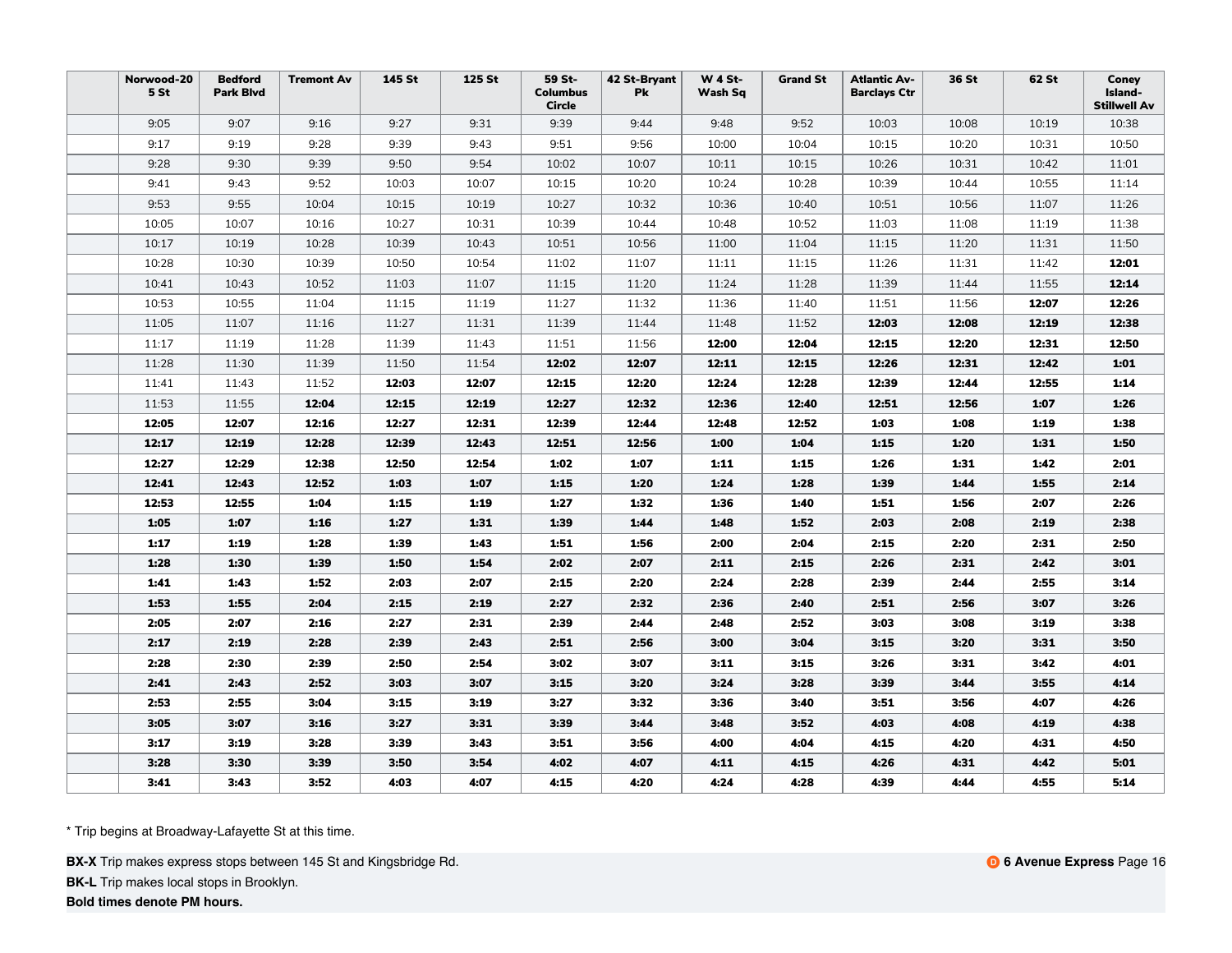| Norwood-20<br>5 <sub>st</sub> | <b>Bedford</b><br><b>Park Blvd</b> | <b>Tremont Av</b> | 145 St | 125 St | 59 St-<br><b>Columbus</b><br><b>Circle</b> | 42 St-Bryant<br>Pk | <b>W 4 St-</b><br>Wash Sq | <b>Grand St</b> | <b>Atlantic Av-</b><br><b>Barclays Ctr</b> | 36 St | 62 St | Coney<br>Island-<br><b>Stillwell Av</b> |
|-------------------------------|------------------------------------|-------------------|--------|--------|--------------------------------------------|--------------------|---------------------------|-----------------|--------------------------------------------|-------|-------|-----------------------------------------|
| 3:53                          | 3:55                               | 4:04              | 4:15   | 4:19   | 4:27                                       | 4:32               | 4:36                      | 4:40            | 4:51                                       | 4:56  | 5:07  | 5:26                                    |
| 4:05                          | 4:07                               | 4:16              | 4:27   | 4:31   | 4:39                                       | 4:44               | 4:48                      | 4:52            | 5:03                                       | 5:08  | 5:19  | 5:38                                    |
| 4:17                          | 4:19                               | 4:28              | 4:39   | 4:43   | 4:51                                       | 4:56               | 5:00                      | 5:04            | 5:15                                       | 5:20  | 5:31  | 5:50                                    |
| 4:28                          | 4:30                               | 4:39              | 4:50   | 4:54   | 5:02                                       | 5:07               | 5:11                      | 5:15            | 5:26                                       | 5:31  | 5:42  | 6:01                                    |
| 4:41                          | 4:43                               | 4:52              | 5:03   | 5:07   | 5:15                                       | 5:20               | 5:24                      | 5:28            | 5:39                                       | 5:44  | 5:55  | 6:14                                    |
| 4:53                          | 4:55                               | 5:04              | 5:15   | 5:19   | 5:27                                       | 5:32               | 5:36                      | 5:40            | 5:51                                       | 5:56  | 6:07  | 6:26                                    |
| 5:05                          | 5:07                               | 5:16              | 5:27   | 5:31   | 5:39                                       | 5:44               | 5:48                      | 5:52            | 6:03                                       | 6:08  | 6:19  | 6:38                                    |
| 5:17                          | 5:19                               | 5:28              | 5:39   | 5:43   | 5:51                                       | 5:56               | 6:00                      | 6:04            | 6:15                                       | 6:20  | 6:31  | 6:50                                    |
| 5:28                          | 5:30                               | 5:39              | 5:50   | 5:54   | 6:02                                       | 6:07               | 6:11                      | 6:15            | 6:26                                       | 6:31  | 6:42  | 7:01                                    |
| 5:41                          | 5:43                               | 5:52              | 6:03   | 6:07   | 6:15                                       | 6:20               | 6:24                      | 6:28            | 6:39                                       | 6:44  | 6:55  | 7:14                                    |
| 5:53                          | 5:55                               | 6:04              | 6:15   | 6:19   | 6:27                                       | 6:32               | 6:36                      | 6:40            | 6:51                                       | 6:56  | 7:07  | 7:26                                    |
| 6:05                          | 6:07                               | 6:16              | 6:27   | 6:31   | 6:39                                       | 6:44               | 6:48                      | 6:52            | 7:03                                       | 7:08  | 7:19  | 7:38                                    |
| 6:17                          | 6:19                               | 6:28              | 6:39   | 6:43   | 6:51                                       | 6:56               | 7:00                      | 7:04            | 7:15                                       | 7:20  | 7:31  | 7:50                                    |
| 6:28                          | 6:30                               | 6:39              | 6:50   | 6:54   | 7:02                                       | 7:07               | 7:11                      | 7:15            | 7:26                                       | 7:31  | 7:42  | 8:01                                    |
| 6:41                          | 6:43                               | 6:52              | 7:03   | 7:08   | 7:16                                       | 7:21               | 7:25                      | 7:29            | 7:40                                       | 7:45  | 7:56  | 8:14                                    |
| 6:53                          | 6:55                               | 7:04              | 7:15   | 7:19   | 7:27                                       | 7:32               | 7:36                      | 7:40            | 7:51                                       | 7:56  | 8:07  | 8:26                                    |
| 7:05                          | 7:07                               | 7:16              | 7:27   | 7:31   | 7:39                                       | 7:44               | 7:48                      | 7:52            | 8:03                                       | 8:08  | 8:19  | 8:38                                    |
| 7:17                          | 7:19                               | 7:28              | 7:39   | 7:43   | 7:51                                       | 7:56               | 8:00                      | 8:04            | 8:15                                       | 8:20  | 8:31  | 8:50                                    |
| 7:28                          | 7:30                               | 7:39              | 7:50   | 7:54   | 8:02                                       | 8:07               | 8:11                      | 8:15            | 8:26                                       | 8:31  | 8:42  | 9:01                                    |
| 7:41                          | 7:43                               | 7:52              | 8:03   | 8:07   | 8:15                                       | 8:20               | 8:24                      | 8:28            | 8:39                                       | 8:44  | 8:55  | 9:14                                    |
| 7:53                          | 7:55                               | 8:04              | 8:15   | 8:19   | 8:27                                       | 8:32               | 8:36                      | 8:40            | 8:51                                       | 8:56  | 9:07  | 9:26                                    |
| 8:05                          | 8:07                               | 8:16              | 8:27   | 8:31   | 8:39                                       | 8:44               | 8:48                      | 8:52            | 9:03                                       | 9:08  | 9:19  | 9:38                                    |
| 8:17                          | 8:19                               | 8:28              | 8:39   | 8:43   | 8:51                                       | 8:56               | 9:00                      | 9:04            | 9:15                                       | 9:20  | 9:31  | 9:50                                    |
| 8:28                          | 8:30                               | 8:39              | 8:50   | 8:54   | 9:02                                       | 9:07               | 9:11                      | 9:15            | 9:26                                       | 9:31  | 9:42  | 10:01                                   |
| 8:41                          | 8:43                               | 8:52              | 9:03   | 9:07   | 9:15                                       | 9:20               | 9:24                      | 9:28            | 9:39                                       | 9:44  | 9:55  | 10:14                                   |
| 8:53                          | 8:55                               | 9:04              | 9:15   | 9:19   | 9:27                                       | 9:32               | 9:36                      | 9:40            | 9:51                                       | 9:56  | 10:07 | 10:26                                   |
| 9:05                          | 9:07                               | 9:16              | 9:27   | 9:31   | 9:39                                       | 9:44               | 9:48                      | 9:52            | 10:03                                      | 10:08 | 10:19 | 10:38                                   |
| 9:17                          | 9:19                               | 9:28              | 9:39   | 9:43   | 9:51                                       | 9:56               | 10:00                     | 10:04           | 10:15                                      | 10:20 | 10:31 | 10:50                                   |
| 9:28                          | 9:30                               | 9:39              | 9:50   | 9:54   | 10:02                                      | 10:07              | 10:11                     | 10:15           | 10:26                                      | 10:31 | 10:42 | 11:01                                   |
| 9:41                          | 9:43                               | 9:52              | 10:03  | 10:07  | 10:15                                      | 10:20              | 10:24                     | 10:28           | 10:39                                      | 10:44 | 10:55 | 11:14                                   |
| 9:53                          | 9:55                               | 10:04             | 10:15  | 10:19  | 10:27                                      | 10:32              | 10:36                     | 10:40           | 10:51                                      | 10:56 | 11:07 | 11:26                                   |
| 10:05                         | 10:07                              | 10:16             | 10:27  | 10:31  | 10:39                                      | 10:44              | 10:48                     | 10:52           | 11:03                                      | 11:08 | 11:19 | 11:38                                   |
| 10:17                         | 10:19                              | 10:28             | 10:39  | 10:43  | 10:51                                      | 10:56              | 11:00                     | 11:04           | 11:15                                      | 11:20 | 11:31 | 11:50                                   |
| 10:28                         | 10:30                              | 10:39             | 10:50  | 10:54  | 11:02                                      | 11:07              | 11:11                     | 11:15           | 11:26                                      | 11:31 | 11:42 | 12:01                                   |

**BX-X** Trip makes express stops between 145 St and Kingsbridge Rd.

**BK-L** Trip makes local stops in Brooklyn.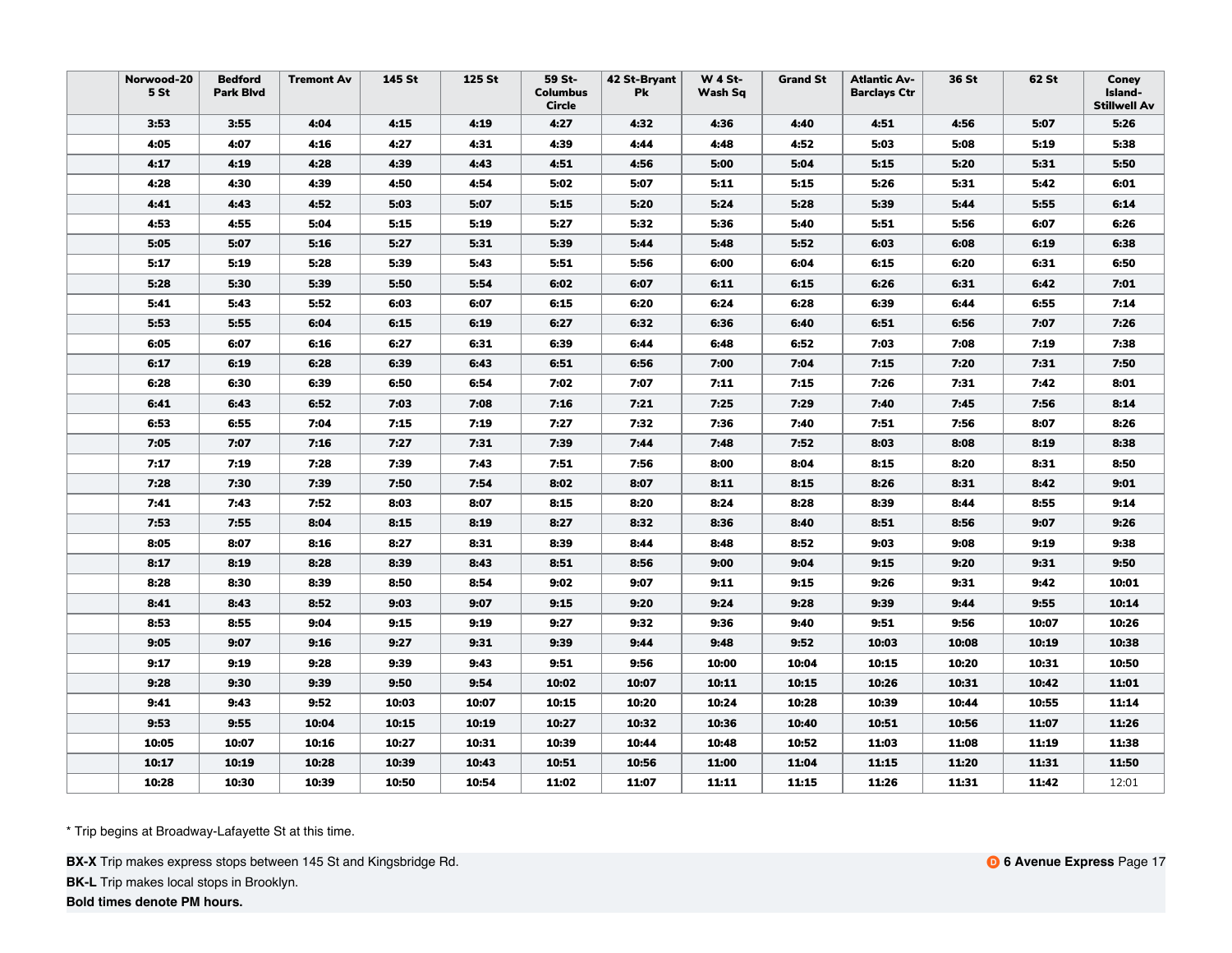|      | Norwood-20<br>5 St | <b>Bedford</b><br><b>Park Blyd</b> | <b>Tremont Av</b> | 145 St | 125 St | 59 St-<br><b>Columbus</b><br>Circle | 42 St-Bryant<br><b>Pk</b> | <b>W 4 St-</b><br>Wash Sq | <b>Grand St</b> | <b>Atlantic Av-</b><br><b>Barclays Ctr</b> | 36 St | 62 St | Coney<br>Island-<br>Stillwell Av |
|------|--------------------|------------------------------------|-------------------|--------|--------|-------------------------------------|---------------------------|---------------------------|-----------------|--------------------------------------------|-------|-------|----------------------------------|
|      | 10:41              | 10:43                              | 10:52             | 11:03  | 11:07  | 11:15                               | 11:20                     | 11:24                     | 11:28           | 11:39                                      | 11:44 | 11:55 | 12:14                            |
|      | 10:53              | 10:55                              | 11:04             | 11:15  | 11:19  | 11:27                               | 11:32                     | 11:36                     | 11:40           | 11:51                                      | 11:56 | 12:07 | 12:29                            |
|      | 11:05              | 11:07                              | 11:16             | 11:27  | 11:31  | 11:39                               | 11:44                     | 11:48                     | 11:52           | 12:03                                      | 12:08 | 12:19 | 12:41                            |
|      | 11:17              | 11:19                              | 11:28             | 11:39  | 11:43  | 11:51                               | 11:56                     | 12:00                     | 12:04           | 12:15                                      | 12:20 | 12:31 | 12:52                            |
| BK-L | 11:28              | 11:30                              | 11:39             | 11:50  | 11:54  | 12:02                               | 12:06                     | 12:11                     | 12:15           | 12:26                                      | 12:34 | 12:45 | 1:06                             |
| BK-L | 11:41              | 11:43                              | 11:52             | 12:03  | 12:07  | 12:15                               | 12:19                     | 12:24                     | 12:28           | 12:39                                      | 12:47 | 12:58 | 1:19                             |
| BK-L | 11:53              | 11:55                              | 12:04             | 12:15  | 12:19  | 12:27                               | 12:31                     | 12:36                     | 12:40           | 12:51                                      | 12:59 | 1:10  | 1:31                             |

**BX-X** Trip makes express stops between 145 St and Kingsbridge Rd. **BK-L** Trip makes local stops in Brooklyn.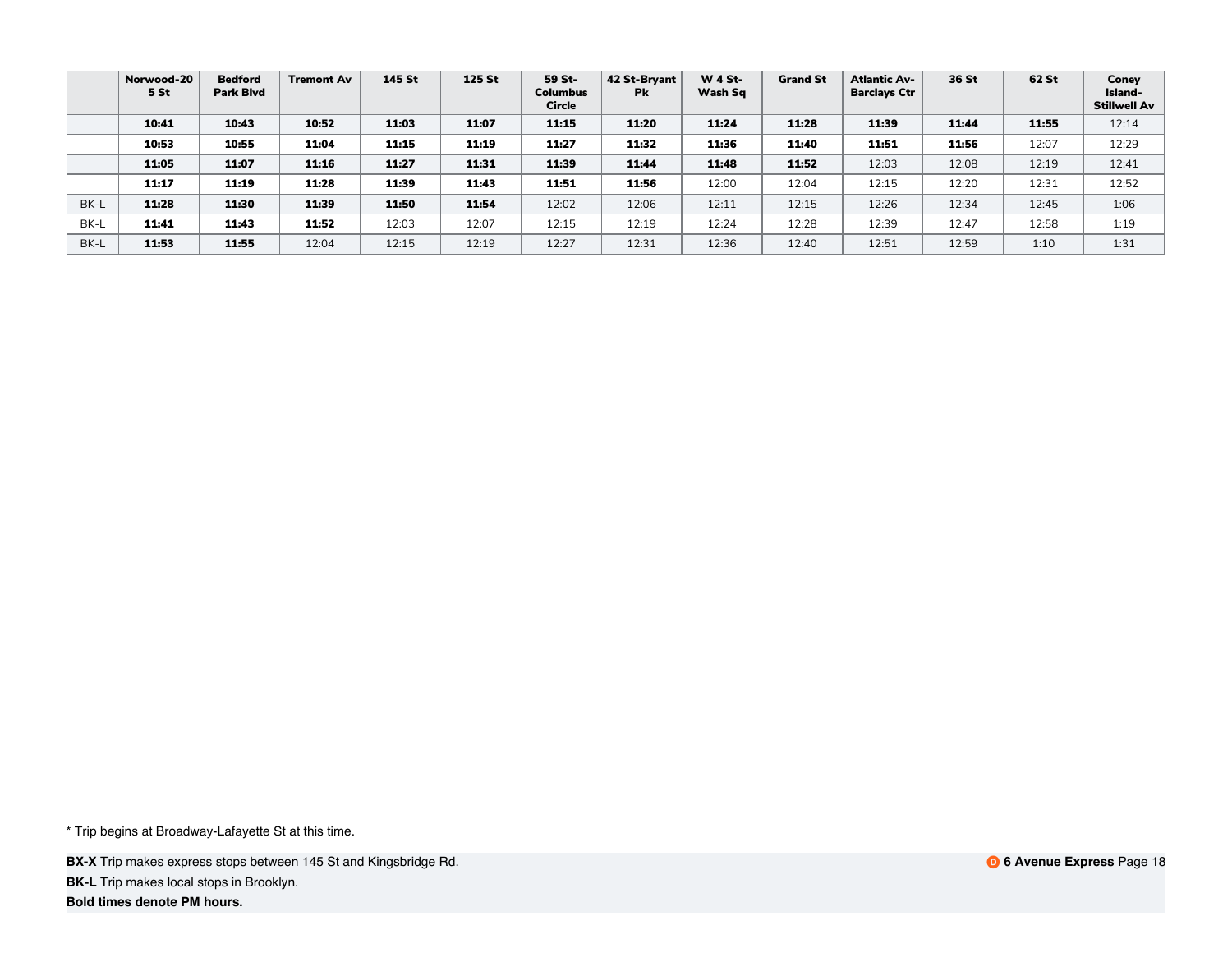|      | <b>O</b> Sunday                         |       |       |                                            |                 |                           |                    |                                            |        |        |                   |                                    | <b>Bronx-bound</b>            |
|------|-----------------------------------------|-------|-------|--------------------------------------------|-----------------|---------------------------|--------------------|--------------------------------------------|--------|--------|-------------------|------------------------------------|-------------------------------|
|      | Coney<br>Island-<br><b>Stillwell Av</b> | 62 St | 36 St | <b>Atlantic Av-</b><br><b>Barclays Ctr</b> | <b>Grand St</b> | <b>W 4 St-</b><br>Wash Sq | 42 St-Bryant<br>Pk | 59 St-<br><b>Columbus</b><br><b>Circle</b> | 125 St | 145 St | <b>Tremont Av</b> | <b>Bedford</b><br><b>Park Blvd</b> | Norwood-20<br>5 <sub>st</sub> |
| BK-L | 1:57                                    | 2:12  | 2:23  | 2:32                                       | 2:43            | 2:47                      | 2:51               | 2:56                                       | 3:04   | 3:07   | 3:21              | 3:31                               | 3:33                          |
| BK-L | 2:17                                    | 2:32  | 2:43  | 2:52                                       | 3:03            | 3:07                      | 3:11               | 3:16                                       | 3:24   | 3:27   | 3:41              | 3:51                               | 3:53                          |
| BK-L | 2:37                                    | 2:52  | 3:03  | 3:12                                       | 3:23            | 3:27                      | 3:31               | 3:36                                       | 3:44   | 3:47   | 4:01              | 4:11                               | 4:13                          |
| BK-L | 2:57                                    | 3:12  | 3:23  | 3:32                                       | 3:43            | 3:47                      | 3:51               | 3:56                                       | 4:04   | 4:07   | 4:21              | 4:31                               | 4:33                          |
| BK-L | 3:17                                    | 3:32  | 3:43  | 3:52                                       | 4:03            | 4:07                      | 4:11               | 4:16                                       | 4:24   | 4:27   | 4:41              | 4:51                               | 4:53                          |
| BK-L | 3:37                                    | 3:52  | 4:03  | 4:12                                       | 4:23            | 4:27                      | 4:31               | 4:36                                       | 4:44   | 4:47   | 5:01              | 5:11                               | 5:13                          |
| BK-L | 3:57                                    | 4:12  | 4:23  | 4:32                                       | 4:43            | 4:47                      | 4:51               | 4:56                                       | 5:04   | 5:07   | 5:21              | 5:31                               | 5:33                          |
| BK-L | 4:17                                    | 4:32  | 4:43  | 4:52                                       | 5:03            | 5:07                      | 5:11               | 5:16                                       | 5:24   | 5:27   | 5:41              | 5:51                               | 5:53                          |
| BK-L | 4:37                                    | 4:52  | 5:03  | 5:12                                       | 5:23            | 5:27                      | 5:31               | 5:36                                       | 5:44   | 5:47   | 6:01              | 6:11                               | 6:13                          |
| BK-L | 4:57                                    | 5:12  | 5:23  | 5:32                                       | 5:43            | 5:47                      | 5:51               | 5:56                                       | 6:04   | 6:07   | 6:21              | 6:31                               | 6:33                          |
| BK-L | 5:17                                    | 5:32  | 5:43  | 5:52                                       | 6:03            | 6:07                      | 6:11               | 6:16                                       | 6:24   | 6:27   | 6:41              | 6:51                               | 6:53                          |
|      | 5:37                                    | 5:52  | 6:03  | 6:08                                       | 6:18            | 6:22                      | 6:27               | 6:31                                       | 6:39   | 6:43   | 6:57              | 7:06                               | 7:09                          |
|      | 5:57                                    | 6:12  | 6:23  | 6:28                                       | 6:38            | 6:42                      | 6:47               | 6:51                                       | 6:59   | 7:03   | 7:17              | 7:26                               | 7:29                          |
|      | 6:15                                    | 6:30  | 6:42  | 6:47                                       | 6:57            | 7:01                      | 7:06               | 7:10                                       | 7:18   | 7:22   | 7:34              | 7:42                               | 7:45                          |
|      | 6:27                                    | 6:42  | 6:54  | 6:59                                       | 7:09            | 7:13                      | 7:18               | 7:22                                       | 7:30   | 7:34   | 7:46              | 7:54                               | 7:57                          |
|      | 6:39                                    | 6:54  | 7:06  | 7:11                                       | 7:21            | 7:25                      | 7:30               | 7:34                                       | 7:42   | 7:46   | 7:58              | 8:06                               | 8:09                          |
|      | 6:51                                    | 7:06  | 7:18  | 7:23                                       | 7:33            | 7:37                      | 7:42               | 7:46                                       | 7:54   | 7:58   | 8:10              | 8:18                               | 8:21                          |
|      | 7:03                                    | 7:18  | 7:30  | 7:35                                       | 7:45            | 7:49                      | 7:54               | 7:59                                       | 8:07   | 8:10   | 8:23              | 8:31                               | 8:33                          |
|      | 7:15                                    | 7:30  | 7:42  | 7:47                                       | 7:57            | 8:01                      | 8:06               | 8:11                                       | 8:19   | 8:22   | 8:35              | 8:43                               | 8:45                          |
|      | 7:27                                    | 7:42  | 7:54  | 7:59                                       | 8:09            | 8:13                      | 8:18               | 8:23                                       | 8:31   | 8:34   | 8:47              | 8:55                               | 8:57                          |
|      | 7:39                                    | 7:54  | 8:06  | 8:11                                       | 8:21            | 8:25                      | 8:30               | 8:35                                       | 8:43   | 8:47   | 8:59              | 9:07                               | 9:09                          |
|      | 7:51                                    | 8:06  | 8:18  | 8:23                                       | 8:33            | 8:37                      | 8:42               | 8:47                                       | 8:55   | 8:58   | 9:11              | 9:19                               | 9:21                          |
|      | 8:03                                    | 8:18  | 8:30  | 8:35                                       | 8:45            | 8:49                      | 8:54               | 8:59                                       | 9:07   | 9:10   | 9:23              | 9:31                               | 9:33                          |
|      | 8:15                                    | 8:30  | 8:42  | 8:47                                       | 8:57            | 9:01                      | 9:06               | 9:11                                       | 9:19   | 9:22   | 9:35              | 9:43                               | 9:45                          |
|      | 8:27                                    | 8:42  | 8:54  | 8:59                                       | 9:09            | 9:13                      | 9:18               | 9:23                                       | 9:31   | 9:34   | 9:47              | 9:55                               | 9:57                          |
|      | 8:39                                    | 8:54  | 9:06  | 9:11                                       | 9:21            | 9:25                      | 9:31               | 9:36                                       | 9:44   | 9:48   | 9:59              | 10:07                              | 10:09                         |
|      | 8:51                                    | 9:06  | 9:18  | 9:23                                       | 9:33            | 9:37                      | 9:42               | 9:47                                       | 9:55   | 9:58   | 10:11             | 10:19                              | 10:21                         |
|      | 9:03                                    | 9:18  | 9:30  | 9:35                                       | 9:45            | 9:49                      | 9:54               | 9:59                                       | 10:07  | 10:10  | 10:23             | 10:31                              | 10:33                         |
|      | 9:15                                    | 9:30  | 9:42  | 9:47                                       | 9:57            | 10:01                     | 10:06              | 10:11                                      | 10:19  | 10:22  | 10:35             | 10:43                              | 10:45                         |
|      | 9:27                                    | 9:42  | 9:54  | 9:59                                       | 10:09           | 10:13                     | 10:18              | 10:23                                      | 10:31  | 10:34  | 10:47             | 10:55                              | 10:57                         |
|      | 9:39                                    | 9:54  | 10:06 | 10:11                                      | 10:21           | 10:25                     | 10:31              | 10:36                                      | 10:44  | 10:48  | 10:59             | 11:07                              | 11:09                         |
|      | 9:51                                    | 10:06 | 10:18 | 10:23                                      | 10:33           | 10:37                     | 10:42              | 10:47                                      | 10:55  | 10:58  | 11:11             | 11:19                              | 11:21                         |
|      | 10:03                                   | 10:18 | 10:30 | 10:35                                      | 10:45           | 10:49                     | 10:54              | 10:59                                      | 11:07  | 11:10  | 11:23             | 11:31                              | 11:33                         |

**BX-X** Trip makes express stops between 145 St and Kingsbridge Rd.

**BK-L** Trip makes local stops in Brooklyn.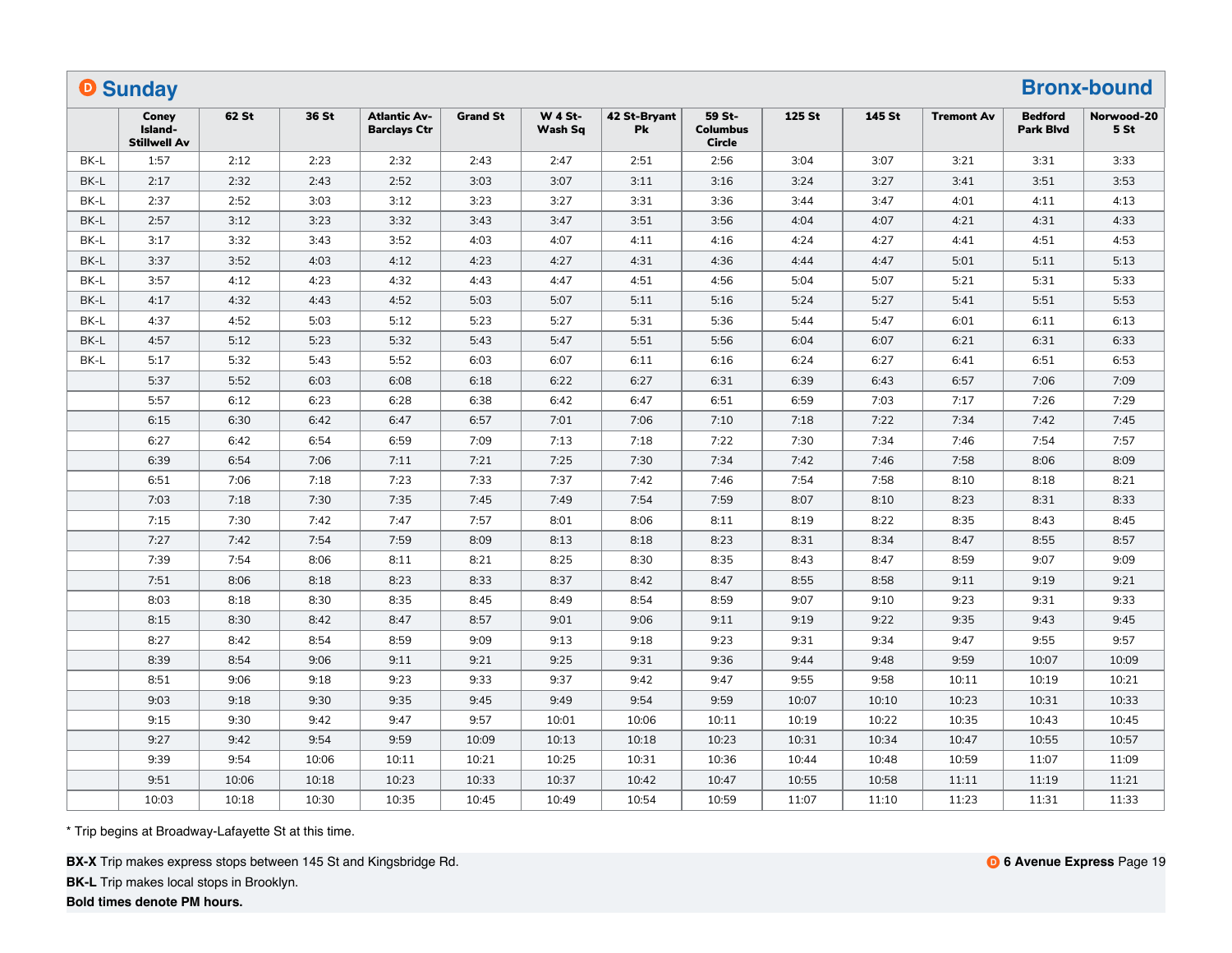| Coney<br>Island-<br><b>Stillwell Av</b> | 62 St | 36 St | <b>Atlantic Av-</b><br><b>Barclays Ctr</b> | <b>Grand St</b> | <b>W 4 St-</b><br>Wash Sq | 42 St-Bryant<br><b>Pk</b> | 59 St-<br><b>Columbus</b><br>Circle | 125 St | 145 St | <b>Tremont Av</b> | <b>Bedford</b><br><b>Park Blvd</b> | Norwood-20<br>5 <sub>st</sub> |
|-----------------------------------------|-------|-------|--------------------------------------------|-----------------|---------------------------|---------------------------|-------------------------------------|--------|--------|-------------------|------------------------------------|-------------------------------|
| 10:15                                   | 10:30 | 10:42 | 10:47                                      | 10:57           | 11:01                     | 11:06                     | 11:11                               | 11:19  | 11:22  | 11:35             | 11:43                              | 11:45                         |
| 10:27                                   | 10:42 | 10:54 | 10:59                                      | 11:09           | 11:13                     | 11:18                     | 11:23                               | 11:31  | 11:34  | 11:47             | 11:55                              | 11:57                         |
| 10:39                                   | 10:54 | 11:06 | 11:11                                      | 11:21           | 11:25                     | 11:30                     | 11:35                               | 11:43  | 11:47  | 11:59             | 12:07                              | 12:09                         |
| 10:51                                   | 11:06 | 11:18 | 11:23                                      | 11:33           | 11:37                     | 11:42                     | 11:47                               | 11:55  | 11:58  | 12:11             | 12:19                              | 12:21                         |
| 11:03                                   | 11:18 | 11:30 | 11:35                                      | 11:45           | 11:49                     | 11:54                     | 11:59                               | 12:07  | 12:10  | 12:23             | 12:31                              | 12:33                         |
| 11:15                                   | 11:30 | 11:42 | 11:47                                      | 11:57           | 12:01                     | 12:06                     | 12:11                               | 12:19  | 12:22  | 12:35             | 12:43                              | 12:45                         |
| 11:27                                   | 11:42 | 11:54 | 11:59                                      | 12:09           | 12:13                     | 12:18                     | 12:23                               | 12:31  | 12:34  | 12:47             | 12:55                              | 12:57                         |
| 11:39                                   | 11:54 | 12:06 | 12:11                                      | 12:21           | 12:25                     | 12:30                     | 12:35                               | 12:43  | 12:47  | 12:59             | 1:07                               | 1:09                          |
| 11:51                                   | 12:06 | 12:18 | 12:23                                      | 12:33           | 12:37                     | 12:42                     | 12:47                               | 12:55  | 12:58  | 1:11              | 1:19                               | 1:21                          |
| 12:03                                   | 12:18 | 12:30 | 12:35                                      | 12:45           | 12:49                     | 12:54                     | 12:59                               | 1:07   | 1:10   | 1:23              | 1:31                               | 1:33                          |
| 12:15                                   | 12:30 | 12:42 | 12:47                                      | 12:57           | 1:01                      | 1:06                      | 1:11                                | 1:19   | 1:22   | 1:35              | 1:43                               | 1:45                          |
| 12:27                                   | 12:42 | 12:54 | 12:59                                      | 1:09            | 1:13                      | 1:18                      | 1:23                                | 1:31   | 1:34   | 1:47              | 1:55                               | 1:57                          |
| 12:39                                   | 12:54 | 1:06  | 1:11                                       | 1:21            | 1:25                      | 1:30                      | 1:35                                | 1:43   | 1:47   | 1:59              | 2:07                               | 2:09                          |
| 12:51                                   | 1:06  | 1:18  | 1:23                                       | 1:33            | 1:37                      | 1:42                      | 1:47                                | 1:55   | 1:58   | 2:11              | 2:19                               | 2:21                          |
| 1:03                                    | 1:18  | 1:30  | 1:35                                       | 1:45            | 1:49                      | 1:54                      | 1:59                                | 2:07   | 2:10   | 2:23              | 2:31                               | 2:33                          |
| 1:15                                    | 1:30  | 1:42  | 1:47                                       | 1:57            | 2:01                      | 2:06                      | 2:11                                | 2:19   | 2:22   | 2:35              | 2:43                               | 2:45                          |
| 1:27                                    | 1:42  | 1:54  | 1:59                                       | 2:09            | 2:13                      | 2:18                      | 2:23                                | 2:31   | 2:34   | 2:47              | 2:55                               | 2:57                          |
| 1:39                                    | 1:54  | 2:06  | 2:11                                       | 2:21            | 2:25                      | 2:30                      | 2:35                                | 2:43   | 2:47   | 2:59              | 3:07                               | 3:09                          |
| 1:51                                    | 2:06  | 2:18  | 2:23                                       | 2:33            | 2:37                      | 2:42                      | 2:47                                | 2:55   | 2:58   | 3:11              | 3:19                               | 3:21                          |
| 2:03                                    | 2:18  | 2:30  | 2:35                                       | 2:45            | 2:49                      | 2:54                      | 2:59                                | 3:07   | 3:10   | 3:23              | 3:31                               | 3:33                          |
| 2:15                                    | 2:30  | 2:42  | 2:47                                       | 2:57            | 3:01                      | 3:06                      | 3:11                                | 3:19   | 3:22   | 3:35              | 3:43                               | 3:45                          |
| 2:27                                    | 2:42  | 2:54  | 2:59                                       | 3:09            | 3:13                      | 3:18                      | 3:23                                | 3:31   | 3:34   | 3:47              | 3:55                               | 3:57                          |
| 2:39                                    | 2:54  | 3:06  | 3:11                                       | 3:21            | 3:25                      | 3:30                      | 3:35                                | 3:43   | 3:47   | 3:59              | 4:07                               | 4:09                          |
| 2:51                                    | 3:06  | 3:18  | 3:23                                       | 3:33            | 3:37                      | 3:42                      | 3:47                                | 3:55   | 3:58   | 4:11              | 4:19                               | 4:21                          |
| 3:03                                    | 3:18  | 3:30  | 3:35                                       | 3:45            | 3:49                      | 3:54                      | 3:59                                | 4:07   | 4:10   | 4:23              | 4:31                               | 4:33                          |
| 3:15                                    | 3:30  | 3:42  | 3:47                                       | 3:57            | 4:01                      | 4:06                      | 4:11                                | 4:19   | 4:22   | 4:35              | 4:43                               | 4:45                          |
| 3:27                                    | 3:42  | 3:54  | 3:59                                       | 4:09            | 4:13                      | 4:18                      | 4:23                                | 4:31   | 4:34   | 4:47              | 4:55                               | 4:57                          |
| 3:39                                    | 3:54  | 4:06  | 4:11                                       | 4:21            | 4:25                      | 4:30                      | 4:35                                | 4:43   | 4:47   | 4:59              | 5:07                               | 5:09                          |
| 3:51                                    | 4:06  | 4:18  | 4:23                                       | 4:33            | 4:37                      | 4:42                      | 4:47                                | 4:55   | 4:58   | 5:11              | 5:19                               | 5:21                          |
| 4:03                                    | 4:18  | 4:30  | 4:35                                       | 4:45            | 4:49                      | 4:54                      | 4:59                                | 5:07   | 5:10   | 5:23              | 5:31                               | 5:33                          |
| 4:15                                    | 4:30  | 4:42  | 4:47                                       | 4:57            | 5:01                      | 5:06                      | 5:11                                | 5:19   | 5:22   | 5:35              | 5:43                               | 5:45                          |
| 4:27                                    | 4:42  | 4:54  | 4:59                                       | 5:09            | 5:13                      | 5:18                      | 5:23                                | 5:31   | 5:34   | 5:47              | 5:55                               | 5:57                          |
| 4:39                                    | 4:54  | 5:06  | 5:11                                       | 5:21            | 5:25                      | 5:30                      | 5:35                                | 5:43   | 5:47   | 5:59              | 6:07                               | 6:09                          |
| 4:51                                    | 5:06  | 5:18  | 5:23                                       | 5:33            | 5:37                      | 5:42                      | 5:47                                | 5:55   | 5:58   | 6:11              | 6:19                               | 6:21                          |

**BX-X** Trip makes express stops between 145 St and Kingsbridge Rd.

**BK-L** Trip makes local stops in Brooklyn.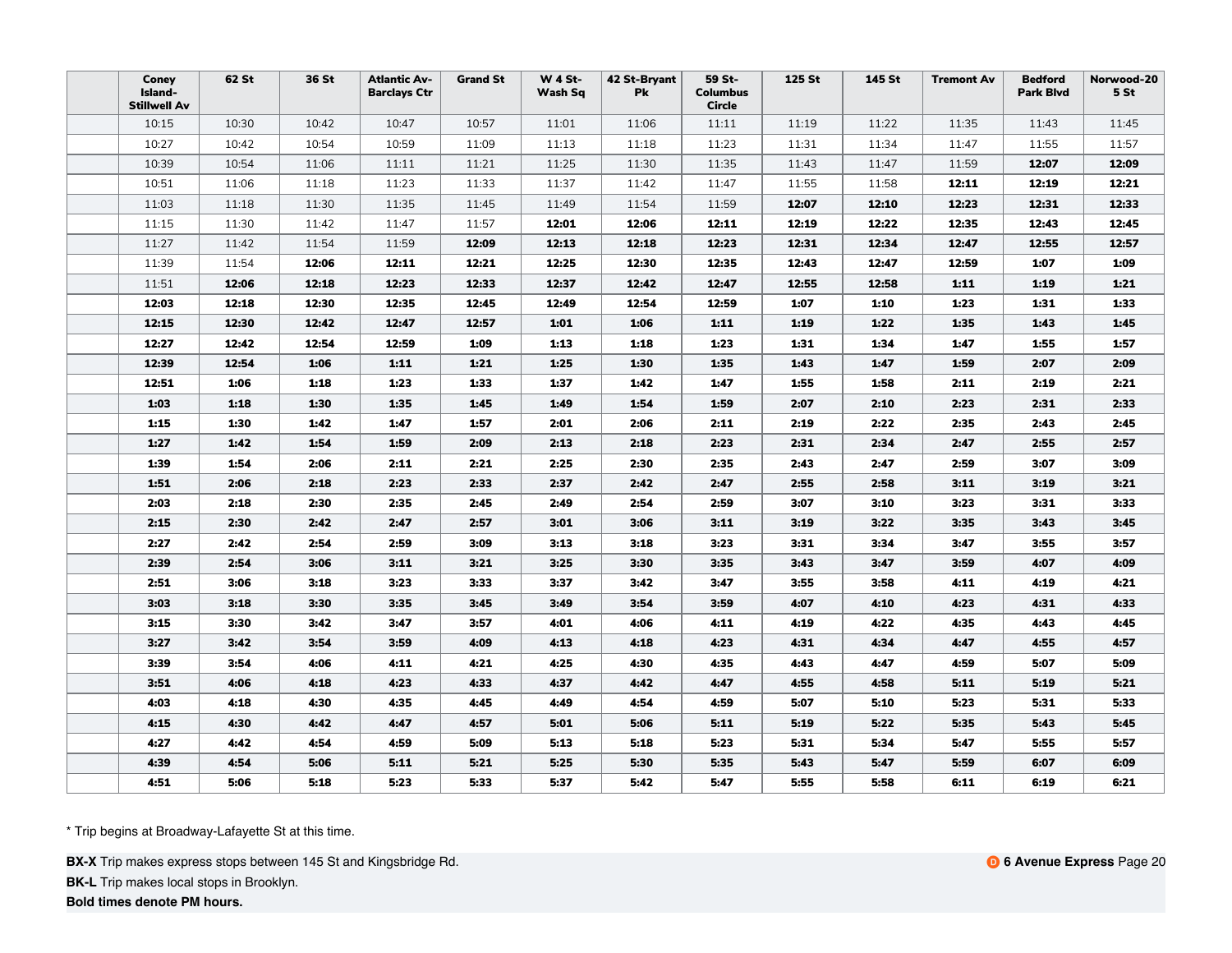|      | Coney<br>Island-<br><b>Stillwell Av</b> | 62 St | 36 St | <b>Atlantic Av-</b><br><b>Barclays Ctr</b> | <b>Grand St</b> | <b>W 4 St-</b><br>Wash Sq | 42 St-Bryant<br><b>Pk</b> | 59 St-<br><b>Columbus</b><br>Circle | 125 St | 145 St | <b>Tremont Av</b> | <b>Bedford</b><br><b>Park Blvd</b> | Norwood-20<br>5 <sub>st</sub> |
|------|-----------------------------------------|-------|-------|--------------------------------------------|-----------------|---------------------------|---------------------------|-------------------------------------|--------|--------|-------------------|------------------------------------|-------------------------------|
|      | 5:03                                    | 5:18  | 5:30  | 5:35                                       | 5:45            | 5:49                      | 5:54                      | 5:59                                | 6:07   | 6:10   | 6:23              | 6:31                               | 6:33                          |
|      | 5:15                                    | 5:30  | 5:42  | 5:47                                       | 5:57            | 6:01                      | 6:06                      | 6:11                                | 6:19   | 6:22   | 6:35              | 6:43                               | 6:45                          |
|      | 5:27                                    | 5:42  | 5:54  | 5:59                                       | 6:09            | 6:13                      | 6:18                      | 6:23                                | 6:31   | 6:34   | 6:47              | 6:55                               | 6:57                          |
|      | 5:39                                    | 5:54  | 6:06  | 6:11                                       | 6:21            | 6:25                      | 6:30                      | 6:35                                | 6:43   | 6:47   | 6:59              | 7:07                               | 7:09                          |
|      | 5:51                                    | 6:06  | 6:18  | 6:23                                       | 6:33            | 6:37                      | 6:42                      | 6:47                                | 6:55   | 6:58   | 7:11              | 7:19                               | 7:21                          |
|      | 6:03                                    | 6:18  | 6:30  | 6:35                                       | 6:45            | 6:49                      | 6:54                      | 6:59                                | 7:07   | 7:10   | 7:23              | 7:31                               | 7:33                          |
|      | 6:15                                    | 6:30  | 6:42  | 6:47                                       | 6:57            | 7:01                      | 7:06                      | 7:11                                | 7:19   | 7:22   | 7:35              | 7:43                               | 7:45                          |
|      | 6:27                                    | 6:42  | 6:54  | 6:59                                       | 7:09            | 7:13                      | 7:18                      | 7:23                                | 7:31   | 7:34   | 7:47              | 7:55                               | 7:57                          |
|      | 6:39                                    | 6:54  | 7:06  | 7:11                                       | 7:21            | 7:25                      | 7:30                      | 7:35                                | 7:43   | 7:47   | 7:59              | 8:07                               | 8:09                          |
|      | 6:51                                    | 7:06  | 7:18  | 7:23                                       | 7:33            | 7:37                      | 7:42                      | 7:47                                | 7:55   | 7:58   | 8:11              | 8:19                               | 8:21                          |
|      | 7:03                                    | 7:18  | 7:30  | 7:35                                       | 7:45            | 7:49                      | 7:54                      | 7:59                                | 8:07   | 8:10   | 8:23              | 8:31                               | 8:33                          |
|      | 7:15                                    | 7:30  | 7:42  | 7:47                                       | 7:57            | 8:01                      | 8:06                      | 8:11                                | 8:19   | 8:22   | 8:35              | 8:43                               | 8:45                          |
|      | 7:27                                    | 7:42  | 7:54  | 7:59                                       | 8:09            | 8:13                      | 8:18                      | 8:23                                | 8:31   | 8:34   | 8:47              | 8:55                               | 8:57                          |
|      | 7:39                                    | 7:54  | 8:06  | 8:11                                       | 8:21            | 8:25                      | 8:30                      | 8:35                                | 8:43   | 8:46   | 8:59              | 9:07                               | 9:09                          |
|      | 7:51                                    | 8:06  | 8:18  | 8:23                                       | 8:33            | 8:37                      | 8:42                      | 8:47                                | 8:55   | 8:58   | 9:11              | 9:19                               | 9:21                          |
|      | 8:03                                    | 8:18  | 8:30  | 8:35                                       | 8:45            | 8:49                      | 8:54                      | 8:59                                | 9:07   | 9:10   | 9:23              | 9:31                               | 9:33                          |
|      | 8:15                                    | 8:30  | 8:42  | 8:47                                       | 8:57            | 9:01                      | 9:06                      | 9:11                                | 9:19   | 9:22   | 9:35              | 9:43                               | 9:45                          |
|      | 8:27                                    | 8:42  | 8:54  | 8:59                                       | 9:09            | 9:13                      | 9:18                      | 9:23                                | 9:31   | 9:34   | 9:47              | 9:55                               | 9:57                          |
|      | 8:39                                    | 8:54  | 9:06  | 9:11                                       | 9:21            | 9:25                      | 9:30                      | 9:35                                | 9:43   | 9:46   | 9:59              | 10:07                              | 10:09                         |
|      | 8:51                                    | 9:06  | 9:18  | 9:23                                       | 9:33            | 9:37                      | 9:42                      | 9:47                                | 9:55   | 9:58   | 10:11             | 10:19                              | 10:21                         |
|      | 9:03                                    | 9:18  | 9:30  | 9:35                                       | 9:45            | 9:49                      | 9:54                      | 9:59                                | 10:07  | 10:10  | 10:23             | 10:31                              | 10:33                         |
|      | 9:15                                    | 9:30  | 9:42  | 9:47                                       | 9:57            | 10:01                     | 10:06                     | 10:11                               | 10:19  | 10:22  | 10:35             | 10:43                              | 10:45                         |
|      | 9:27                                    | 9:42  | 9:54  | 9:59                                       | 10:09           | 10:13                     | 10:18                     | 10:23                               | 10:31  | 10:34  | 10:47             | 10:55                              | 10:57                         |
|      | 9:39                                    | 9:54  | 10:06 | 10:11                                      | 10:21           | 10:25                     | 10:30                     | 10:35                               | 10:43  | 10:46  | 10:59             | 11:07                              | 11:09                         |
|      | 9:51                                    | 10:06 | 10:18 | 10:23                                      | 10:33           | 10:37                     | 10:42                     | 10:47                               | 10:55  | 10:59  | 11:11             | 11:19                              | 11:21                         |
|      | 10:03                                   | 10:18 | 10:30 | 10:35                                      | 10:45           | 10:49                     | 10:54                     | 10:59                               | 11:07  | 11:10  | 11:23             | 11:31                              | 11:33                         |
|      | 10:15                                   | 10:30 | 10:42 | 10:47                                      | 10:57           | 11:01                     | 11:06                     | 11:11                               | 11:19  | 11:22  | 11:35             | 11:43                              | 11:45                         |
| BK-L | 10:27                                   | 10:42 | 10:53 | 11:01                                      | 11:12           | 11:16                     | 11:21                     | 11:26                               | 11:34  | 11:37  | 11:49             | 11:56                              | 11:58                         |
| BK-L | 10:40                                   | 10:55 | 11:07 | 11:16                                      | 11:27           | 11:31                     | 11:35                     | 11:40                               | 11:48  | 11:52  | 12:03             | 12:10                              | 12:12                         |
| BK-L | 10:49                                   | 11:04 | 11:15 | 11:24                                      | 11:35           | 11:39                     | 11:43                     | 11:48                               | 11:56  | 12:00  | 12:13             | 12:22                              | 12:24                         |
| BK-L | 11:03                                   | 11:18 | 11:29 | 11:37                                      | 11:48           | 11:52                     | 11:57                     | 12:01                               | 12:09  | 12:13  | 12:25             | 12:33                              | 12:36                         |
| BK-L | 11:17                                   | 11:32 | 11:43 | 11:52                                      | 12:03           | 12:07                     | 12:11                     | 12:16                               | 12:24  | 12:27  | 12:40             | 12:48                              | 12:50                         |
| BK-L | 11:32                                   | 11:47 | 11:58 | 12:07                                      | 12:18           | 12:22                     | 12:26                     | 12:31                               | 12:39  | 12:42  | 12:55             | 1:03                               | 1:05                          |
| BK-L | 11:44                                   | 11:59 | 12:10 | 12:19                                      | 12:30           | 12:34                     | 12:38                     | 12:43                               | 12:51  | 12:54  | 1:07              | 1:15                               | 1:17                          |

**BX-X** Trip makes express stops between 145 St and Kingsbridge Rd.

**BK-L** Trip makes local stops in Brooklyn.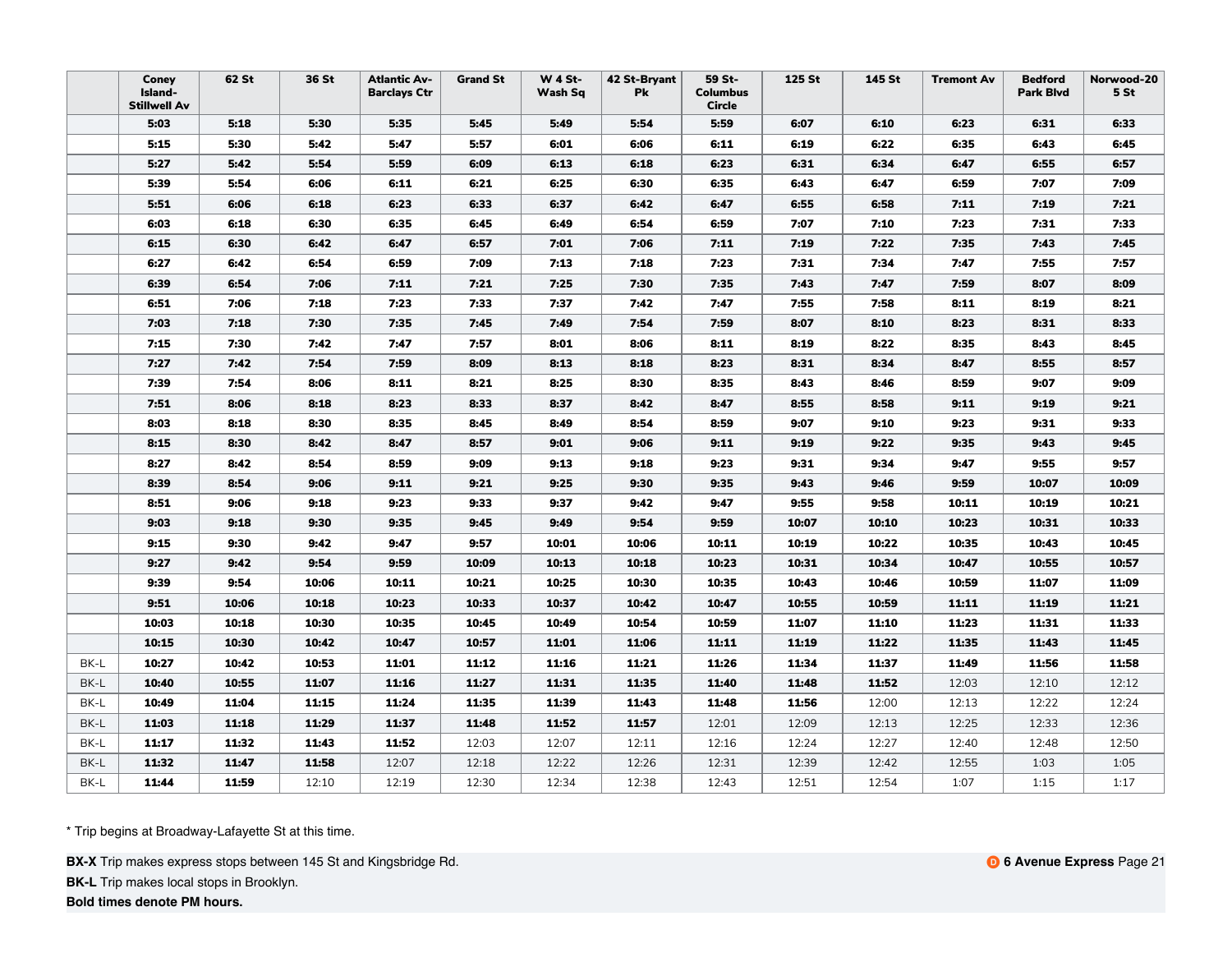|      | Coney<br>Island-<br>Stillwell Av | 62 St | 36 St | <b>Atlantic Av-</b><br><b>Barclays Ctr</b> | <b>Grand St</b> | <b>W 4 St-</b><br>Wash Sq | 42 St-Bryant<br><b>Pk</b> | 59 St-<br><b>Columbus</b><br><b>Circle</b> | <b>125 St</b> | 145 St | <b>Tremont Av</b> | <b>Bedford</b><br><b>Park Blvd</b> | Norwood-20<br>5 St |
|------|----------------------------------|-------|-------|--------------------------------------------|-----------------|---------------------------|---------------------------|--------------------------------------------|---------------|--------|-------------------|------------------------------------|--------------------|
| BK-L | 12:02                            | 12:17 | 12:28 | 12:37                                      | 12:48           | 12:52                     | 12:56                     | 1:01                                       | 1:09          | 1:12   | 1:24              | 1:31                               | 1:34               |
| BK-L | 12:17                            | 12:32 | 12:43 | 12:52                                      | 1:03            | 1:07                      | 1:11                      | 1:16                                       | 1:24          | 1:27   | 1:41              | 1:51                               | 1:53               |
| BK-L | 12:27                            | 12:42 | 12:53 | 1:02                                       | 1:13            | 1:17                      | 1:21                      | 1:26                                       | 1:34          | 1:37   | 1:51              | 2:01                               | 2:03               |
| BK-L | 12:37                            | 12:52 | 1:03  | 1:12                                       | 1:23            | 1:27                      | 1:31                      | 1:36                                       | 1:44          | 1:47   | 2:01              | 2:11                               | 2:13               |
| BK-L | 12:57                            | 1:12  | 1:23  | 1:32                                       | 1:43            | 1:47                      | 1:51                      | 1:56                                       | 2:04          | 2:07   | 2:21              | 2:31                               | 2:33               |
| BK-L | 1:17                             | 1:32  | 1:43  | 1:52                                       | 2:03            | 2:07                      | 2:11                      | 2:16                                       | 2:24          | 2:27   | 2:41              | 2:51                               | 2:53               |
| BK-L | 1:37                             | 1:52  | 2:03  | 2:12                                       | 2:23            | 2:27                      | 2:31                      | 2:36                                       | 2:44          | 2:47   | 3:01              | 3:11                               | 3:13               |

**BX-X** Trip makes express stops between 145 St and Kingsbridge Rd. **BK-L** Trip makes local stops in Brooklyn.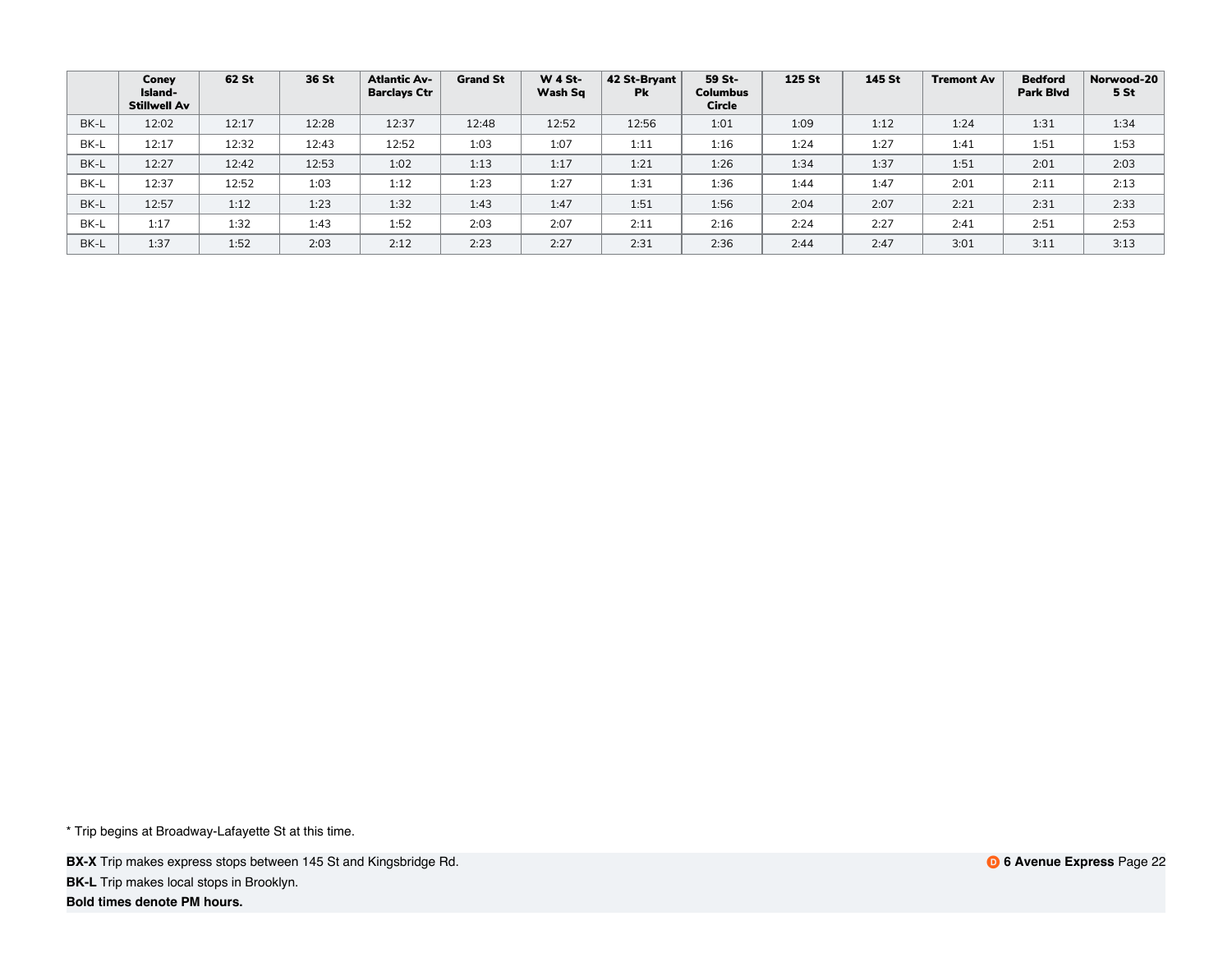|      | <b>O</b> Sunday    |                                    |                   |        |        |                                            |                    |                           |                 |                                            |       | <b>Brooklyn-bound</b> |                                         |
|------|--------------------|------------------------------------|-------------------|--------|--------|--------------------------------------------|--------------------|---------------------------|-----------------|--------------------------------------------|-------|-----------------------|-----------------------------------------|
|      | Norwood-20<br>5 St | <b>Bedford</b><br><b>Park Blvd</b> | <b>Tremont Av</b> | 145 St | 125 St | 59 St-<br><b>Columbus</b><br><b>Circle</b> | 42 St-Bryant<br>Pk | <b>W 4 St-</b><br>Wash Sq | <b>Grand St</b> | <b>Atlantic Av-</b><br><b>Barclays Ctr</b> | 36 St | 62 St                 | Coney<br>Island-<br><b>Stillwell Av</b> |
| BK-L | 12:04              | 12:06                              | 12:14             | 12:26  | 12:29  | 12:37                                      | 12:42              | 12:46                     | 12:50           | 1:03                                       | 1:12  | 1:23                  | 1:44                                    |
| BK-L | 12:24              | 12:26                              | 12:34             | 12:46  | 12:49  | 12:57                                      | 1:02               | 1:06                      | 1:10            | 1:23                                       | 1:32  | 1:43                  | 2:04                                    |
| BK-L | 12:44              | 12:46                              | 12:54             | 1:06   | 1:09   | 1:17                                       | 1:22               | 1:26                      | 1:30            | 1:43                                       | 1:52  | 2:03                  | 2:24                                    |
| BK-L | 1:04               | 1:06                               | 1:14              | 1:26   | 1:29   | 1:37                                       | 1:42               | 1:46                      | 1:50            | 2:03                                       | 2:12  | 2:23                  | 2:44                                    |
| BK-L | 1:24               | 1:26                               | 1:34              | 1:46   | 1:49   | 1:57                                       | 2:02               | 2:06                      | 2:10            | 2:23                                       | 2:32  | 2:43                  | 3:04                                    |
| BK-L | 1:44               | 1:46                               | 1:54              | 2:06   | 2:09   | 2:17                                       | 2:22               | 2:26                      | 2:30            | 2:43                                       | 2:52  | 3:03                  | 3:24                                    |
| BK-L | 2:04               | 2:06                               | 2:14              | 2:26   | 2:29   | 2:37                                       | 2:42               | 2:46                      | 2:50            | 3:03                                       | 3:12  | 3:23                  | 3:44                                    |
| BK-L | 2:24               | 2:26                               | 2:34              | 2:46   | 2:49   | 2:57                                       | 3:02               | 3:06                      | 3:10            | 3:23                                       | 3:32  | 3:43                  | 4:04                                    |
| BK-L | 2:44               | 2:46                               | 2:54              | 3:06   | 3:09   | 3:17                                       | 3:22               | 3:26                      | 3:30            | 3:43                                       | 3:52  | 4:03                  | 4:24                                    |
| BK-L | 3:04               | 3:06                               | 3:14              | 3:26   | 3:29   | 3:37                                       | 3:42               | 3:46                      | 3:50            | 4:03                                       | 4:12  | 4:23                  | 4:44                                    |
| BK-L | 3:24               | 3:26                               | 3:34              | 3:46   | 3:49   | 3:57                                       | 4:02               | 4:06                      | 4:10            | 4:23                                       | 4:32  | 4:43                  | 5:04                                    |
| BK-L | 3:44               | 3:46                               | 3:54              | 4:06   | 4:09   | 4:17                                       | 4:22               | 4:26                      | 4:30            | 4:43                                       | 4:52  | 5:03                  | 5:24                                    |
| BK-L | 4:04               | 4:06                               | 4:14              | 4:26   | 4:29   | 4:37                                       | 4:42               | 4:46                      | 4:50            | 5:03                                       | 5:12  | 5:23                  | 5:44                                    |
| BK-L | 4:24               | 4:26                               | 4:34              | 4:46   | 4:49   | 4:57                                       | 5:02               | 5:06                      | 5:10            | 5:23                                       | 5:32  | 5:43                  | 6:04                                    |
| BK-L | 4:44               | 4:46                               | 4:54              | 5:06   | 5:09   | 5:17                                       | 5:22               | 5:26                      | 5:30            | 5:43                                       | 5:52  | 6:03                  | 6:24                                    |
| BK-L | 5:04               | 5:06                               | 5:14              | 5:26   | 5:29   | 5:37                                       | 5:42               | 5:46                      | 5:50            | 6:03                                       | 6:12  | 6:23                  | 6:42                                    |
|      | 5:24               | 5:26                               | 5:34              | 5:46   | 5:49   | 5:57                                       | 6:02               | 6:06                      | 6:10            | 6:21                                       | 6:27  | 6:38                  | 6:57                                    |
|      | 5:44               | 5:46                               | 5:54              | 6:06   | 6:09   | 6:17                                       | 6:22               | 6:26                      | 6:30            | 6:41                                       | 6:47  | 6:58                  | 7:17                                    |
|      | 6:04               | 6:06                               | 6:14              | 6:26   | 6:29   | 6:37                                       | 6:42               | 6:46                      | 6:50            | 7:01                                       | 7:07  | 7:18                  | 7:36                                    |
|      | 6:16               | 6:18                               | 6:26              | 6:38   | 6:41   | 6:49                                       | 6:54               | 6:58                      | 7:02            | 7:13                                       | 7:18  | 7:29                  | 7:48                                    |
|      | 6:28               | 6:30                               | 6:39              | 6:50   | 6:54   | 7:02                                       | 7:06               | 7:11                      | 7:15            | 7:25                                       | 7:31  | 7:42                  | 8:00                                    |
|      | 6:41               | 6:43                               | 6:52              | 7:03   | 7:07   | 7:15                                       | 7:19               | 7:24                      | 7:28            | 7:38                                       | 7:44  | 7:55                  | 8:13                                    |
|      | 6:53               | 6:55                               | 7:04              | 7:15   | 7:19   | 7:27                                       | 7:31               | 7:36                      | 7:40            | 7:50                                       | 7:56  | 8:07                  | 8:26                                    |
|      | 7:05               | 7:07                               | 7:16              | 7:27   | 7:31   | 7:39                                       | 7:43               | 7:48                      | 7:52            | 8:02                                       | 8:08  | 8:19                  | 8:38                                    |
|      | 7:17               | 7:19                               | 7:28              | 7:39   | 7:43   | 7:51                                       | 7:55               | 8:00                      | 8:04            | 8:14                                       | 8:20  | 8:31                  | 8:50                                    |
|      | 7:29               | 7:31                               | 7:40              | 7:51   | 7:55   | 8:03                                       | 8:08               | 8:12                      | 8:16            | 8:27                                       | 8:32  | 8:43                  | 9:02                                    |
|      | 7:41               | 7:43                               | 7:52              | 8:03   | 8:07   | 8:15                                       | 8:20               | 8:24                      | 8:28            | 8:39                                       | 8:44  | 8:55                  | 9:14                                    |
|      | 7:53               | 7:55                               | 8:04              | 8:15   | 8:19   | 8:27                                       | 8:32               | 8:36                      | 8:40            | 8:51                                       | 8:56  | 9:07                  | 9:26                                    |
|      | 8:05               | 8:07                               | 8:16              | 8:27   | 8:31   | 8:39                                       | 8:44               | 8:48                      | 8:52            | 9:03                                       | 9:08  | 9:19                  | 9:38                                    |
|      | 8:17               | 8:19                               | 8:28              | 8:39   | 8:43   | 8:51                                       | 8:56               | 9:00                      | 9:04            | 9:15                                       | 9:20  | 9:31                  | 9:50                                    |
|      | 8:29               | 8:31                               | 8:40              | 8:51   | 8:55   | 9:03                                       | 9:08               | 9:12                      | 9:16            | 9:27                                       | 9:32  | 9:43                  | 10:02                                   |
|      | 8:41               | 8:43                               | 8:52              | 9:03   | 9:07   | 9:15                                       | 9:20               | 9:24                      | 9:28            | 9:39                                       | 9:44  | 9:55                  | 10:14                                   |
|      | 8:53               | 8:55                               | 9:04              | 9:15   | 9:19   | 9:27                                       | 9:32               | 9:36                      | 9:40            | 9:51                                       | 9:56  | 10:07                 | 10:26                                   |

**BX-X** Trip makes express stops between 145 St and Kingsbridge Rd.

**BK-L** Trip makes local stops in Brooklyn.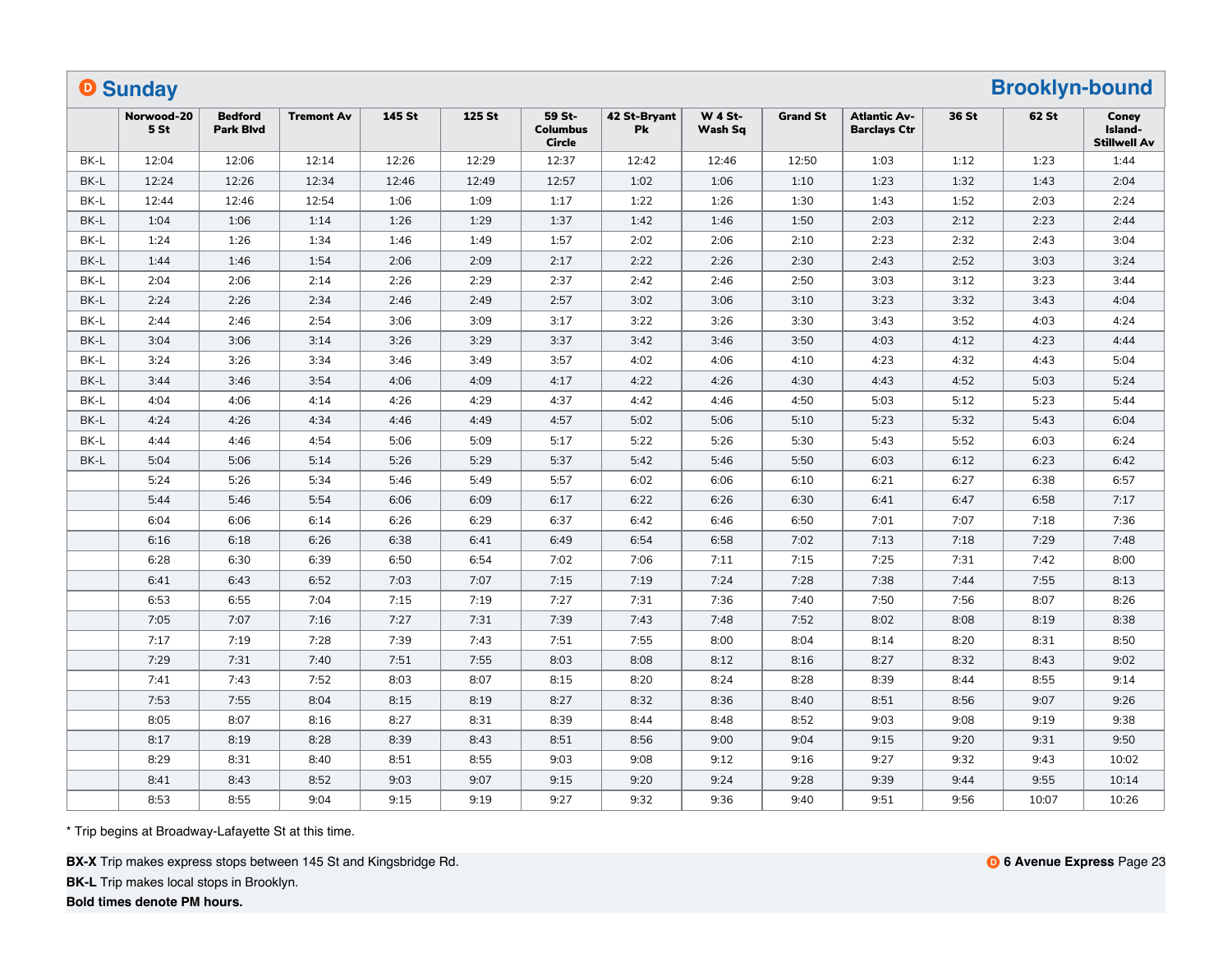| Norwood-20<br>5 St | <b>Bedford</b><br><b>Park Blvd</b> | <b>Tremont Av</b> | 145 St | 125 St | 59 St-<br><b>Columbus</b><br>Circle | 42 St-Bryant<br>Pk | <b>W 4 St-</b><br>Wash Sq | <b>Grand St</b> | <b>Atlantic Av-</b><br><b>Barclays Ctr</b> | 36 St | 62 St | Coney<br>Island-<br><b>Stillwell Av</b> |
|--------------------|------------------------------------|-------------------|--------|--------|-------------------------------------|--------------------|---------------------------|-----------------|--------------------------------------------|-------|-------|-----------------------------------------|
| 9:05               | 9:07                               | 9:16              | 9:27   | 9:31   | 9:39                                | 9:44               | 9:48                      | 9:52            | 10:03                                      | 10:08 | 10:19 | 10:38                                   |
| 9:17               | 9:19                               | 9:28              | 9:39   | 9:43   | 9:51                                | 9:56               | 10:00                     | 10:04           | 10:15                                      | 10:20 | 10:31 | 10:50                                   |
| 9:29               | 9:31                               | 9:40              | 9:51   | 9:55   | 10:03                               | 10:08              | 10:12                     | 10:16           | 10:27                                      | 10:32 | 10:43 | 11:02                                   |
| 9:41               | 9:43                               | 9:52              | 10:03  | 10:07  | 10:15                               | 10:20              | 10:24                     | 10:28           | 10:39                                      | 10:44 | 10:55 | 11:14                                   |
| 9:53               | 9:55                               | 10:04             | 10:15  | 10:19  | 10:27                               | 10:32              | 10:36                     | 10:40           | 10:51                                      | 10:56 | 11:07 | 11:26                                   |
| 10:05              | 10:07                              | 10:16             | 10:27  | 10:31  | 10:39                               | 10:44              | 10:48                     | 10:52           | 11:03                                      | 11:08 | 11:19 | 11:38                                   |
| 10:17              | 10:19                              | 10:28             | 10:39  | 10:43  | 10:51                               | 10:56              | 11:00                     | 11:04           | 11:15                                      | 11:20 | 11:31 | 11:50                                   |
| 10:28              | 10:30                              | 10:39             | 10:50  | 10:54  | 11:02                               | 11:07              | 11:11                     | 11:15           | 11:26                                      | 11:31 | 11:42 | 12:01                                   |
| 10:41              | 10:43                              | 10:52             | 11:03  | 11:07  | 11:15                               | 11:20              | 11:24                     | 11:28           | 11:39                                      | 11:44 | 11:55 | 12:14                                   |
| 10:53              | 10:55                              | 11:04             | 11:15  | 11:19  | 11:27                               | 11:32              | 11:36                     | 11:40           | 11:51                                      | 11:56 | 12:07 | 12:26                                   |
| 11:05              | 11:07                              | 11:16             | 11:27  | 11:31  | 11:39                               | 11:44              | 11:48                     | 11:52           | 12:03                                      | 12:08 | 12:19 | 12:38                                   |
| 11:17              | 11:19                              | 11:28             | 11:39  | 11:43  | 11:51                               | 11:56              | 12:00                     | 12:04           | 12:15                                      | 12:20 | 12:31 | 12:50                                   |
| 11:27              | 11:29                              | 11:38             | 11:49  | 11:53  | 12:01                               | 12:06              | 12:10                     | 12:15           | 12:26                                      | 12:31 | 12:42 | 1:01                                    |
| 11:41              | 11:43                              | 11:52             | 12:03  | 12:07  | 12:15                               | 12:20              | 12:24                     | 12:28           | 12:39                                      | 12:44 | 12:55 | 1:14                                    |
| 11:53              | 11:55                              | 12:04             | 12:15  | 12:19  | 12:27                               | 12:32              | 12:36                     | 12:40           | 12:51                                      | 12:56 | 1:07  | 1:26                                    |
| 12:05              | 12:07                              | 12:16             | 12:27  | 12:31  | 12:39                               | 12:44              | 12:48                     | 12:52           | 1:03                                       | 1:08  | 1:19  | 1:38                                    |
| 12:17              | 12:19                              | 12:28             | 12:39  | 12:43  | 12:51                               | 12:56              | 1:00                      | 1:04            | 1:15                                       | 1:20  | 1:31  | 1:50                                    |
| 12:27              | 12:29                              | 12:38             | 12:49  | 12:53  | 1:01                                | 1:06               | 1:10                      | 1:15            | 1:26                                       | 1:31  | 1:42  | 2:01                                    |
| 12:41              | 12:43                              | 12:52             | 1:03   | 1:07   | 1:15                                | 1:20               | 1:24                      | 1:28            | 1:39                                       | 1:44  | 1:55  | 2:14                                    |
| 12:53              | 12:55                              | 1:04              | 1:15   | 1:19   | 1:27                                | 1:32               | 1:36                      | 1:40            | 1:51                                       | 1:56  | 2:07  | 2:26                                    |
| 1:05               | 1:07                               | 1:16              | 1:27   | 1:31   | 1:39                                | 1:44               | 1:48                      | 1:52            | 2:03                                       | 2:08  | 2:19  | 2:38                                    |
| 1:17               | 1:19                               | 1:28              | 1:39   | 1:43   | 1:51                                | 1:56               | 2:00                      | 2:04            | 2:15                                       | 2:20  | 2:31  | 2:50                                    |
| 1:28               | 1:30                               | 1:39              | 1:50   | 1:54   | 2:02                                | 2:07               | 2:11                      | 2:15            | 2:26                                       | 2:31  | 2:42  | 3:01                                    |
| 1:41               | 1:43                               | 1:52              | 2:03   | 2:07   | 2:15                                | 2:20               | 2:24                      | 2:28            | 2:39                                       | 2:44  | 2:55  | 3:14                                    |
| 1:53               | 1:55                               | 2:04              | 2:15   | 2:19   | 2:27                                | 2:32               | 2:36                      | 2:40            | 2:51                                       | 2:56  | 3:07  | 3:26                                    |
| 2:05               | 2:07                               | 2:16              | 2:27   | 2:31   | 2:39                                | 2:44               | 2:48                      | 2:52            | 3:03                                       | 3:08  | 3:19  | 3:38                                    |
| 2:17               | 2:19                               | 2:28              | 2:39   | 2:43   | 2:51                                | 2:56               | 3:00                      | 3:04            | 3:15                                       | 3:20  | 3:31  | 3:50                                    |
| 2:28               | 2:30                               | 2:39              | 2:50   | 2:54   | 3:02                                | 3:07               | 3:11                      | 3:15            | 3:26                                       | 3:31  | 3:42  | 4:01                                    |
| 2:41               | 2:43                               | 2:52              | 3:03   | 3:07   | 3:15                                | 3:20               | 3:24                      | 3:28            | 3:39                                       | 3:44  | 3:55  | 4:14                                    |
| 2:53               | 2:55                               | 3:04              | 3:15   | 3:19   | 3:27                                | 3:32               | 3:36                      | 3:40            | 3:51                                       | 3:56  | 4:07  | 4:26                                    |
| 3:05               | 3:07                               | 3:16              | 3:27   | 3:31   | 3:39                                | 3:44               | 3:48                      | 3:52            | 4:03                                       | 4:08  | 4:19  | 4:38                                    |
| 3:17               | 3:19                               | 3:28              | 3:39   | 3:43   | 3:51                                | 3:56               | 4:00                      | 4:04            | 4:15                                       | 4:20  | 4:31  | 4:50                                    |
| 3:28               | 3:30                               | 3:39              | 3:50   | 3:54   | 4:02                                | 4:07               | 4:11                      | 4:15            | 4:26                                       | 4:31  | 4:42  | 5:01                                    |
| 3:41               | 3:43                               | 3:52              | 4:03   | 4:07   | 4:15                                | 4:20               | 4:24                      | 4:28            | 4:39                                       | 4:44  | 4:55  | 5:14                                    |

**BX-X** Trip makes express stops between 145 St and Kingsbridge Rd.

**BK-L** Trip makes local stops in Brooklyn.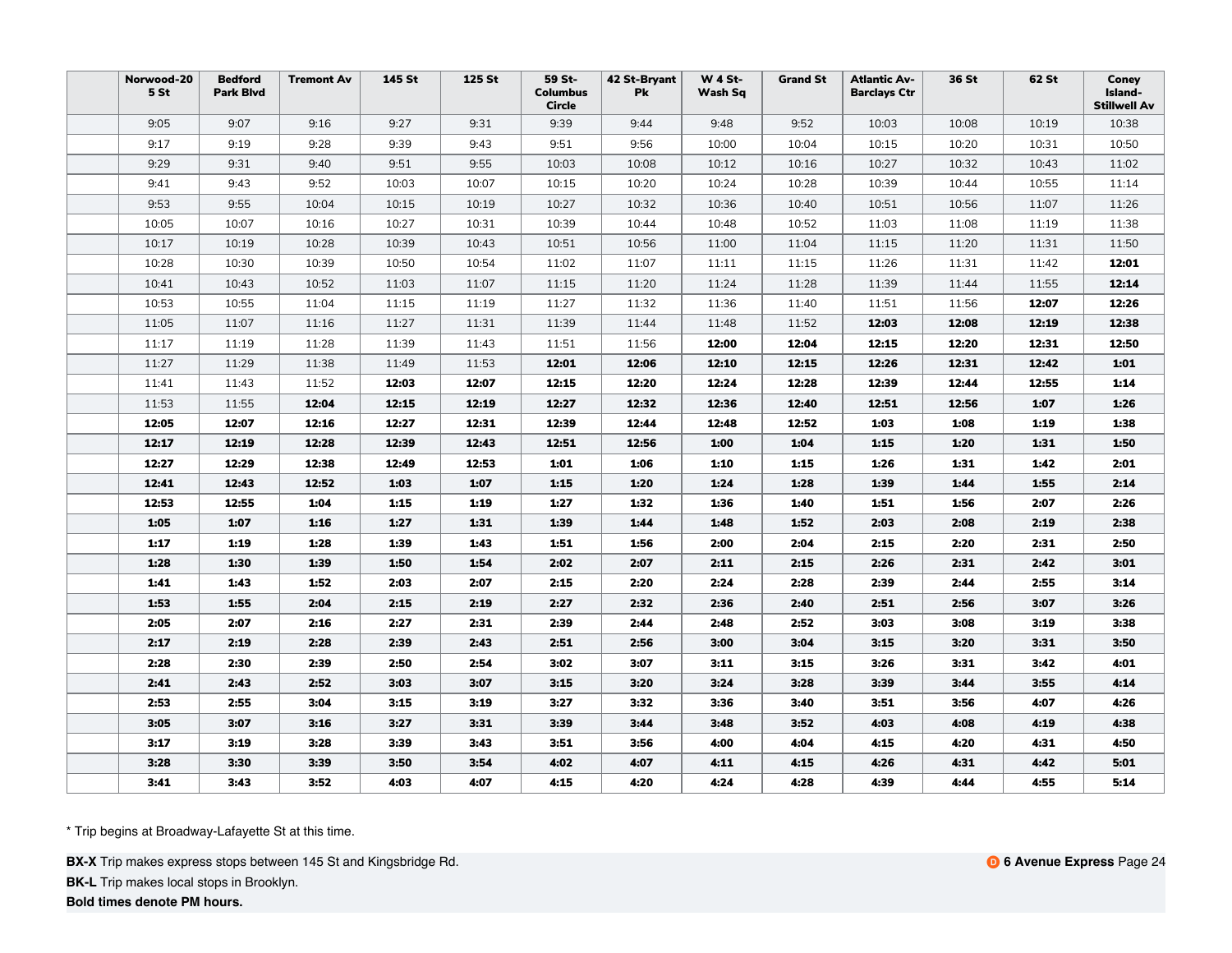| Norwood-20<br>5 <sub>st</sub> | <b>Bedford</b><br><b>Park Blvd</b> | <b>Tremont Av</b> | 145 St | 125 St | 59 St-<br><b>Columbus</b><br><b>Circle</b> | 42 St-Bryant<br>Pk | <b>W 4 St-</b><br>Wash Sq | <b>Grand St</b> | <b>Atlantic Av-</b><br><b>Barclays Ctr</b> | 36 St | 62 St | Coney<br>Island-<br><b>Stillwell Av</b> |
|-------------------------------|------------------------------------|-------------------|--------|--------|--------------------------------------------|--------------------|---------------------------|-----------------|--------------------------------------------|-------|-------|-----------------------------------------|
| 3:53                          | 3:55                               | 4:04              | 4:15   | 4:19   | 4:27                                       | 4:32               | 4:36                      | 4:40            | 4:51                                       | 4:56  | 5:07  | 5:26                                    |
| 4:05                          | 4:07                               | 4:16              | 4:27   | 4:31   | 4:39                                       | 4:44               | 4:48                      | 4:52            | 5:03                                       | 5:08  | 5:19  | 5:38                                    |
| 4:17                          | 4:19                               | 4:28              | 4:39   | 4:43   | 4:51                                       | 4:56               | 5:00                      | 5:04            | 5:15                                       | 5:20  | 5:31  | 5:50                                    |
| 4:28                          | 4:30                               | 4:39              | 4:50   | 4:54   | 5:02                                       | 5:07               | 5:11                      | 5:15            | 5:26                                       | 5:31  | 5:42  | 6:01                                    |
| 4:41                          | 4:43                               | 4:52              | 5:03   | 5:07   | 5:15                                       | 5:20               | 5:24                      | 5:28            | 5:39                                       | 5:44  | 5:55  | 6:14                                    |
| 4:53                          | 4:55                               | 5:04              | 5:15   | 5:19   | 5:27                                       | 5:32               | 5:36                      | 5:40            | 5:51                                       | 5:56  | 6:07  | 6:26                                    |
| 5:05                          | 5:07                               | 5:16              | 5:27   | 5:31   | 5:39                                       | 5:44               | 5:48                      | 5:52            | 6:03                                       | 6:08  | 6:19  | 6:38                                    |
| 5:17                          | 5:19                               | 5:28              | 5:39   | 5:43   | 5:51                                       | 5:56               | 6:00                      | 6:04            | 6:15                                       | 6:20  | 6:31  | 6:50                                    |
| 5:28                          | 5:30                               | 5:39              | 5:50   | 5:54   | 6:02                                       | 6:07               | 6:11                      | 6:15            | 6:26                                       | 6:31  | 6:42  | 7:01                                    |
| 5:41                          | 5:43                               | 5:52              | 6:03   | 6:07   | 6:15                                       | 6:20               | 6:24                      | 6:28            | 6:39                                       | 6:44  | 6:55  | 7:14                                    |
| 5:53                          | 5:55                               | 6:04              | 6:15   | 6:19   | 6:27                                       | 6:32               | 6:36                      | 6:40            | 6:51                                       | 6:56  | 7:07  | 7:26                                    |
| 6:05                          | 6:07                               | 6:16              | 6:27   | 6:31   | 6:39                                       | 6:44               | 6:48                      | 6:52            | 7:03                                       | 7:08  | 7:19  | 7:38                                    |
| 6:17                          | 6:19                               | 6:28              | 6:39   | 6:43   | 6:51                                       | 6:56               | 7:00                      | 7:04            | 7:15                                       | 7:20  | 7:31  | 7:50                                    |
| 6:29                          | 6:31                               | 6:40              | 6:51   | 6:55   | 7:03                                       | 7:08               | 7:12                      | 7:16            | 7:27                                       | 7:32  | 7:43  | 8:02                                    |
| 6:41                          | 6:43                               | 6:52              | 7:03   | 7:07   | 7:15                                       | 7:20               | 7:24                      | 7:28            | 7:39                                       | 7:44  | 7:55  | 8:14                                    |
| 6:53                          | 6:55                               | 7:04              | 7:15   | 7:19   | 7:27                                       | 7:32               | 7:36                      | 7:40            | 7:51                                       | 7:56  | 8:07  | 8:26                                    |
| 7:05                          | 7:07                               | 7:16              | 7:27   | 7:31   | 7:39                                       | 7:44               | 7:48                      | 7:52            | 8:03                                       | 8:08  | 8:19  | 8:38                                    |
| 7:17                          | 7:19                               | 7:28              | 7:39   | 7:43   | 7:51                                       | 7:56               | 8:00                      | 8:04            | 8:15                                       | 8:20  | 8:31  | 8:50                                    |
| 7:29                          | 7:31                               | 7:40              | 7:51   | 7:55   | 8:03                                       | 8:08               | 8:12                      | 8:16            | 8:27                                       | 8:32  | 8:43  | 9:02                                    |
| 7:41                          | 7:43                               | 7:52              | 8:03   | 8:07   | 8:15                                       | 8:20               | 8:24                      | 8:28            | 8:39                                       | 8:44  | 8:55  | 9:14                                    |
| 7:53                          | 7:55                               | 8:04              | 8:15   | 8:19   | 8:27                                       | 8:32               | 8:36                      | 8:40            | 8:51                                       | 8:56  | 9:07  | 9:26                                    |
| 8:05                          | 8:07                               | 8:16              | 8:27   | 8:31   | 8:39                                       | 8:44               | 8:48                      | 8:52            | 9:03                                       | 9:08  | 9:19  | 9:38                                    |
| 8:17                          | 8:19                               | 8:28              | 8:39   | 8:43   | 8:51                                       | 8:56               | 9:00                      | 9:04            | 9:15                                       | 9:20  | 9:31  | 9:50                                    |
| 8:29                          | 8:31                               | 8:40              | 8:51   | 8:55   | 9:03                                       | 9:08               | 9:12                      | 9:16            | 9:27                                       | 9:32  | 9:43  | 10:02                                   |
| 8:41                          | 8:43                               | 8:52              | 9:03   | 9:07   | 9:15                                       | 9:20               | 9:24                      | 9:28            | 9:39                                       | 9:44  | 9:55  | 10:14                                   |
| 8:53                          | 8:55                               | 9:04              | 9:15   | 9:19   | 9:27                                       | 9:32               | 9:36                      | 9:40            | 9:51                                       | 9:56  | 10:07 | 10:26                                   |
| 9:05                          | 9:07                               | 9:16              | 9:27   | 9:31   | 9:39                                       | 9:44               | 9:48                      | 9:52            | 10:03                                      | 10:08 | 10:19 | 10:38                                   |
| 9:17                          | 9:19                               | 9:28              | 9:39   | 9:43   | 9:51                                       | 9:56               | 10:00                     | 10:04           | 10:15                                      | 10:20 | 10:31 | 10:50                                   |
| 9:29                          | 9:31                               | 9:40              | 9:51   | 9:55   | 10:03                                      | 10:08              | 10:12                     | 10:16           | 10:27                                      | 10:32 | 10:43 | 11:02                                   |
| 9:41                          | 9:43                               | 9:52              | 10:03  | 10:07  | 10:15                                      | 10:20              | 10:25                     | 10:29           | 10:39                                      | 10:45 | 10:56 | 11:15                                   |
| 9:53                          | 9:55                               | 10:04             | 10:15  | 10:19  | 10:27                                      | 10:32              | 10:37                     | 10:41           | 10:51                                      | 10:57 | 11:08 | 11:27                                   |
| 10:05                         | 10:07                              | 10:16             | 10:27  | 10:31  | 10:39                                      | 10:44              | 10:48                     | 10:52           | 11:03                                      | 11:08 | 11:19 | 11:39                                   |
| 10:17                         | 10:19                              | 10:28             | 10:39  | 10:43  | 10:51                                      | 10:55              | 11:00                     | 11:04           | 11:14                                      | 11:20 | 11:31 | 11:50                                   |
| 10:29                         | 10:31                              | 10:40             | 10:51  | 10:55  | 11:03                                      | 11:07              | 11:12                     | 11:16           | 11:26                                      | 11:32 | 11:43 | 12:04                                   |

**BX-X** Trip makes express stops between 145 St and Kingsbridge Rd.

**BK-L** Trip makes local stops in Brooklyn.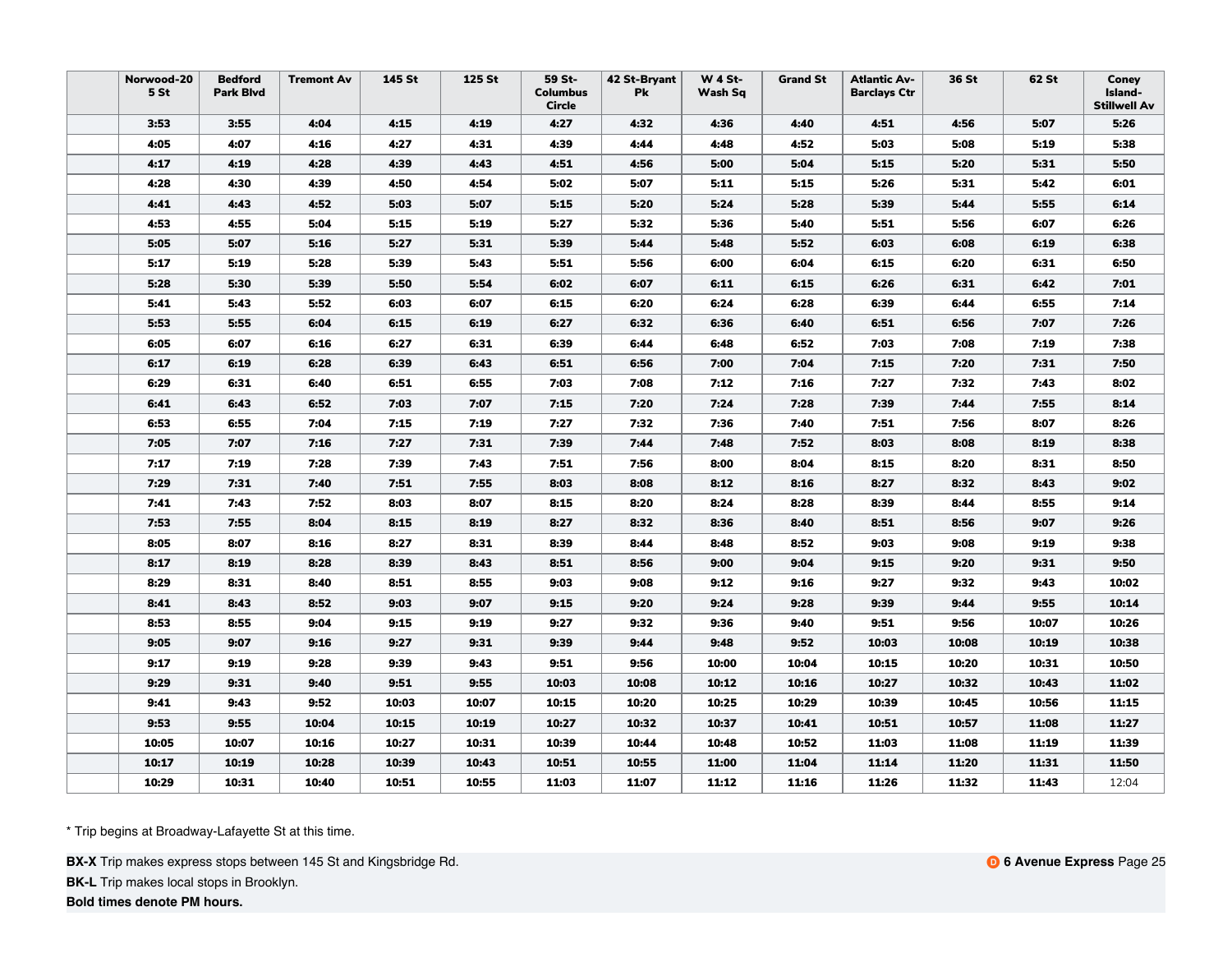|      | Norwood-20<br>5 St | <b>Bedford</b><br><b>Park Blyd</b> | <b>Tremont Av</b> | 145 St | <b>125 St</b> | 59 St-<br><b>Columbus</b><br>Circle | 42 St-Bryant<br><b>Pk</b> | <b>W 4 St-</b><br>Wash Sq | <b>Grand St</b> | <b>Atlantic Av-</b><br><b>Barclays Ctr</b> | 36 St | 62 St | Coney<br>Island-<br><b>Stillwell Av</b> |
|------|--------------------|------------------------------------|-------------------|--------|---------------|-------------------------------------|---------------------------|---------------------------|-----------------|--------------------------------------------|-------|-------|-----------------------------------------|
|      | 10:41              | 10:43                              | 10:52             | 11:03  | 11:07         | 11:15                               | 11:19                     | 11:24                     | 11:28           | 11:38                                      | 11:44 | 11:55 | 12:19                                   |
|      | 10:53              | 10:55                              | 11:04             | 11:15  | 11:19         | 11:27                               | 11:31                     | 11:36                     | 11:40           | 11:50                                      | 11:56 | 12:07 | 12:29                                   |
|      | 11:05              | 11:07                              | 11:16             | 11:27  | 11:31         | 11:39                               | 11:43                     | 11:48                     | 11:52           | 12:02                                      | 12:08 | 12:19 | 12:39                                   |
| BK-L | 11:16              | 11:18                              | 11:27             | 11:38  | 11:42         | 11:50                               | 11:54                     | 11:59                     | 12:03           | 12:14                                      | 12:22 | 12:33 | 12:52                                   |
| BK-L | 11:28              | 11:30                              | 11:39             | 11:50  | 11:54         | 12:02                               | 12:06                     | 12:11                     | 12:15           | 12:26                                      | 12:34 | 12:45 | 1:04                                    |
| BK-L | 11:41              | 11:43                              | 11:52             | 12:03  | 12:07         | 12:15                               | 12:19                     | 12:24                     | 12:28           | 12:40                                      | 12:48 | 12:59 | 1:19                                    |
| BK-L | 11:53              | 11:55                              | 12:04             | 12:15  | 12:19         | 12:27                               | 12:31                     | 12:36                     | 12:40           | 12:51                                      | 12:59 | 1:10  | 1:31                                    |

**BX-X** Trip makes express stops between 145 St and Kingsbridge Rd. **BK-L** Trip makes local stops in Brooklyn.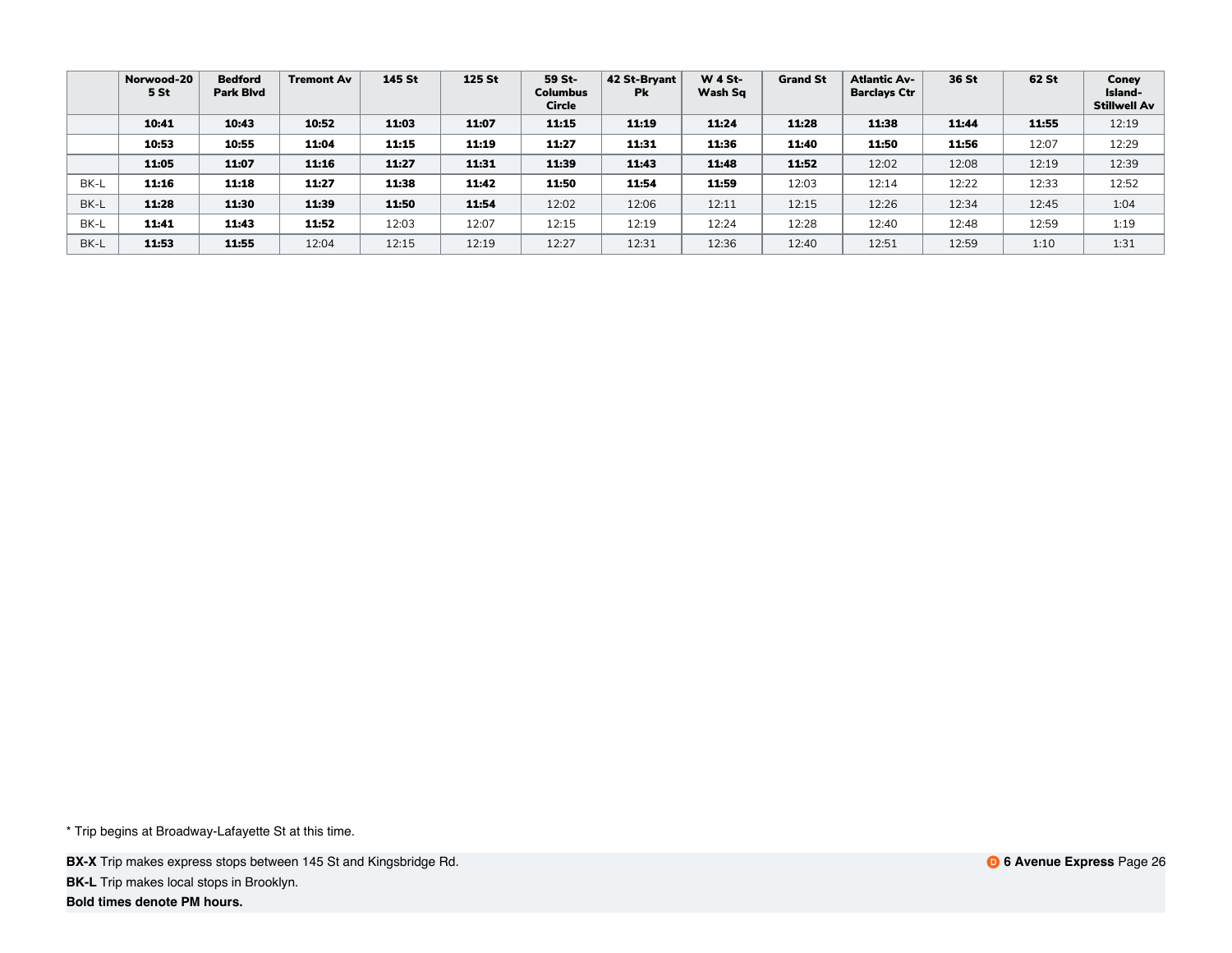## **6 Av Express**